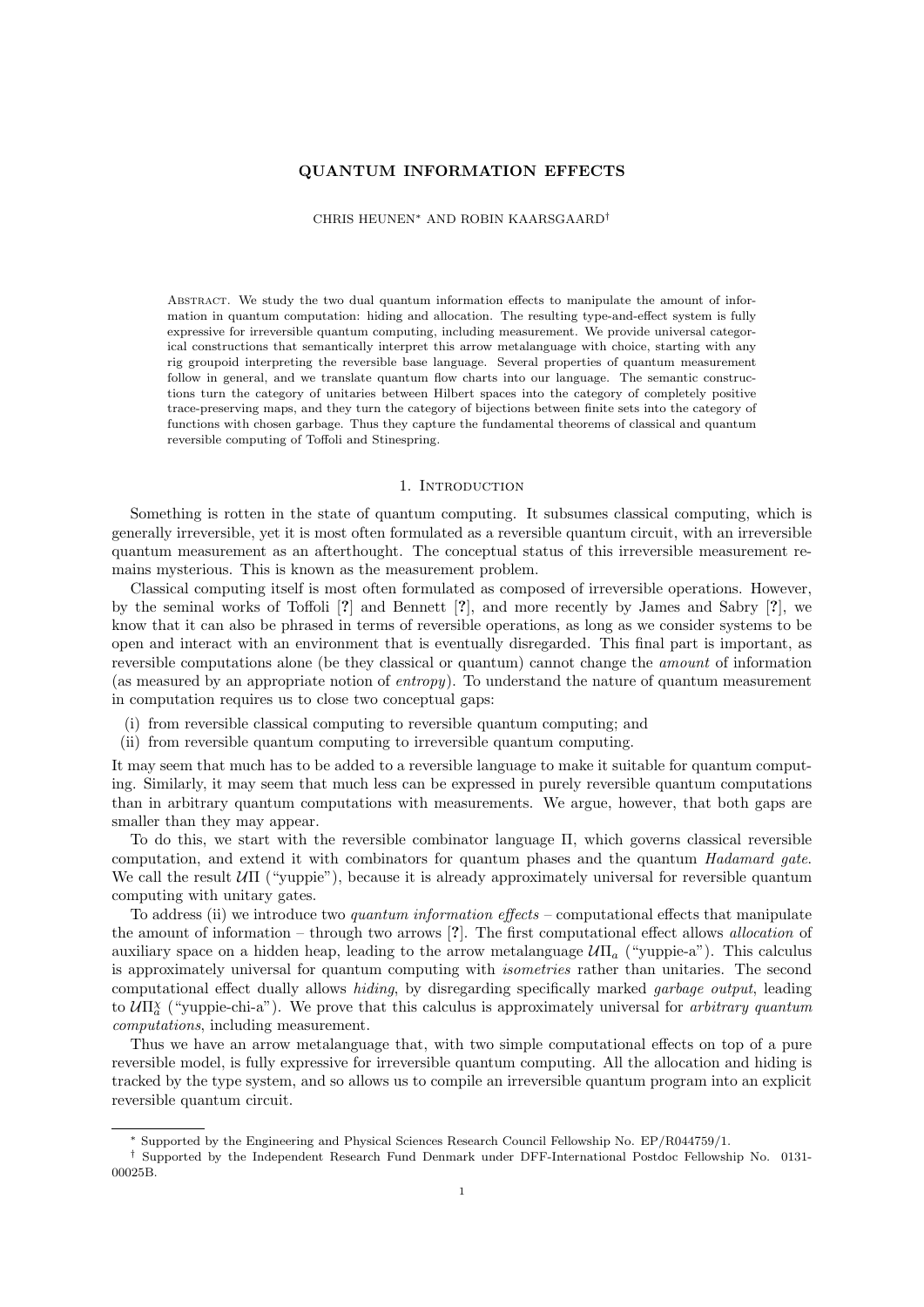We provide matching categorical semantics via surprisingly simple concrete constructions that have very general universal properties. Vanilla Π may be interpreted in rig categories: categories with two monoidal structures (⊗, ⊕), where the product (⊗) distributes over the sum (⊕). We will interpret  $\mathcal{U}\Pi$ in the category Unitary of Hilbert spaces and unitaries. This is a choice of canonical model: all that is needed is a rig category with morphisms to interpret phase gates and the Hadamard gate (which we will see is equivalent to having a notion of *superposition*).

For  $U\Pi_a$  we provide a free construction that turns a rig category **C** into a new one R[**C**] where the unit for the sum becomes initial. Then  $R[\text{Unitary}]$  is the category **Isometry** of Hilbert spaces and isometries. Dually, we interpret  $U\Pi^{\chi}_{a}$  via a free construction L making a monoidal unit terminal. Now L[Isometry] is the category CPTP of arbitrary (irreversible) quantum channels. Classically, R transforms the category of bijections between sets into that of injections, and in turn L transforms that into arbitrary functions with chosen garbage. This lets us reformulate Toffoli's fundamental theorem of reversible computing [?] as a purely categorical statement.

Surprising mileage is obtained from these simple constructions, as we prove in general several properties of measurement that can be expressed entirely as semantic equivalences between program fragments. For example, we show that measurement commutes with injections and projections, and that measurement is idempotent. More generally, we show that our setting can interpret (noniterative) quantum flow charts [?]. All constructions and translations in this paper are formalised in (heavily extended) Glasgow Haskell (see <https://github.com/rkaarsgaard/upi>)

Related work. Classical information effects are due to [?]. Quantum programming languages are an active research topic [?, ?, ?, ?, ?]). In particular, quantum measurement has been studied extensively as a computational effect [?, ?, ?, ?, ?]) too. While proven practically useful, the precise meaning of measurement-as-an-effect has remained unclear, perhaps partly because of the wide-spread conscription to the view "quantum data, classical control" [?]. This work provides the missing origin story, by showing that measurement-as-an-effect arises through a sequence of arrow constructions that can be applied (and given precise meaning) to any rig groupoid. Thus our categorical constructions eliminate the need for involved functional-analytic semantics using operator algebras [?, ?, ?], and is much more general than earlier work specific to Hilbert spaces [?, ?] and restriction categories [?].

Overview. Section ?? recalls background material. Next, Section ?? discusses Π, introduces the languages  $\mathcal{U}\Pi, \mathcal{U}\Pi_a$ , and  $\mathcal{U}\Pi_x^{\chi}$ , and proves expressivity theorems. Section ?? deals with categorical semantics: it recalls rig groupoids, introduces the L and R constructions, and proves that they respect  $\otimes$  and give the appropriate setting to interpret ⊕ as an arrow with choice. Section ?? concerns universal properties of the L and R constructions, and shows that they encompass two fundamental results: Toffoli's fundamental theorem, and Stinespring's dilation theorem. In Section ?? we derive extra properties in the arrow metalanguage, generically in  $L[R[\mathbf{C}]]$ . Finally, Section ?? concludes and lists interesting directions for future work. Several proofs are relegated to the Supplementary Material.

### 2. Background

This section recalls the basics of quantum theory, monoidal categories, and information effects.

# 2.1. Quantum theory. For more details we refer to [?, ?].

2.1.1. Pure quantum theory and bra-ket notation. A quantum system is captured by a complex Hilbert space H. For example, qubits are modelled by  $H = \mathbb{C}^2$ . The pure states  $\psi$  range over the vectors in H of unit norm:  $\|\psi\| = 1$ . By convention, vectors are denoted as a ket  $|\psi\rangle$ . This is handy, because then the functional  $H \to \mathbb{C}$  that maps  $\phi$  to the inner product  $\langle \psi | \phi \rangle$  can be denoted as the bra  $\langle \psi |$ . Pure dynamics of a quantum system are reversible. Evolution is given by a *unitary* linear map  $U: H \to H$ , meaning that U is a bijection that is *isometric:*  $\langle U\phi|U\psi\rangle = \langle \phi|\psi\rangle$ . More generally, any continuous linear function  $f: H \to K$  has an *adjoint*  $f^{\dagger}: K \to H$  satisfying  $\langle f \phi | \psi \rangle = \langle \phi | f^{\dagger} \psi \rangle$ . An isometry then satisfies  $f^{\dagger} \circ f = id$ , and a unitary furthermore satisfies  $f \circ f^{\dagger} = id$ .

Pure quantum theory subsumes reversible classical computation. Any finite set  $I$  generates a Hilbert space  $\mathbb{C}^I$  of linear combinations of elements of I. Thus  $\{|i\rangle | i \in I\}$  forms a basis of  $\mathbb{C}^I$  that is moreover orthonormal:  $\langle i|j \rangle$  is 1 when  $i = j$  and vanishes otherwise. We call this basis of  $\mathbb{C}^n$  induced by the set  $\{1, 2, \ldots, n\}$  the computational basis. Any bijection of  $\{1, 2, \ldots, n\}$  induces a unitary on  $\mathbb{C}^n$  that preserves the computational basis.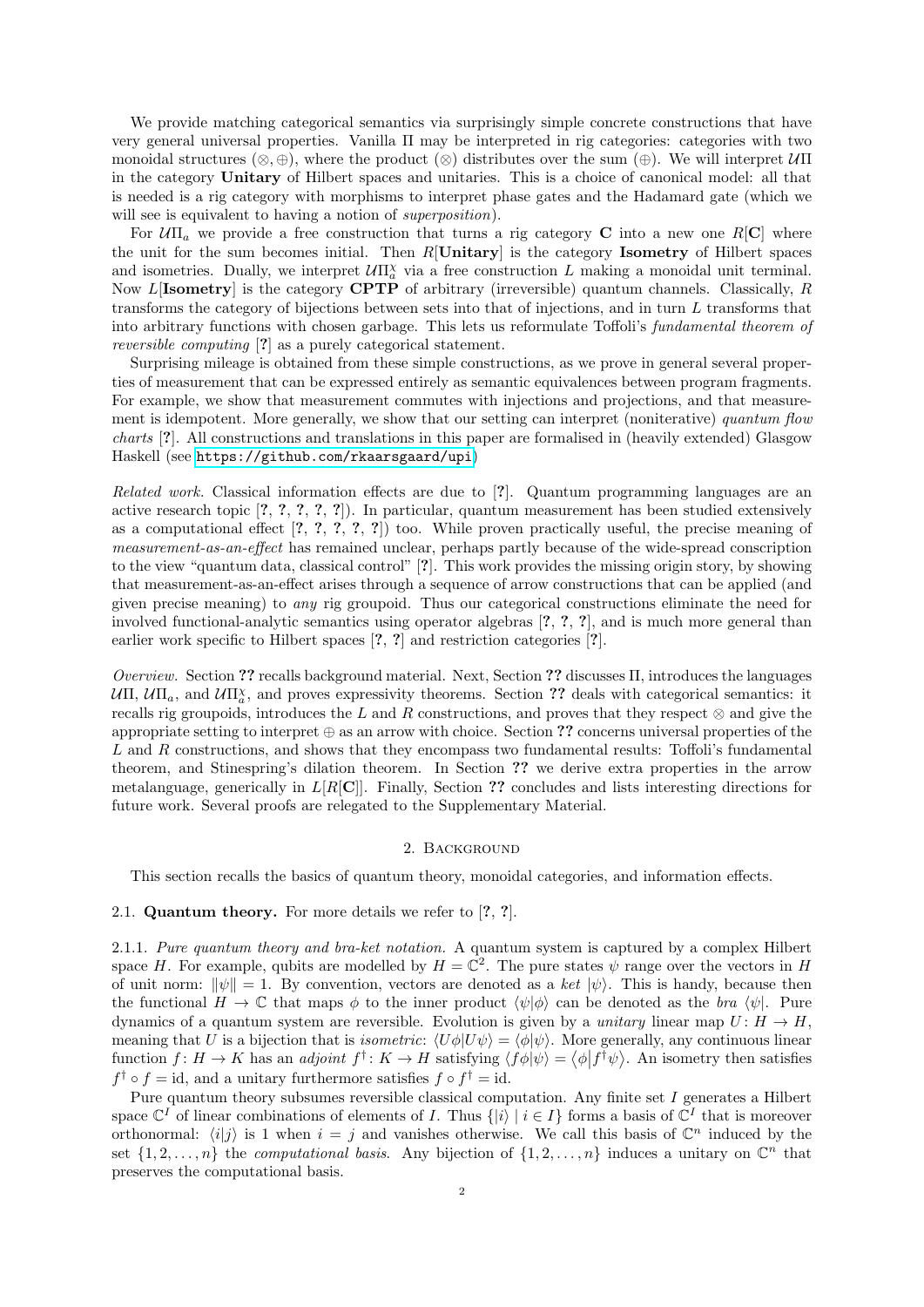If two quantum systems are modelled by Hilbert spaces  $H$  and  $K$ , the compound system is given by their tensor product  $H \otimes K$ . For example, a 3-qubit system is modelled by  $\mathbb{C}^2 \otimes \mathbb{C}^2 \otimes \mathbb{C}^2 \simeq \mathbb{C}^8$ . Similarly, if H and K evolve along unitaries U and V, then  $H \otimes K$  evolves along  $U \otimes V$ .

2.1.2. Mixed quantum theory. A quantum computation (in the quantum circuit model) consists of composition of tensor products of unitary gates, which is entirely reversible. However, reading out the result of the computation requires a measurement, which is an irreversible operation. The standard model therefore considers *mixed states*. These are given by a *density matrix*, which is a linear function  $\rho: H \to H$  such that  $0 \leq \langle \rho(\psi) | \psi \rangle \leq 1$  for all  $|\psi\rangle$ . Thus any pure state  $|\psi\rangle \in H$  is also a mixed state  $|\psi\rangle\!\langle\psi| : H \to H.$ 

Mixed states no longer have reversible dynamics. Any unitary  $U: H \to H$  still induces a map that takes a mixed state  $\rho$  to a mixed state  $U^{\dagger} \circ \rho \circ U$ . But now the appropriate dynamics allow more possibilities, generally given by so-called *completely positive trace-preserving (CPTP)* maps, also known as quantum channels. It is not important here to set out their definition. What is important is Stinespring's dilation theorem, which says that any CPTP map  $H \to K$  may be factored as a pure evolution  $H \to H \otimes G$  followed by a map  $H \otimes G \to K$  given by  $\rho \mapsto V^{\dagger} \circ \rho \circ V$  for an isometry V. That is, irreversible (mixed) quantum theory is contained within reversible (pure) quantum theory, as long as you allow an environment to play the role of auxiliary state space but disregard it.

2.1.3. Superposition and measurement. Superposition is the ability of a quantum state  $|\rho\rangle$  to occupy several classical states  $|b_1\rangle \dots |b_n\rangle$  at once, so long as no measurement occurs. Each classical state in a superposed state is weighted by a complex number  $\alpha_i$  known as an *amplitude*. Once a system in superposition  $|\psi\rangle = \sum_{i=1}^n \alpha_i |b_i\rangle$  is measured, it collapses to one of the classical states  $|b_k\rangle$ . The outcome of such a measurement is probabilistic, with the probability of observing  $|b_i\rangle$  given by  $|\langle b_i | \psi \rangle|^2$ ; this is called the Born rule. Using density matrices, measurement with respect to  $\{|b_i\rangle\}_{i\in I}$  is represented by the measurement instrument channel

$$
\rho \mapsto \sum_{i \in I} |b_i \rangle\!\langle b_i | \, \rho \, |b_i \rangle\!\langle b_i |
$$

that sends quantum states to their post-measurement (mixed classical) states. For example, measuring a qubit  $|\psi\rangle\langle\psi|$  for  $|\psi\rangle = \alpha |0\rangle + \beta |1\rangle$  with respect to  $\{|0\rangle, |1\rangle\}$  results in the mixed state  $|\alpha|^2 |0\rangle\langle0| + |\beta|^2 |1\rangle\langle1|$ . The decay of a quantum state to a mixed classical state is known as decoherence, so this measurement process is sometimes called decohering measurement.

2.1.4. Global and relative phase. Recall that the complex conjugate of a complex number  $\varphi = a + bi$  is  $\overline{\varphi} = a - bi$ . A phase is a complex number satisfying  $\varphi \cdot \overline{\varphi} = 1$ ; equivalently,  $\varphi$  has norm 1. Quantum states that differ only by a *global phase*,  $|\psi'\rangle = \varphi |\psi\rangle$ , are indistinguishable, in that they have the same measurement statistics. But the phase difference between parts of states can be incredibly important. For example, the states  $|+\rangle = \frac{1}{\sqrt{2}}$  $\frac{1}{2}(|0\rangle + |1\rangle)$  and  $|-\rangle = \frac{1}{\sqrt{2}}$  $\frac{1}{2}(|0\rangle - |1\rangle)$  differ only by the phase  $-1$  in their amplitude for |1). This difference in *relative phase* makes  $|+\rangle$  and  $|-\rangle$  orthogonal.

2.2. Monoidal categories. For our semantics, we will assume that the reader is familiar with the basic notions of categories and functors [?]. To set notation, recall that a category C is symmetric monoidal when it comes equipped with a tensor product  $\otimes : \mathbf{C} \times \mathbf{C} \to \mathbf{C}$ , a unit object I, isomorphisms  $\lambda_A: I \otimes A \to A$  and  $\rho_A: A \otimes I \to A$  called unitors, isomorphisms  $\alpha_{A,B,C}: A \otimes (B \otimes C) \to (A \otimes B) \otimes C$ called associators, and isomorphisms  $\sigma_{A,B} : A \otimes B \to B \otimes A$  called symmetries for all objects  $A, B, C$ , that satisfy certain coherence laws [?].

A category lets one compose morphisms 'in sequence'; a monoidal category additionally lets one compose morphisms 'in parallel'. This is expressed satisfyingly in the graphical calculus for monoidal categories. We draw a morphism as a box with an incoming wire labelled by its domain and an outgoing wire labelled by its codomain. Composition becomes stacking boxes vertically, whereas we draw the tensor product of boxes side by side. In particular, objects  $A \otimes B$  may be drawn as a single wire labelled  $A \otimes B$ , or as two parallel wires labelled by A and B, and the nullary case of a wire labelled I is simply not drawn. The special morphisms  $\sigma_{A,B}$  are drawn as crossing two wires. The coherence laws simply say that one may ignore the coherence isomorphisms graphically.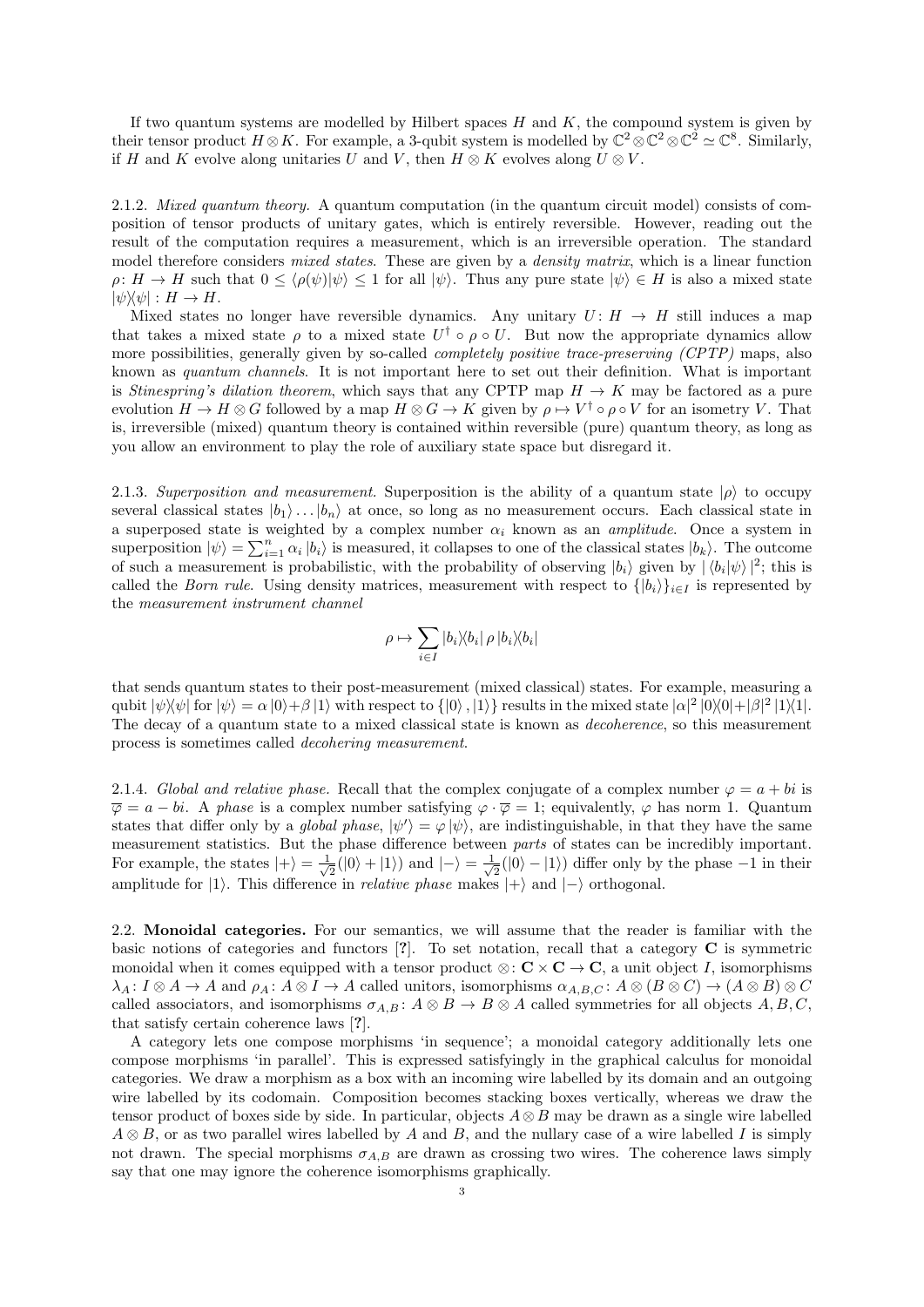$$
\begin{array}{c|c}\nB & B' \\
\hline\nf \otimes g \\
A & A'\n\end{array} = \n\begin{array}{c|c}\nB & B' \\
\hline\nf & g \\
\hline\nA & A'\n\end{array} \n\qquad\n\begin{array}{c|c}\nA \\
\text{id}_A = A \\
\hline\nA & \\
\hline\nA & \\
\hline\nA & \\
\hline\n\end{array}\n\qquad\n\begin{array}{c|c}\nC \\
\hline\ng \circ f = \n\begin{array}{c|c}\n\hline\ng \\
\hline\nB & \\
\hline\nf \\
\hline\nA & \\
\hline\n\end{array}
$$

Of special interested are symmetric monoidal categories whose tensor unit is initial or terminal. If there is a unique morphism  $A \to I$  for any object A, the monoidal category is called *affine*, and if there is a unique morphism  $I \rightarrow A$  for any object A, it is called *coaffine*.

A functor  $F: \mathbf{C} \to \mathbf{D}$  between symmetric monoidal categories is (strong) monoidal when it is equipped with isomorphisms  $F(A) \otimes F(B) \simeq F(A \otimes B)$  and  $F(I) \simeq I$  that respect the coherence isomorphisms of C and D. It is strict monoidal when these isomorphisms are in fact identities. Monoidal functors between (co)affine categories automatically preserve the terminal (initial) object.

2.3. Information effects. Classical computation, embodied by functions on finite sets, is irreversible, because applying a function in general loses information. This can be made precise via the Shannon entropy  $H = -\sum p_i \log p_i$  that measures how surprising variable is when it takes value i with probability  $p_i$ . The functions that preserve Shannon entropy are precisely bijections. This direct connection between information preservation and reversibility is a consequence of Landauer's principle [?].

The central idea of information effects [?] is that this irreversible model of computation arises from a reversible (bijective) model of computation, together with computational effects that can implicitly duplicate and erase information. Thus irreversible programs are reversible instructions governed by an arrow metalanguage that tracks interaction with a global environment.

Quantum theory, embodied by quantum channels between finite-dimensional Hilbert spaces, is also irreversible. The information content of a quantum state  $\rho$  can be made precise by von Neumann entropy  $S = -\text{tr}(\rho \log \rho)$ . In this case, the information-preserving maps are also the reversible ones: those of the form  $\rho \mapsto U^{\dagger} \circ \rho \circ U$  for unitary U. This mirrors the classical connection between information preservation and reversibility.

### 3. Three generations of yuppie

Π is a reversible combinator language introduced in [?, ?] to study strongly typed reversible classical programming. Many extensions exist, such as partiality and iteration [?, ?], fractional types [?, ?], negative types [?], and higher combinators [?, ?]. This section introduces a quantum extension to Π, and shows it to be approximately universal for unitaries, the canonical model of pure quantum computation (without measurement). We then use two arrow constructions to extend this with the quantum information effects of allocation and hiding to arrive at an arrow metalanguage which we prove approximately universal for quantum channels, the canonical model of full quantum computation (with measurement).

3.1. Reversible classical combinators: Π. The syntax and type system of the unextended calculus Π is shown in Figure ??. It comprises a small set of invertible, first-order, strongly typed polymorphic combinators on data constructed from (classical) sum and products types, as well as their units 0 and 1. These combinators enable data of sum and product type to be swapped (sending inl  $x$  to inr  $x$  and vice versa for sums, and  $(x, y)$  to  $(y, x)$  for products), reassociated, and have their respective units added and removed in the usual way. Products can also be distributed over sums (and back again) as usual. Finally, these combinators can be composed in sequence  $c_1 \, \frac{1}{2} c_2$  and in parallel using both  $+$  and  $\times$ . That is,  $c_1 \times c_2$  takes a pair  $(x, y)$  and produces the pair  $(c_1 x, c_2 x)$ , while  $c_1 + c_2$  takes inl x to inl  $(c_1 x)$  and inr y to inr  $(c_2y)$ .

Aside from the base combinators, a pair of useful derived combinators  $midswap^+:(b_1+b_2)+(b_3+b_4) \leftrightarrow$  $(b_1 + b_3) + (b_2 + b_4)$  and  $midswap^{\times} : (b_1 \times b_2) \times (b_3 \times b_4) \leftrightarrow (b_1 \times b_3) \times (b_2 \times b_4)$  can be defined as

$$
midswap^+ = assoc^+ \, \mathcal{G} \, (id + assoc^+) \, \mathcal{G} \, (id + (swap^+ + id)) \, \mathcal{G} \, (id + assoc^+) \, \mathcal{G} \, associated\,
$$

$$
midswap^{\times} = assoc^{\times} \, \mathcal{G} \, (id \times assoc^{\times}) \, \mathcal{G} \, (id \times (swap^{\times} \times id)) \, \mathcal{G} \, (id \times assoc^{\times}) \, \mathcal{G} \, associated\, \times} \, .
$$

The definition and use of derived combinators should be taken as no more than aliasing, or macro definition and expansion; in particular, (mutually) recursive systems of derived combinators are not permitted.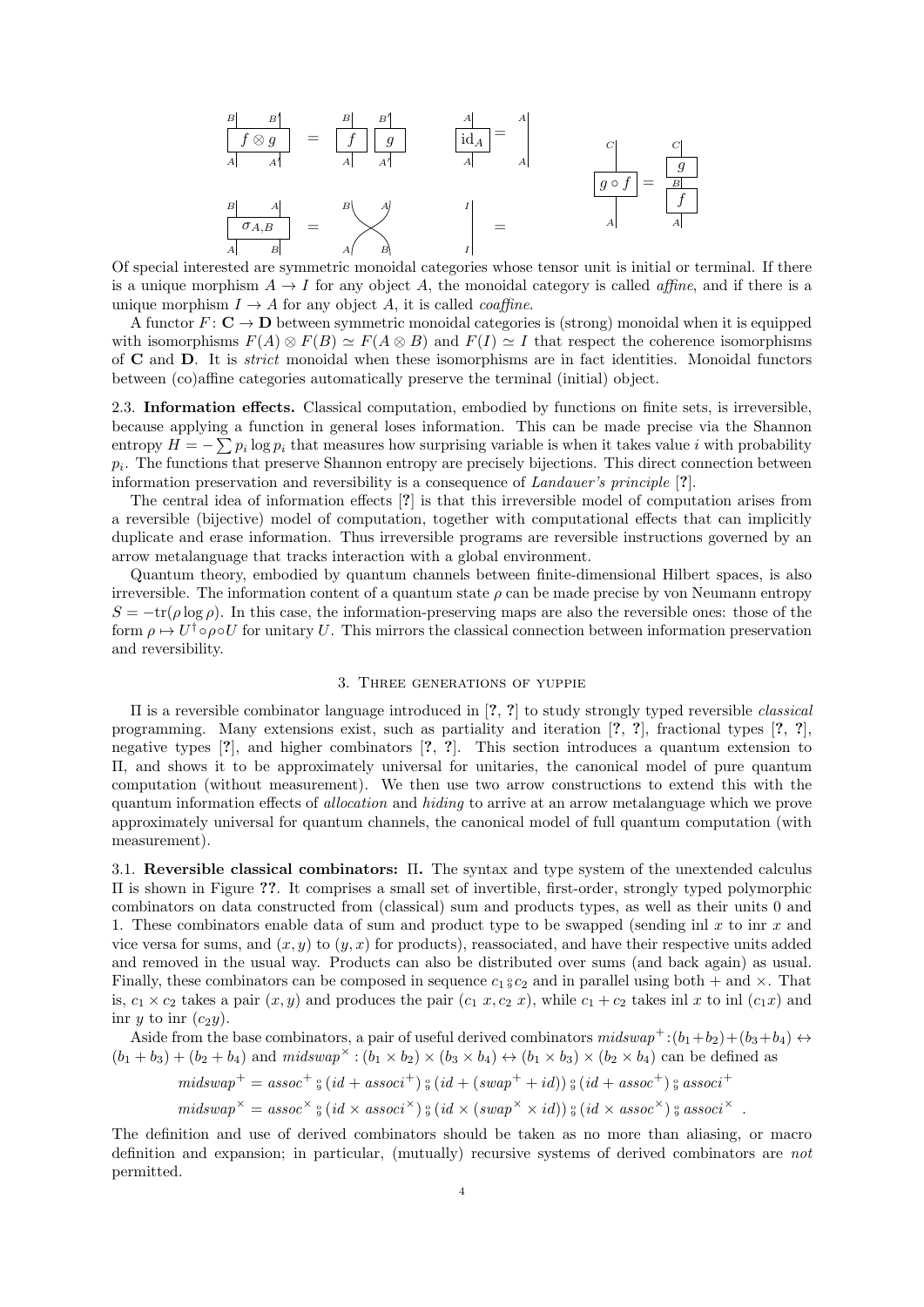| Syntax       |                                                     |                                                                                                                                                                                                                       |                                                  |
|--------------|-----------------------------------------------------|-----------------------------------------------------------------------------------------------------------------------------------------------------------------------------------------------------------------------|--------------------------------------------------|
|              | $b ::= 0   1   b + b   b \times b$                  |                                                                                                                                                                                                                       | (base types)                                     |
|              | $t ::= b \leftrightarrow b$                         |                                                                                                                                                                                                                       | (combinator types)                               |
|              |                                                     | $a ::= id \mid swap^+ \mid unit^+ \mid unit^+ \mid assoc^+ \mid assoc^+$                                                                                                                                              |                                                  |
|              |                                                     | $\vert \, swap^{\times} \, \vert \, unit^{\times} \, \vert \, unit^{\times} \, \vert \, assoc^{\times} \, \vert \, associ^{\times}$                                                                                   |                                                  |
|              |                                                     | $\vert$ distrib $\vert$ distribi $\vert$ distribo $\vert$ distriboi                                                                                                                                                   | (atomic combinators)                             |
|              | $d ::= midswap^+ \mid midswap^{\times})$            |                                                                                                                                                                                                                       | (derived combinators)                            |
|              | $c ::= a \mid c \circ c \mid c + c \mid c \times c$ | (combinators)                                                                                                                                                                                                         |                                                  |
| Typing rules |                                                     |                                                                                                                                                                                                                       |                                                  |
|              | id                                                  | $b \leftrightarrow b$                                                                                                                                                                                                 | id                                               |
|              | $swap^+$ :                                          | $b_1 + b_2 \leftrightarrow b_2 + b_1$                                                                                                                                                                                 | $swap^+$                                         |
|              | $unit^+$ :                                          | $b+0 \leftrightarrow b$                                                                                                                                                                                               | $uniti^+$<br>$\mathbb{R}^{\mathbb{Z}}$           |
|              |                                                     | $assoc^+$ : $(b_1 + b_2) + b_3 \leftrightarrow b_1 + (b_2 + b_3)$                                                                                                                                                     | $associ^+$<br>$\mathbb{Z}^{\mathbb{Z}^n}$ .      |
|              |                                                     | $swap^{\times}$ :<br>$b_1 \times b_2 \leftrightarrow b_2 \times b_1$                                                                                                                                                  | $swap^{\times}$<br>$\mathbb{C}^{\mathbb{Z}^n}$ . |
|              | $\sim 1000$<br>$unit^{\times}$                      | $b \times 1 \leftrightarrow b$                                                                                                                                                                                        | $:$ $uniti^{\times}$                             |
|              | $assoc^{\times}$                                    | $(b_1 \times b_2) \times b_3 \leftrightarrow b_1 \times (b_2 \times b_3)$                                                                                                                                             | $: \quad associ^{\times}$                        |
|              |                                                     | distrib : $b_1 \times (b_2 + b_3) \leftrightarrow (b_1 \times b_2) + (b_1 \times b_3)$ : distribi                                                                                                                     |                                                  |
|              | $distribo$ :                                        | $b \times 0 \leftrightarrow 0$                                                                                                                                                                                        | distriboi                                        |
|              |                                                     | $midswap^+$ : $(b_1 + b_2) + (b_3 + b_4) \leftrightarrow (b_1 + b_3) + (b_2 + b_4)$ : $midswap^+$                                                                                                                     |                                                  |
|              |                                                     | $midswap^{\times} : (b_1 \times b_2) \times (b_3 \times b_4) \leftrightarrow (b_1 \times b_3) \times (b_2 \times b_4) : midswap^{\times}$                                                                             |                                                  |
|              |                                                     | $c_1 : b_1 \leftrightarrow b_2 \quad c_2 : b_2 \leftrightarrow b_3 \qquad c_1 : b_1 \leftrightarrow b_3 \quad c_2 : b_2 \leftrightarrow b_4 \qquad c_1 : b_1 \leftrightarrow b_3 \quad c_2 : b_2 \leftrightarrow b_4$ |                                                  |
|              |                                                     | $c_1 g c_2 : b_1 \leftrightarrow b_3$ $c_1 + c_2 : b_1 + b_2 \leftrightarrow b_3 + b_4$ $c_1 \times c_2 : b_1 \times b_2 \leftrightarrow b_3 \times b_4$                                                              |                                                  |

Figure 1. The syntax and type system of Π.

| $inv(id) = id$                         |                                        | $inv(swap^+)$ = $swap^+$                            |                                                                        |
|----------------------------------------|----------------------------------------|-----------------------------------------------------|------------------------------------------------------------------------|
| $inv(unit^+)$ = $unit^+$               |                                        | $inv(uniti^+)$ = $unit^+$                           |                                                                        |
| $inv(assoc^{+})$ = $assoc^{+}$         |                                        | $inv(associ^+)$ = $assoc+$                          |                                                                        |
| $inv(swap^{\times}) = swap^{\times}$   |                                        | $inv(unit^{\times}) = unit^{\times}$                |                                                                        |
| $inv(uniti^{\times}) = unit^{\times}$  |                                        | $inv(assoc^{\times})$ = $assoc^{\times}$            |                                                                        |
| $inv(assoc^{\times}) = assoc^{\times}$ |                                        | $inv(distrib) = distribi$                           |                                                                        |
| $inv(distribi) = distrib$              |                                        | $inv(distribo) = distribo$                          |                                                                        |
| $inv(distriboi) = distribo$            |                                        | $inv(phase_{\varphi}) = phase_{\overline{\varphi}}$ |                                                                        |
| $inv(hadamard) = hadamard$             |                                        |                                                     | $inv(c_1 \, \frac{6}{9} \, c_2) = inv(c_2) \, \frac{6}{9} \, inv(c_1)$ |
|                                        | $inv(c_1 + c_2) = inv(c_1) + inv(c_2)$ |                                                     | $inv(c_1 \times c_2) = inv(c_1) \times inv(c_2)$                       |

FIGURE 2. The inversion meta-combinator  $inv$  in  $(U)\Pi$ .

Π takes semantics in rig groupoids (see Section ??), the canonical choice being the category FinBij of finite sets and bijective functions. Indeed, Π is universal for finite bijective functions; Figure ?? shows the implementations of the universal gate set  $\{PX, CNOT, TOFFOLI\}$  [?].

3.1.1. Inversion. Our presentation of Π differs slightly from [?]: our syntax does not include an inversion combinator inv c; instead we derive it as a metacombinator (in Figure ??). This avoids some superfluous syntax – e.g.,  $inv(c_1 + c_2)$  and  $(inv c_1) + (inv c_2)$  are equivalent, as are  $inv(id)$  and  $id$  – but results in a higher number of base combinators. Some basic well-behavedness properties can be straightforwardly shown by induction, summarised as follows.

**Proposition 1.** Let c be a  $(\mathcal{U})$ Π combinator. Then:

(i) c:  $b_1 \leftrightarrow b_2$  implies inv(c):  $b_2 \leftrightarrow b_1$ , and (ii)  $inv(inv(c)) = c$ .

3.2. Reversible quantum combinators:  $U\Pi$ .  $U\Pi$  ("yuppie") extends  $\Pi$  with notions of phase and superposition, in the form of the  $phase_{\varphi}$  and hadamard combinators. Figure ?? shows the syntax and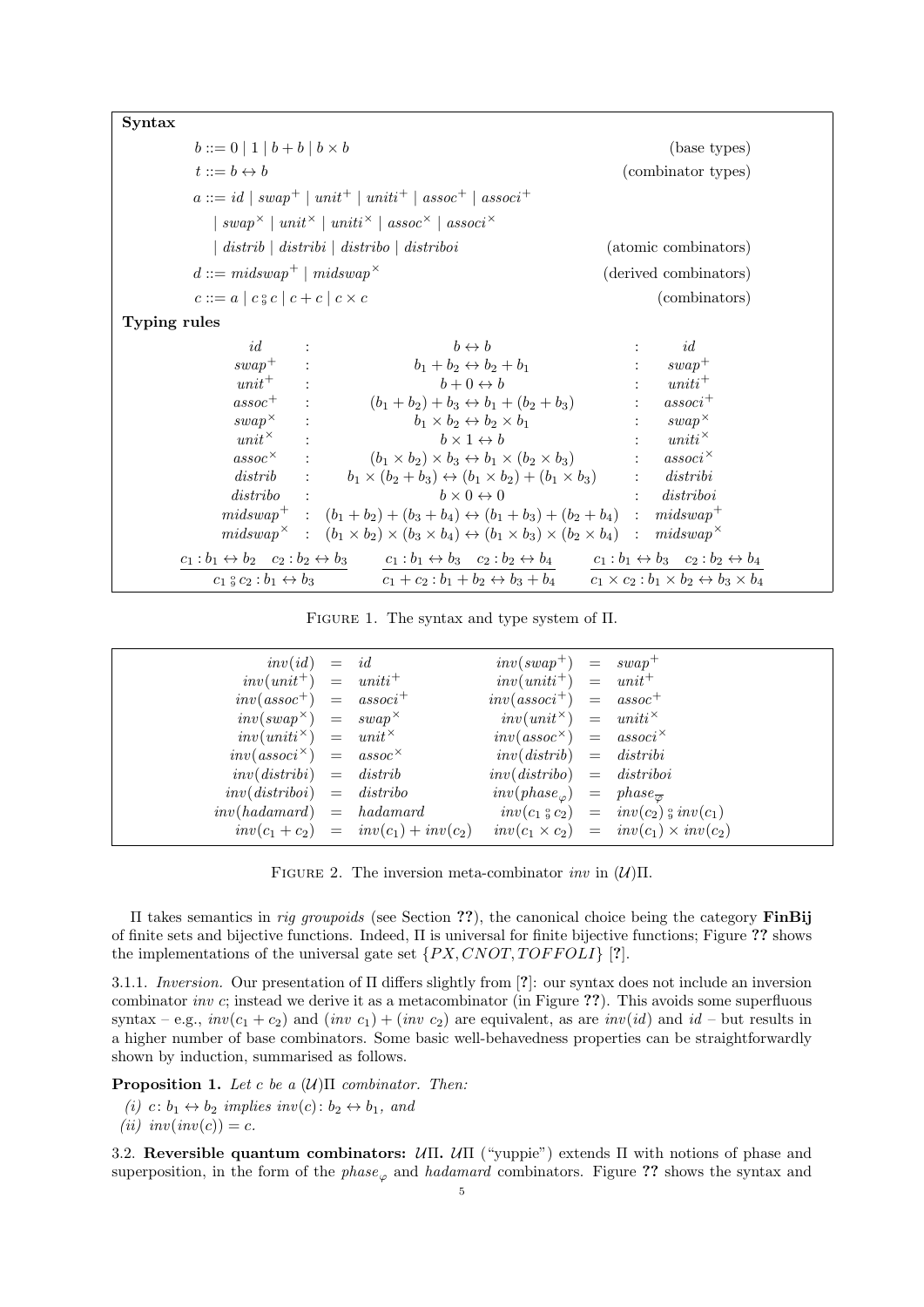| Syntax       |                                                                                     |
|--------------|-------------------------------------------------------------------------------------|
|              | (atomic combinators)<br>$a ::= \dots   \text{ } phase_{\varphi}   \text{ }hadamard$ |
| Typing rules |                                                                                     |
|              | $phase_{\varphi}$ : $1 \leftrightarrow 1$ : $phase_{\overline{\varphi}}$            |
|              | hadamard : $1+1 \leftrightarrow 1+1$ : hadamard                                     |

FIGURE 3. The syntax and typing rules of  $\mathcal{U}\Pi$  in addition to those in  $\Pi$  (see Figure ??).

types of this small extension. While the types of  $\mathcal{U}\Pi$  remain the same as in  $\Pi$ , in  $\mathcal{U}\Pi$  they are entirely quantum rather than (as in  $\Pi$ ) entirely classical. For example, where  $1 + 1$  in  $\Pi$  is the type of bits, in UΠ it is the type of *qubits* (with no way of forming the type of bits). UΠ canonically takes semantics in the category Unitary of finite dimensional Hilbert spaces and unitaries. The full treatment of these semantics is given in Section ??, but later in this section we will show that  $\mathcal{U}\Pi$  is approximately universal for unitaries.

Phases correspond with unitaries  $\mathbb{C} \to \mathbb{C}$ . Since  $\mathbb{C}$  is the tensor unit in Unitary, we can express an arbitrary phase  $\varphi$  through the combinator phase<sub> $\varphi$ </sub>: 1  $\leftrightarrow$  1. This will allow us to form quantum phase gates like S and T, and to multiply a combinator  $c: b_1 \leftrightarrow b_2$  by an arbitary phase  $\varphi$  as:

$$
\varphi \bullet c = \text{uniti}^{\times} \S{c \times \text{phase}}_{\varphi} \S{\text{ unit}}^{\times}
$$

We include all phases, yielding an uncountable number of phase combinators, even though a finite number of phases suffice for approximate universality up to a global phase. We find including all of them to be the more principled solution, especially when an appropriate finite subset (such as  $\{\pm i, \pm 1, \cos\left(\frac{\pi}{4}\right) \pm i \sin\left(\frac{\pi}{4}\right) \}$ ) can be chosen in a concrete implementation without detriment.

Superpositions are introduced by means of the hadamard combinator (of type  $1 + 1 \leftrightarrow 1 + 1$ , or  $Qbit \leftrightarrow Qbit$ , named after the Hadamard gate from which it takes its semantics:

$$
|0\rangle \mapsto \frac{1}{\sqrt{2}}(|0\rangle + |1\rangle) \qquad |1\rangle \mapsto \frac{1}{\sqrt{2}}(|0\rangle - |1\rangle)
$$

It introduces uniform superpositions of states in the computational basis. Though effective, it can be argued that this combinator is not conceptually clean: all of the Π combinators are parametrically polymorphic and pertain to structure rather than behaviour, but hadamard is monomorphic, and pertains specifically to the behaviour of qubits. To mend this, we could instead introduce a parametrically polymorphic combinator superposition :  $b + b \leftrightarrow b + b$  with semantics:

$$
\text{inl}(|\psi\rangle) \mapsto \frac{1}{\sqrt{2}}(\text{inl}(|\psi\rangle) + \text{inr}(|\psi\rangle)) \qquad \text{inr}(|\psi\rangle) \mapsto \frac{1}{\sqrt{2}}(\text{inl}(|\psi\rangle) - \text{inr}(|\psi\rangle))
$$

Now hadamard is just the *superposition* combinator on the type  $1 + 1 \leftrightarrow 1 + 1$ . Interestingly, the two are equivalent in the presence of the other combinators, as superposition can be derived:

superposition = 
$$
(unit^{\times} + unit^{\times})
$$
 § distribi §  $(id \times \text{hadamard})$  §  $distrib$  §  $(unit^{\times} + unit^{\times})$ 

It also follows from this definition that superposition, like hadamard, is self-inverse. Whether the hadamard or the *superposition* combinator is taken as primal thus comes down to preference; there is no difference in expressivity, and one is easily derived from the other.

3.2.1. Expressiveness. We have taken an established combinator calculus for reversible classical computing, and extended it only slightly with two quantum combinators modelling phase and superposition. One may ask whether this extension is sufficient to express all of reversible quantum computing. This question contains a number of subtleties, not least because there are systems of quantum computing which do include concepts of both phase and superposition, but can nevertheless be efficiently simulated by purely classical means (e.g., the Clifford gate set without T).

Figure ?? shows the implementation of a variety of reversible quantum (and classical) gates in  $\mathcal{U}\Pi$ . Note the meta-combinator *ctrl*, which produces a combinator for the usual *controlled gate* for a combinator corresponding to a gate c. Briefly, ctrl c takes  $(|0\rangle, |\psi\rangle)$  to  $(|0\rangle, |\psi\rangle)$ , and  $(|1\rangle, |\psi\rangle)$  to  $(|1\rangle, e(|\psi\rangle)$ .

Using these representations of quantum gates, it can be shown that  $\mathcal{U}\Pi$  is approximately universal for reversible quantum computing: it can approximate any unitary (on a space of dimension  $2^n$ ) to arbitrary precision (measured by the operator norm). The proof is in the Supplementary Material.

**Theorem 2.** UII is approximately universal for  $2^n \times 2^n$  unitaries: For any unitary U and  $\delta > 0$  there exists a  $U\Pi$  combinator u such that  $||U - ||u||_{op} < \delta$ .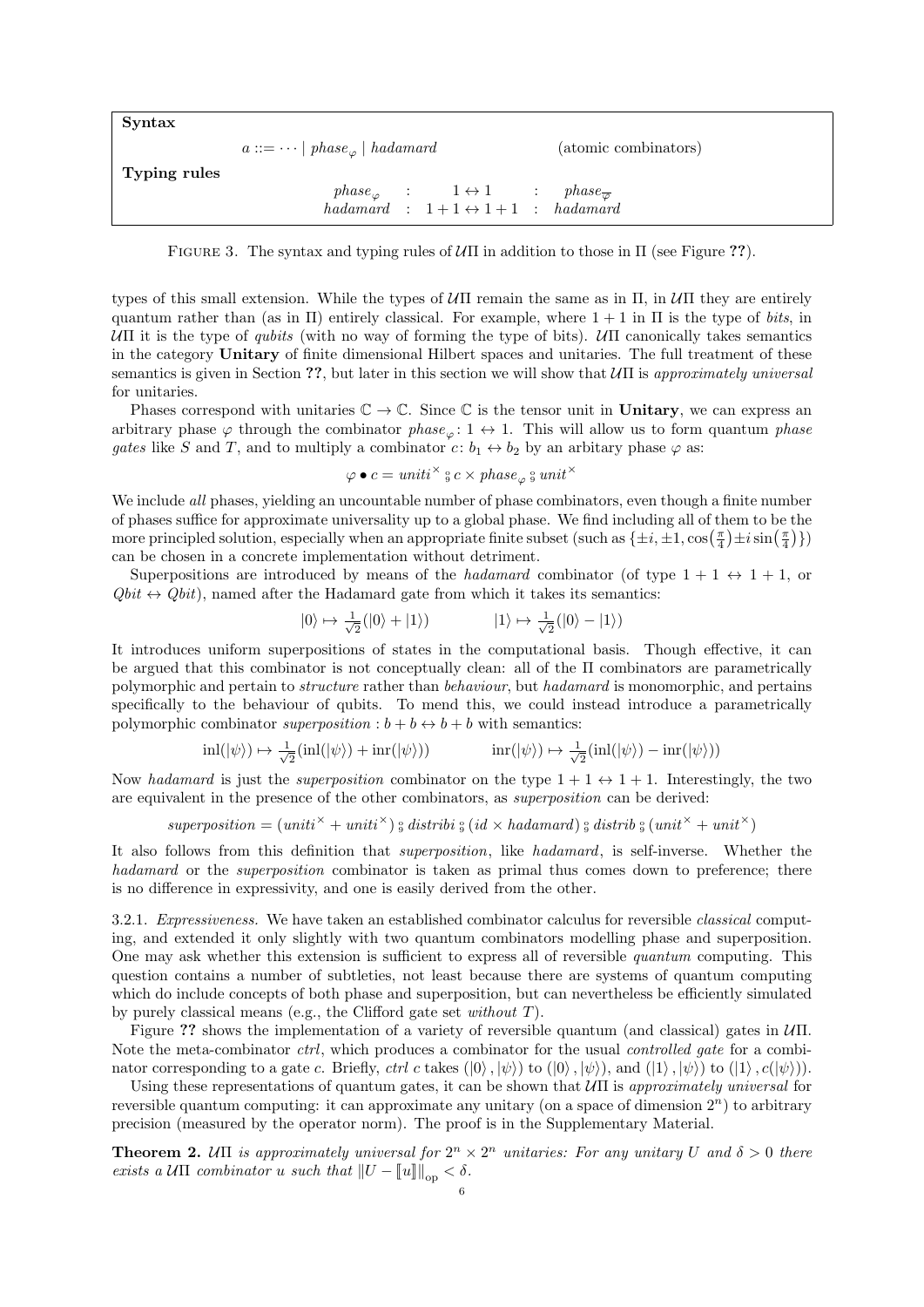$px$  :  $Qbit \leftrightarrow Qbit$  py :  $Qbit \leftrightarrow Qbit$  pz :  $Qbit \leftrightarrow Qbit$  $px = swap<sup>+</sup>$   $py = swap<sup>+</sup>$   $_{9} (phase<sub>-i</sub> + phase<sub>i</sub>)$  $pz = id + phase_{-1}$  $Qbit \leftrightarrow Qbit$  t :  $Qbit \leftrightarrow Qbit$  $id + phase_i$  $t = id + phase_{e^{\frac{i\pi}{4}}}$ ctrl c :  $b \leftrightarrow b \rightarrow Qbit \times b \leftrightarrow Qbit \times b$ ctrl  $c = swap^{\times}$ ; distrib;  $\int_a (unit^{\times} + unit^{\times})$ ;  $(id + c)$ ;  $(unit^{x} + unit^{x})$ ; distribi; swap cnot :  $Qbit^2 \leftrightarrow Obit^2$ toffoli :  $Qbit^3 \leftrightarrow Qbit^3$ fredkin :  $Qbit^3 \leftrightarrow Qbit^3$  $\text{cnot} = \text{ctrl px}$  toffoli = ctrl cnot fredkin = ctrl swap<sup>×</sup>

FIGURE 4. The implementation of a variety of quantum gates in  $U\Pi$ . We use  $Qbit^n$  as shorthand for the *n*-fold product of the qubit type  $Qbit = 1 + 1$  with itself.

| Syntax                                                                                                                                                                                                                                                                     |                          |
|----------------------------------------------------------------------------------------------------------------------------------------------------------------------------------------------------------------------------------------------------------------------------|--------------------------|
| $b ::= 0   1   b + b   b \times b$                                                                                                                                                                                                                                         | (base types)             |
| $t ::= b \rightarrow b$                                                                                                                                                                                                                                                    | (combinator types)       |
| $c ::= lift u$                                                                                                                                                                                                                                                             | (combinator constructor) |
| $d ::= c \mid iso \mid arr \mid d \ggg d \mid first \mid second \mid left \mid right \mid d$                                                                                                                                                                               |                          |
| $\vert d \ast \ast d \vert d + \vert d \vert \ \text{inhab} \vert \ \text{inl} \ \vert \ \text{inr} \vert \ \text{alloc} \vert \ \text{clone} \vert$                                                                                                                       | (combinators)            |
| <b>Typing rules</b><br>$u:b_1 + b_3 \leftrightarrow b_2$ $u:b_1 \leftrightarrow b_2$ $d_1:b_1 \rightarrow b_2$ $d_2:b_2 \rightarrow b_3$<br>$\overline{lift\ u:b_1 \rightarrow b_2}$ $\overline{arr\ u:b_1 \rightarrow b_2}$ $\overline{d_1 \gg d_2:b_1 \rightarrow b_3}$  |                          |
| $d:b_1 \rightarrow b_2$ $d:b_1 \rightarrow b_2$<br>first $d : b_1 \times b_3 \rightarrow b_2 \times b_3$ second $d : b_3 \times b_1 \rightarrow b_3 \times b_2$                                                                                                            |                          |
| $d:b_1 \rightarrow b_2$ $d:b_1 \rightarrow b_2$<br>left $d:b_1 + b_3 \rightarrow b_2 + b_3$ right $d:b_3 + b_1 \rightarrow b_3 + b_2$                                                                                                                                      |                          |
| $d_1 : b_1 \rightarrow b_3$ $d_2 : b_2 \rightarrow b_4$ $d_1 : b_1 \rightarrow b_3$ $d_2 : b_2 \rightarrow b_4$ b inhabited<br>$d_1 + + + d_2 : b_1 + b_2 \rightarrow b_3 + b_4$ $d_1 \ast \ast d_2 : b_1 \times b_2 \rightarrow b_3 \times b_4$ inhab : $1 \rightarrow b$ |                          |
| alloc: $0 \rightarrow a$ inl: $a \rightarrow a + b$ inr: $b \rightarrow a + b$ clone: $a \rightarrow a \times a$                                                                                                                                                           |                          |
| $b_1$ inhabited $b_2$ inhabited $b_1$ inhabited $b_2$ inhabited<br>1 inhabited<br>$b_1 \times b_2$ inhabited $b_1 + b_2$ inhabited $b_1 + b_2$ inhabited                                                                                                                   |                          |

FIGURE 5. The syntax and type system of the arrow metalanguage  $U\Pi_a$ .

3.3. Quantum combinators with allocation: the arrow metalanguage  $\mathcal{U}\Pi_{a}$ . Next we extend UΠ with an allocation effect alloc :  $0 \rightarrow a$ , yielding the language of  $U\Pi_a$  ("*yuppie-a*"). This effect is introduced by letting combinators  $b_1 \rightarrow b_2$  in  $U\Pi_a$  be given by invertible combinators with a heap of type  $b_3$ : that is, as  $U\Pi$  combinators of type  $b_1 + b_3 \leftrightarrow b_2$ . Analogous to [?], this enables the type system to track the information effects.

This small extension will allow us to define a classical cloning combinator that clones classical states exactly, and sends quantum states  $|\psi\rangle$  to  $\sqrt{|\psi\rangle} \otimes \sqrt{|\psi\rangle}$ ; this will be crucial later on in deriving a combinator for decohering measurement in  $\mathcal{U}\Pi^{\chi}_{a}$ .

 $U\Pi_a$  canonically takes semantics in the category **Isometry** of Hilbert spaces and isometries: in Section ??, we will see how a categorical model of  $U\Pi$  can be extended universally to model of  $U\Pi_a$ , and Section ?? shows how this construction connects the canonical model of  $\mathcal{U}\Pi$  to that of  $\mathcal{U}\Pi_a$ . Now we show that the approximate universality theorem for  $U\Pi$  with its unitary semantics extends to an approximate universality for  $U\Pi_a$  with its semantics in isometries.

Figure ?? gives an over view of  $U\Pi_a$ . It is an arrow metalanguage [?, ?, ?] built atop  $U\Pi$ : it has the same base types as  $U\Pi$ , but introduces a new, irreversible combinator type  $b \rightarrow b$  (reflecting the fact that combinators in  $U\Pi_a$  are no longer invertible). All combinators in  $U\Pi_a$  are constructed from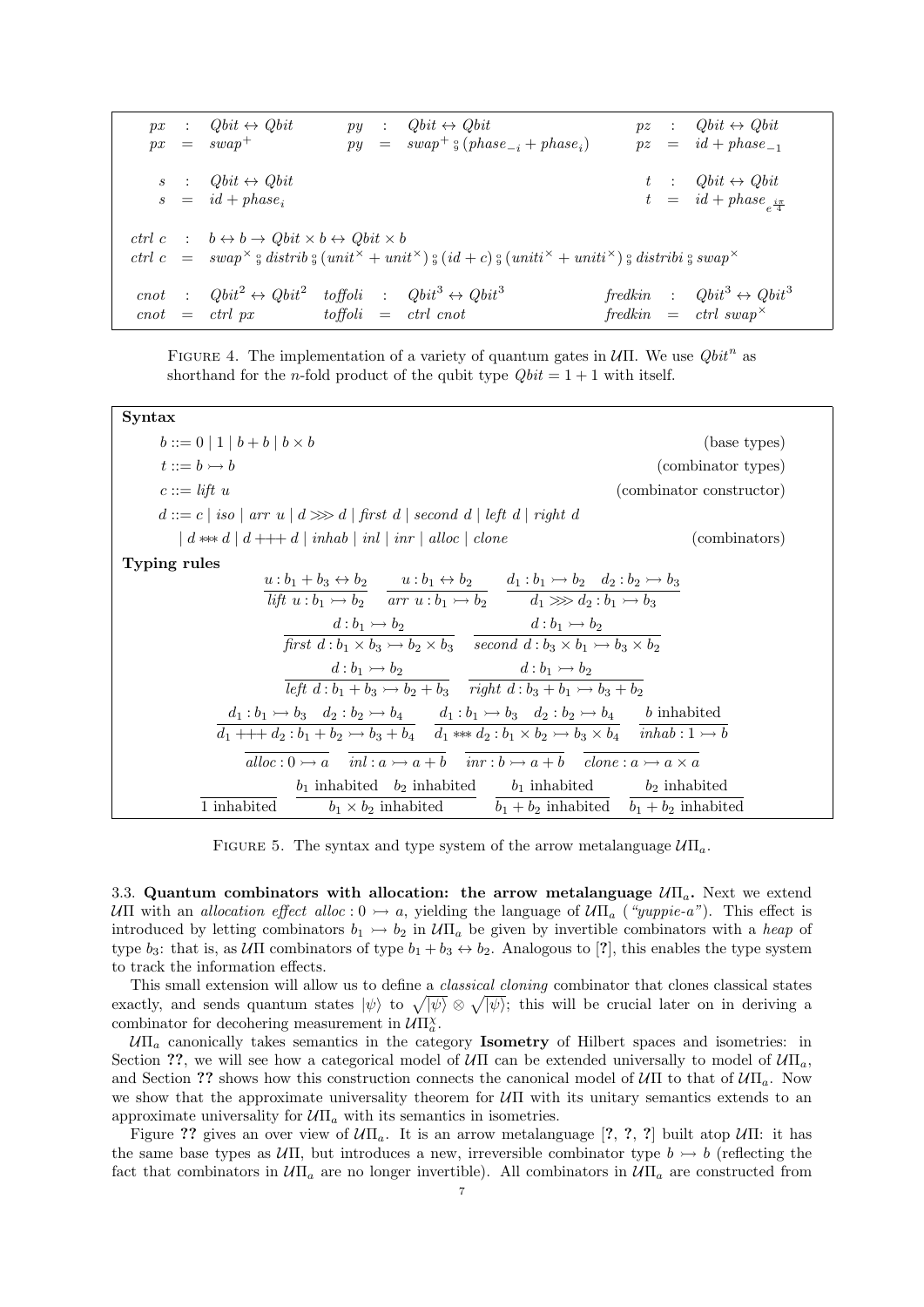combinators in  $U\Pi$  by means of the *lift* constructor, following the type rule:

$$
\frac{u:b_1+b_3 \leftrightarrow b_2}{lift\ u:b_1 \rightarrow b_2}
$$

So a combinator in  $U\Pi_a$  corresponds to a combinator in  $U\Pi$  with a hidden heap of type  $b_3$ . Section ?? will discuss that some quotienting is needed for this construction to behave; we defer further details about the semantics until then, including the arrow laws.

For this to constitute an arrow, we must produce meta-combinators  $arr$ ,  $\gg$ , and first. To start, arr must lift a  $\mathcal{U}\Pi$  combinator u to a pure  $\mathcal{U}\Pi_a$  one, free of effects. To do this, we assign it the trivial heap 0 and remove it before proceeding with  $u$ :

$$
arr u = lift(unit^{+} \circ u)
$$

In Figure ??, iso refers to atomic combinators of  $U\Pi$  brought into  $U\Pi_a$  by applying arr to them. We write, for example,  $swap^+$  in  $\mathcal{U}\Pi_a$  to refer to  $arr(swap^+)$ , and so on.

To compose combinators  $lift(u_1): b_1 \rightarrow b_2$  and  $lift(u_2): b_2 \rightarrow b_3$  with heaps of type  $b_4$  and  $b'_4$ , we must track both heaps. The result will be a lifted  $U\Pi$  combinator of type  $b_1 + (b_4 + b'_4) \leftrightarrow b_3$  which permit  $u_1$ and  $u_2$  access to their parts of the heap accordingly:

$$
lift(u_1) \gg\text{left}(u_2) = lift (assoc^{+} \, \frac{6}{9} \, (u_1 + id) \, \frac{6}{9} \, u_2)
$$

The final combinator related to lift defining an arrow is first, allowing two arrows (each with their own information effects) to be executed in parallel. We define

$$
lift(u_1) \ast\!\!\ast\!\!\ast \text{ lift}(u_2) = lift(associ^+ \mathcal{G} \text{ distribi} + distribi \mathcal{G} \text{ swap}^{\times} + swap^{\times} \mathcal{G} \text{ distribi} \mathcal{G} \text{ swap}^{\times} \mathcal{G} \text{ u}_1 \times u_2)
$$

and derive first  $d = d$  \*\*\*  $arr(id)$  and second  $d = arr(id)$  \*\*\* d as usual. That is, given  $lift(u_1)$  and  $lift(u_1)$  with  $u_1 : b_1 + b_3 \leftrightarrow b_2$  and  $u_2 : b'_1 + b'_3 \leftrightarrow b'_2$ , this defines their product by choosing the heap to be  $(b_3 \times b'_1) + ((b_1 \times b'_3) + (b_3 \times b'_3))$ , as we then have:

$$
(b_1 \times b'_1) + ((b_1 \times b'_3) + ((b_3 \times b'_1) + (b_3 \times b'_3))) \cong ((b_1 \times b'_1) + (b_1 \times b'_3)) + ((b_3 \times b'_1) + (b_3 \times b'_3))
$$
  

$$
\cong (b_1 \times (b'_1 + b'_3)) + (b_3 \times (b'_1 + b'_3))
$$
  

$$
\cong (b_1 + b_3) \times (b'_1 + b'_3)
$$

Make lift an arrow with choice by defining a combinator  $d_1 + d_2$  giving a choice between  $d_1$  and  $d_2$ :

$$
lift(u_1) + \cdots + lift(u_2) = lift((u_1 + u_2) \circ midswap^+)
$$

From this we can derive left  $d = d + \cdots + arr(id)$  and right  $d = arr(id) + \cdots + d$ .

What can we do with this arrow metalanguage? Firstly, we can construct the promised allocation combinator  $0 \rightarrow a$  by lifting the UII map  $0 + a \leftrightarrow a$  that removes the additive unit on the left, i.e., alloc =  $lift(swap^+ \, \text{g} \, unit^+)$ . From this we can recover injections inl and inr as

$$
inl = arr(uniti^{+}) \gg\text{right}(alloc)
$$

and analogously for inr, though we can also define them more simply as  $inl = lift(id)$  and  $inr =$  $lift(swap^+)$ . Another crucial application of allocation is *classical cloning*.

3.3.1. Classical cloning. Classical can be copied, quantum data cannot. While there is a program that inputs a piece of classical data and outputs two copies of that data, no such program exists for quantum data; this is the *no cloning theorem* [?, ?].

In light of this, it may come as a bit of a surprise that we can derive a combinator *clone* satisfying  $\llbracket \text{clone} \rrbracket(|0\rangle) = |00\rangle$  and  $\llbracket \text{clone} \rrbracket(|1\rangle) = |11\rangle$ . After all, wouldn't that imply  $\llbracket \text{clone} \rrbracket(|\phi\rangle) = |\phi\rangle \otimes |\phi\rangle$  for a qubit  $|\phi\rangle$ ? Fortunately not! To see this, consider a superposed state  $|\phi\rangle = \alpha |0\rangle + \beta |1\rangle$ .

$$
[clone] (\vert \phi \rangle) = [clone] (\alpha \vert 0 \rangle + \beta \vert 1 \rangle) = [clone] (\alpha \vert 0 \rangle) + [clone] (\beta \vert 1 \rangle)
$$
  
=  $\alpha [clone] (\vert 0 \rangle) + \beta [clone] (\vert 1 \rangle) = \alpha \vert 00 \rangle + \beta \vert 11 \rangle$ 

Now,  $|00\rangle$  and  $|11\rangle$  are shorthands for  $|0\rangle \otimes |0\rangle$  and  $|1\rangle \otimes |1\rangle$ , and the tensor product of Hilbert spaces satisfies  $s(|u\rangle \otimes |v\rangle) = (s |u\rangle) \otimes |v\rangle = |u\rangle \otimes (s |v\rangle)$  for all scalars s and vectors  $|u\rangle \otimes |v\rangle$  in  $U \otimes V$ . This means satisfies  $s(\vert u/\vert\langle v\rangle\vert v)= (s\vert u/\vert\langle v\rangle\vert v)=(u/\vert\langle v\rangle\vert v)$  for an scalars s and vectors  $\vert u/\vert\langle v\rangle\vert v\rangle$  in  $v\otimes v$ . This means<br>for example  $\alpha\vert 00\rangle = (\sqrt{\alpha}\vert 0\rangle) \otimes (\sqrt{\alpha}\vert 0\rangle)$  which is distinct from  $(\alpha\vert 0\rangle) \otimes (\alpha\vert 0\rangle)$ applying clone to  $|\phi\rangle$  does not gives two copies  $|\phi\rangle \otimes |\phi\rangle$ , but rather two copies of  $|\phi\rangle$  with all amplitudes (in the computational basis) replaced by their square roots.

Define  $clone : b \rightarrow b \times b$  by induction on the structure of b. The base cases are  $clone_0 = arr (distriboi)$ and  $clone_1 = arr(uniti^{\times})$ . Products are cloned inductively by rearranging:

$$
clone_{b \times b'} = (clone_b \ast \ast \text{clone}_b') \ggarr(midswap^{\times})
$$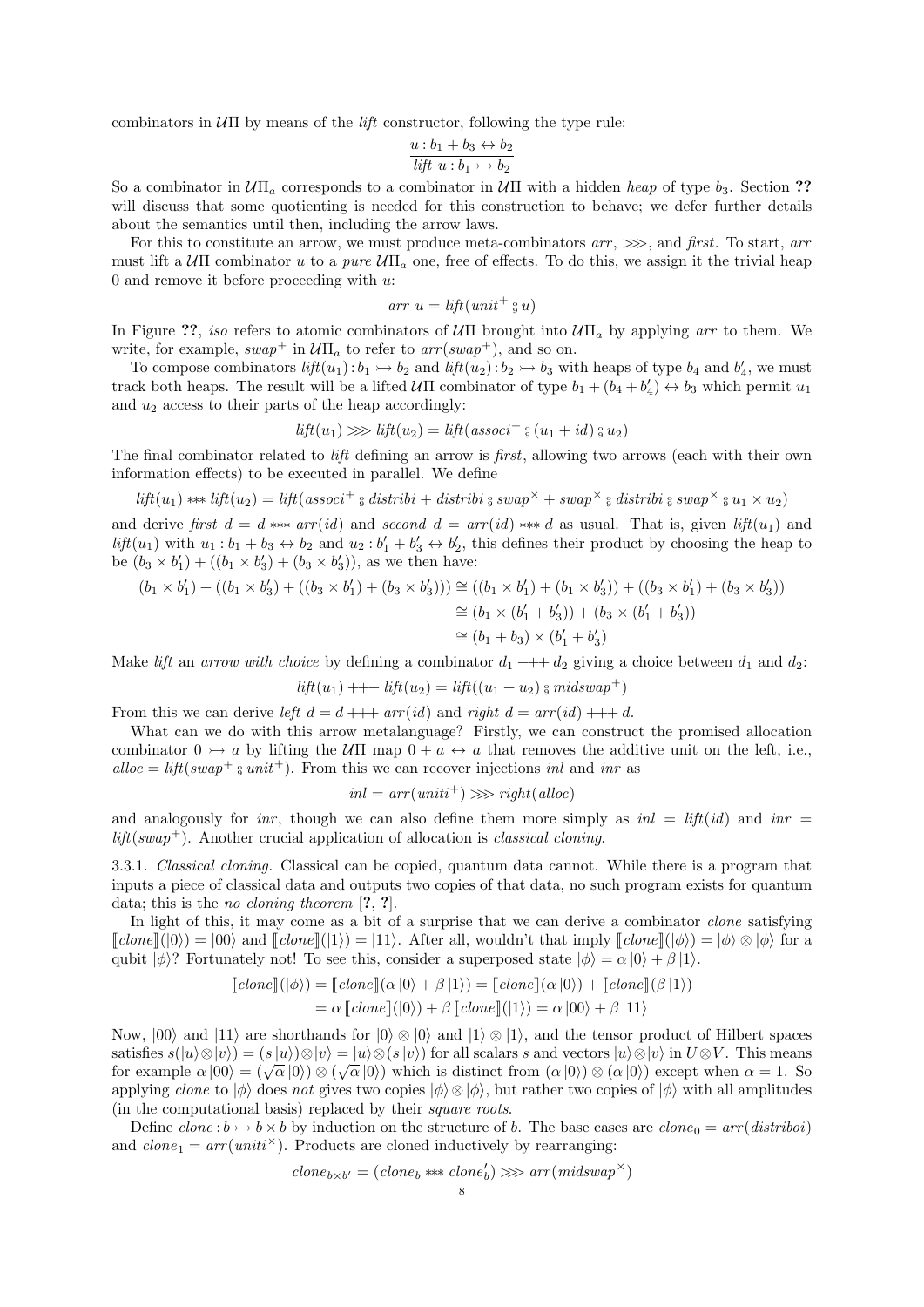Syntax  $b ::= 0 | 1 | b + b | b \times b$  (base types)  $t ::= b \leadsto b$  (combinator types)  $c ::= \textit{lift } v$  (combinator constructor)  $d ::= c | iso | arr v | d \ggg d | first d | second d | left d | right d$  $\mid d \leftrightarrow d \mid d + d \mid inhab \mid inl \mid inr \mid alloc \mid clone$ | discard | fst | snd | merge | measure (combinators) (combinators) Typing rules  $v : b_1 \rightarrow b_2 \times b_3$  b<sub>3</sub> inhabited *lift*  $v : b_1 \leadsto b_2$  $v : b_1 \rightarrow b_2$  $\overline{arr\ v : b_1 \leadsto b_2}$  $d_1 : b_1 \leadsto b_2 \quad d_2 : b_2 \leadsto b_3$  $d_1 \gg d_2 : b_1 \leadsto b_3$  $d : b_1 \leadsto b_2$ first  $d : b_1 \times b_3 \rightsquigarrow b_2 \times b_3$  $d : b_1 \leadsto b_2$ second  $d : b_3 \times b_1 \rightsquigarrow b_3 \times b_2$  $d : b_1 \leadsto b_2$ left  $d : b_1 + b_3 \rightarrow b_2 + b_3$  $d : b_1 \leadsto b_2$ right  $d : b_3 + b_1 \leadsto b_3 + b_2$  $d_1 : b_1 \leadsto b_3 \quad d_2 : b_2 \leadsto b_4$  $\overline{d_1 + + + d_2 : b_1 + b_2 \rightsquigarrow b_3 + b_4}$  $d_1 : b_1 \leadsto b_3 \quad d_2 : b_2 \leadsto b_4$  $\overline{d_1 \ast \ast d_2 : b_1 \times b_2 \rightsquigarrow b_3 \times b_4}$ b inhabited  $\overline{inhab:1 \rightsquigarrow b}$  $\overline{alloc: 0 \rightsquigarrow a}$   $\overline{inl: a \rightsquigarrow a+b}$   $\overline{inr: b \rightsquigarrow a+b}$   $\overline{clone: a \rightsquigarrow a \times a}$  $\overline{discard : a \leadsto 1}$   $\overline{fst : a \times b \leadsto a}$   $\overline{snd : a \times b \leadsto b}$   $\overline{merge : a + a \leadsto a}$   $\overline{measure : a \leadsto a}$ 



Sums are cloned inductively, tagging accordingly, and factoring:

 $clone_{b+b'} = (clone_b + \cdots + clone_{b'}) \ggg ((inl+++id) \ggg (inr+++id)) \ggg arr(distribi).$ 

Interestingly, though the languages and semantics are different, cloning is defined precisely as for classical information effects [?].

3.3.2. Inhabitation. Later, we will need a notion of *inhabited types* in  $U\Pi_a$ . By a type b being inhabited in  $U\Pi_a$ , we mean that there is a combinator  $1 \rightarrow b$ . For inhabited types b, construct canonical inhabitants as follows. First,  $inhab_1 = id$ . The inhabitant of a product type  $b \times b'$  is the product  $inhab_{b \times b'}$ uniti<sup> $\times$ </sup>  $\gg$  inhab<sub>b</sub> \*\*\* inhab<sub>b'</sub> of inhabitants. Finally, a sum  $b + b'$  is inhabited if either b or b' is: if b is inhabited set  $inhab_{b+b'} = inhab_b \gg \infty$  inl, and if b is not inhabited but b' is,  $inhab_{b+b'} = inhab_{b'} \gg \infty$  inr.

3.3.3. Expressiveness. We can now extend the expressiveness theorem for  $U\Pi$  to one for  $U\Pi_a$ . The proof can be found in the Supplementary Material.

**Theorem 3.**  $U\Pi_a$  is approximately universal for isometries: For any  $2^n \times 2^m$  isometry V and  $\delta > 0$ there exists a  $U\Pi_a$  combinator v such that  $||V - ||v||_{\text{op}} < \delta$ .

3.4. Quantum combinators with hiding and allocation: the arrow metalanguage  $U\Pi_a^{\chi}$ . We finally extend  $U\Pi_a$  with an additional information effect to hide information via a combinator discard:b  $\rightsquigarrow$ 1, giving us the language of  $U\Pi^{\chi}_{a}$  ("*yuppie-chi-a*"). Dually to how allocation was introduced in  $U\Pi_{a}$ , discarding is introduced in  $U\Pi_a^{\chi}$  by letting combinators  $b_1 \leadsto b_2$  be given by  $U\Pi_a$  combinators of type  $b_1 \rightarrow b_2 \times b_3$ , where we think of  $b_3$  as the type of *garbage* produced by the combinator. In order to be able to produce a choice metacombinator, however, we need to make the additional assumption that this garbage is inhabited. This is a very mild assumption, since garbage can always be chosen to be inhabited.

The hiding combinator allows projections  $fst : b_1 \times b_2 \rightarrow b_1$  and  $snd : b_1 \times b_2 \rightarrow b_2$  to be defined. When combined with the classical cloning combinator inherited from  $U\Pi_a$ , we show that a combinator measure :  $b \rightarrow b$  for decohering measurement can be derived.

 $U\Pi_a^{\chi}$  takes its canonical semantics in the category **CPTP** of Hilbert spaces and quantum channels, and as with  $\mathcal{U}\Pi_a$ , we will show in Section ?? how a model of  $\mathcal{U}\Pi_a$  can be extended to one of  $\mathcal{U}\Pi_a^{\chi}$  by a universal construction, connecting isometries to quantum channels (more on this in Section ??). We also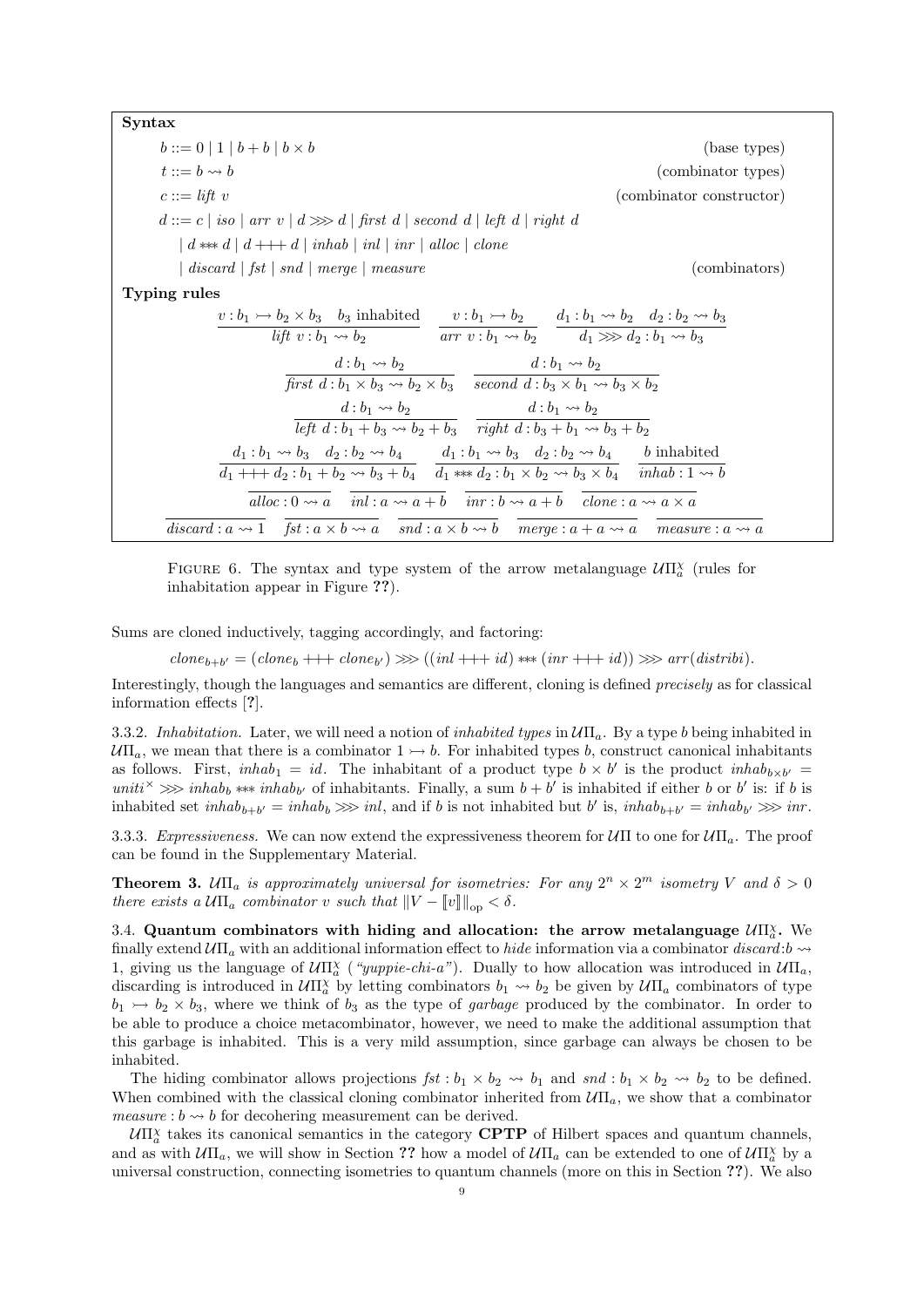extend the approximate universality theorem of  $U\Pi_a$  to one showing approximate universality of  $U\Pi_a^{\chi}$ combinators with respect to quantum channels.

Like  $\mathcal{U}\Pi_a$ ,  $\mathcal{U}\Pi^{\chi}_a$  is an arrow metalanguage extending  $\mathcal{U}\Pi_a$  (see Figure ?? for an overview). It uses the same base types as  $U\Pi$  and  $U\Pi_a$ , but introduces a new combinator type  $b \leadsto b$  to distinguish  $U\Pi_a^x$ combinators at the type level. All combinators in  $U\Pi_a^{\chi}$  are constructed from  $U\Pi_a$  combinators using the lift constructor

$$
\frac{v:b_1\rightarrowtail b_2\times b_3 \quad b_3 \text{ inhabited}}{\textit{lift}\ v:b_1\leadsto b_2}
$$

.

The definition of the arrow metacombinators  $arr$ ,  $\gg$ , and first are bound to look very familiar, as they are defined dually to those in  $U\Pi_a$  (indeed, we will see in Section ?? that the two constructions are dual in a formal sense). To turn a  $U\Pi_a$  combinator  $b_1 \rightarrow b_2$  into a pure  $U\Pi_a^{\chi}$  combinator  $b_1 \rightarrow b_2$  can be done by assigning it the trivial (and trivially inhabited) garbage of 1,

$$
arr(v) = lift(v \ggg uniti^{\times}).
$$

Combinators of type  $b_1 \leadsto b_2$  and  $b_2 \leadsto b_3$  with garbage of type  $b_4$  and  $b'_4$  respectively can be composed by

$$
lift(v_1) \gg\text{left}(v_2) = lift(v_1 \gg\text{right}(v_2 \text{*** } id) \gg\text{assoc}^{\times})
$$

resulting in a combinator with garbage  $b'_4 \times b_4$ . For the final arrow combinator first allowing parallel execution of arrows, we define \*\*\* to simply run the underlying  $U\Pi_a$  combinators in parallel and swap the garbage into the right position as necessary,

$$
lift(v_1) \ast\ast lift(v_2) = lift((v_1 \ast\ast v_2) \gg\ast midswap^{\times}) ,
$$

such that the garbage of  $d_1$  ∗\*\*  $d_2$  is the product of the garbages of  $d_1$  and  $d_2$  respectively. We derive  $first(d) = d \Leftrightarrow id$  and  $second(d) = id \Leftrightarrow d$ . All of these definitions are straightforwardly seen to preserve the inhabitation requirement on garbage.

Defining the choice metacombinator  $++$  is a bit more tricky, and it turns out to be easier to define left and derive  $++$  and right from it. The idea is to exploit distributivity and inhabitation of garbage: if  $d : b_1 \rightarrow b_2$  produces garbage of type  $b_4$  and the identity produces garbage of type 1, we can use the inhabitation of  $b_4$  to turn the trivial garbage into garbage of type  $b_4$  via *inhab*:  $1 \rightsquigarrow b_4$ , and then distribute out on the right to get something of the required type  $(b_2 + b_3) \times b_4$ . This gives us the definition

left(lift v) = lift((v+++uniti<sup>×</sup>) >> (id+++(id \*\* inhab)) >> (swap<sup>×</sup>+++swap<sup>×</sup>) >> distribi >> swap<sup>×</sup>)

from which we derive *right* and  $++$  as usual [?] as

$$
right(d) = swap^{+} \ggleft left(d) \ggleft sum^{+} \qquad d_1 + \cdots + d_2 = left(d_1) \ggleft right(d_2) \right.
$$

The combinators alloc, inl, inr, clone, and inhab related to the allocation effect from  $U\Pi_a$ , as well as all of the base combinators of  $\mathcal{U}\Pi$  lifted to  $\mathcal{U}\Pi_a$ , can be further lifted to  $\mathcal{U}\Pi_a^{\chi}$  by applying arr to them (these are denoted by iso in Figure ??).

Information hiding is introduced in  $\mathcal{U} \Pi_a^{\chi}$  by means of the effectful discard :  $b \leadsto 1$  combinator. Some finesse is required to manage the inhabitation requirement on garbage, however. On all types aside from 0, discard is given by lifting the  $U\Pi_a$  combinator  $b \rightarrow 1 \times b$  that adds the multiplicative unit on the left,

$$
discount = lift(uniti^{\times} \ggg swap^{\times}).
$$

On 0, we first need to use *alloc* to allocate something of inhabited type, namely 1, before we can discard it:

$$
discount = lift(alloc \ggg uniti^{\times}) .
$$

Analogously to the injections in  $U\Pi_a$ , we can derive projections from this discarding effect as

$$
\mathit{fst} = \mathit{id} \ast\!\!\ast\!\!\ast \mathit{discard} \mathrel{>\!\!>\!\!>} \mathit{unit}^\times \qquad \mathit{snd} = \mathit{swap}^\times \mathrel{>\!\!>\!\!>} \mathit{fst}
$$

though these can also be defined more simply as  $fst = lift(id)$  and  $snd = lift(swap^{\times})$ .

To allow the choice metacombinator to be used for conditional execution, we need a way to merge branches. This can be defined in  $U\Pi_a^{\chi}$  as the merge  $:b + b \leadsto b$  combinator, exploiting hiding and the fact that  $a + a \approx a \times (1 + 1)$ , as in

$$
merge = (uniti^{\times} +++ uniti^{\times}) \gg\text{distribi} \gg\text{fst}.
$$

We are finally ready to explore the measurement combinator in  $\mathcal{U} \Pi^{\chi}_{a}$ .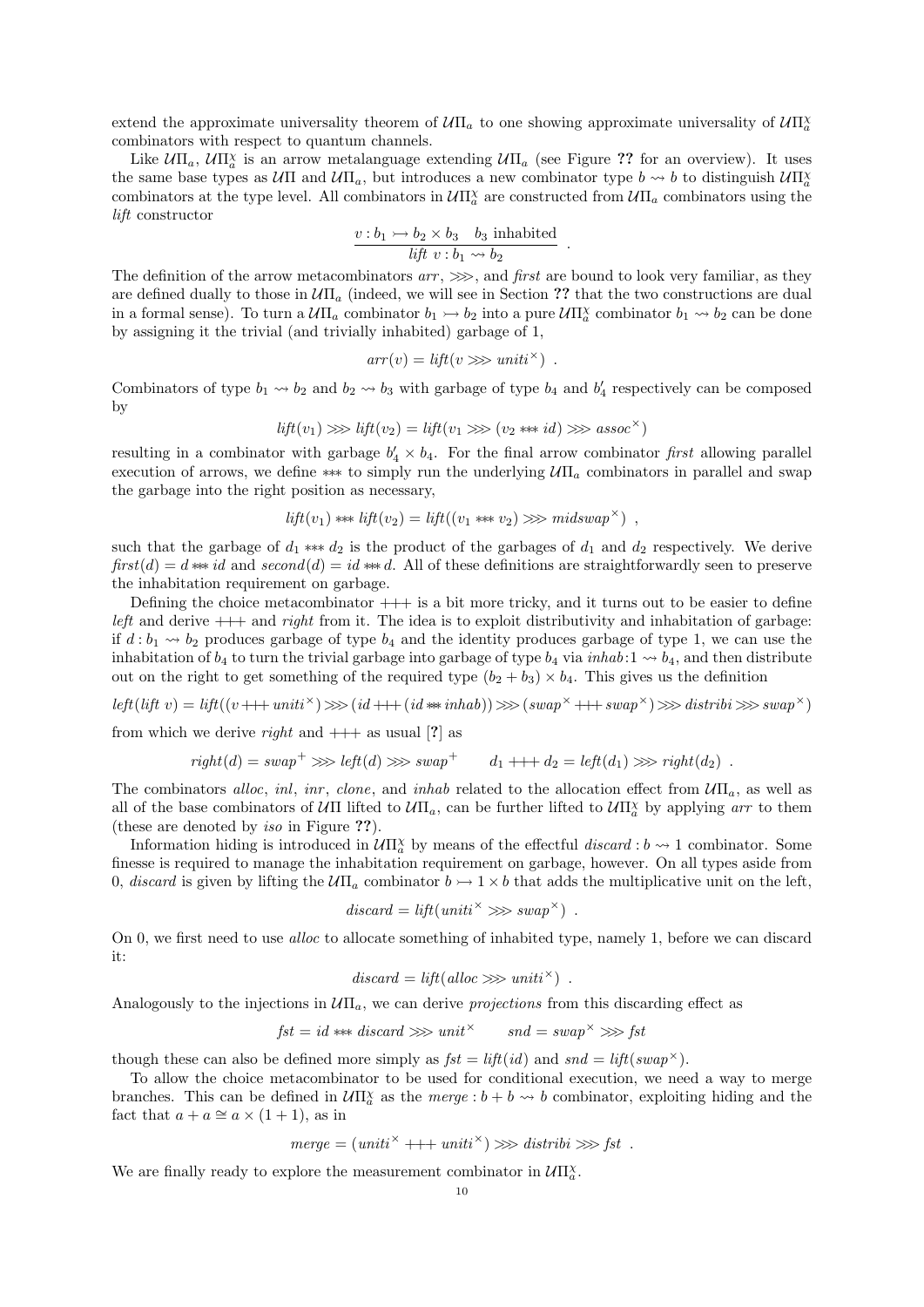3.4.1. Measurement in the computational basis. As we have seen previously,  $U\Pi_a$  permits a notion of classical cloning, and  $U\Pi^{\chi}_a$  inherits it. When we combine this with the ability to discard information in  $U\Pi_a^{\chi}$  using the projections, we obtain a surprisingly robust notion of measurement in the computational basis. This measurement combinator measure  $: b \rightarrow b$  is defined simply to be

$$
measure = clone \ggg
$$

Classically, this is a complicated way of doing absolutely nothing – the map takes a piece of classical data, copies it, and then immediately throws away the copy. In the quantum case, however, this performs decohering measurement. We illustrate this by an example:

Consider an arbitrary qubit state  $|\phi\rangle = \alpha |0\rangle + \beta |1\rangle$ , and the associated density matrix

$$
|\phi\rangle\langle\phi| = (\alpha|0\rangle + \beta|1\rangle)(\overline{\alpha}\langle 0| + \overline{\beta}\langle 1|)
$$

Conjugating by  $\llbracket clone \rrbracket$  (noting that this does indeed perform classical cloning in the canonical model of CPTP) yields the density matrix

$$
[\![clone]\!] \, |\phi\rangle\langle\phi| \, [\![clone]\!]^\dagger = (\alpha \, |00\rangle + \beta \, |11\rangle) (\overline{\alpha} \, \langle 00| + \overline{\beta} \, \langle 11|)
$$
\n
$$
= |\alpha|^2 \, |00\rangle\langle00| + \alpha \overline{\beta} \, |00\rangle\langle11| + \beta \overline{\alpha} \, |11\rangle\langle00| + |\beta|^2 \, |11\rangle\langle11|.
$$

We remark that, in CPTP,  $[[fst]]$  is given by the *partial trace* (see, e.g., [?]) of density matrices. This means that

$$
\pi_1(|\alpha|^2 |00\rangle\langle00| + \alpha \overline{\beta} |00\rangle\langle11| + \beta \overline{\alpha} |11\rangle\langle00| + |\beta|^2 |11\rangle\langle11|)
$$
  
=  $|\alpha|^2 \operatorname{tr}(|0\rangle\langle0|) |0\rangle\langle0| + \alpha \overline{\beta} \operatorname{tr}(|0\rangle\langle1|) |0\rangle\langle1| + \beta \overline{\alpha} \operatorname{tr}(|1\rangle\langle0|) |1\rangle\langle0| + |\beta|^2 \operatorname{tr}(|1\rangle\langle1|) |1\rangle\langle1|)$   
=  $|\alpha|^2 |0\rangle\langle0| + |\beta|^2 |1\rangle\langle1|$ 

since for vectors  $|a\rangle$  and  $|b\rangle$  in the computational basis,  $tr(|a\rangle\langle b|) = 1$  when  $|a\rangle = |b\rangle$ , and  $tr(|a\rangle\langle b|) = 0$ otherwise. Note that measurement in an arbitrary basis can then be performed by conjugating the measurement combinator with the appropriate change-of-base combinator. For example, measurement in the Hadamard basis  $\{|+\rangle, |-\rangle\}$  is performed using hadamard  $\gg$  measure  $\gg$  hadamard.

3.4.2. Conditionals. The intention behind the choice structure on arrows is that it gives rise to conditional execution of arrows. Unfortunately, the standard construction of conditionals in arrows with choice [?] may not be the most desirable one in the quantum case, as it relies implicitly on measuring a large part of the state involved.

In the usual construction of conditionals, given a predicate on b (a combinator  $b \sim 1 + 1$ ) we must first construct its associated test [?, ?]. This is done by

$$
test(p) = clone \ggg id \text{ *** } p \ggg \text{distrib} \ggg (unit^{\times} ++ unit^{\times}).
$$

Using the merge combinator to join control flow paths, the conditional combinator if p then  $e_1$  else  $e_2$ is defined as

if p then 
$$
e_1
$$
 else  $e_2 = test(p) \gg 0$   $e_1 + + + e_2 \gg 0$  merge.

From this, it may be difficult to see exactly where the measurement occurs. Consider the following, simple example, where b is some ensemble of qubits  $b = (1+1) \times \cdots \times (1+1)$  and the predicate p simply extracts the first qubit from the ensemble, i.e.,  $p = \text{fst}$ . (This is only slightly idealised; any predicate on b must be some lifted  $\mathcal{U}\Pi_a$  combinator followed by a projection, which can always be assumed to be the first projection.) But in this case, the first part of  $test(p)$  is clone  $\gg$  fst ∗∗∗ id, which, by definition, is measurement applied to all but the first qubit, which is merely classically cloned. In Section ??, we will see another method of constructing conditionals (due to [?]) more suitable to the quantum case, in that it only requires the measurement of the single qubit necessary to unambiguously direct control flow.

3.4.3. Expressiveness. Finally we can extend the universality theorems for  $\mathcal{U}\Pi$  and  $\mathcal{U}\Pi_a$  to one that  $\mathcal{U}\Pi_a^{\chi}$ is approximately universal for arbitrary quantum computations, that is, quantum channels. The proof can be found in the Supplementary Material.

**Theorem 4.**  $U\Pi_a^{\chi}$  is approximately universal for quantum channels: For any quantum channel  $\Lambda$  and  $\delta > 0$  there exists a  $U\Pi^{\chi}_{a}$  combinator c such that  $\|\Lambda - \llbracket c \rrbracket \|_{op} < \delta$ .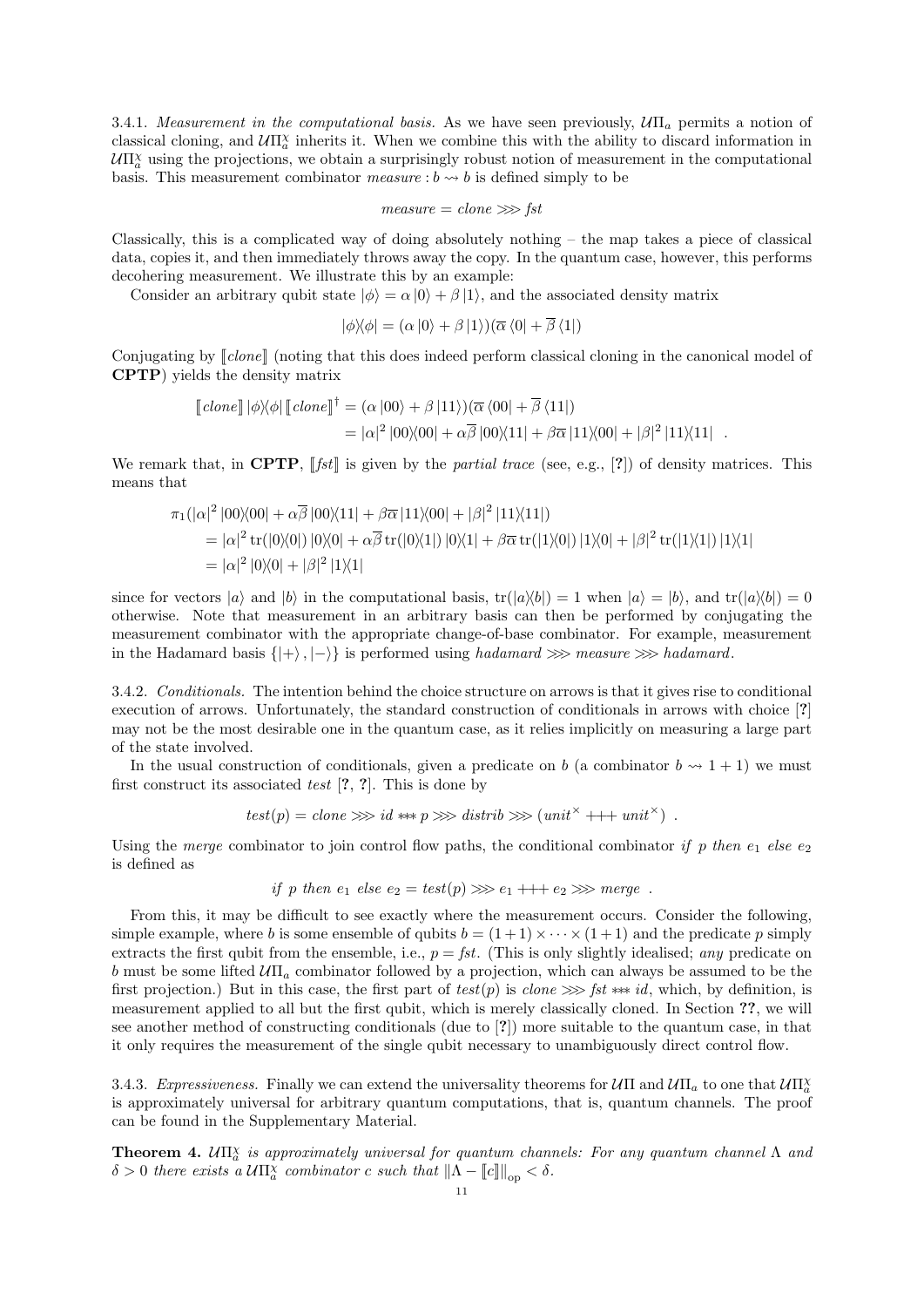### 4. Categorical semantics

In this section we develop denotational semantics for the simple programming languages of the previous section in three stages. First, the base language Π can be interpreted in rig groupoids. This is then extended to  $U\Pi$  by providing interpretations for the phase and Hadamard combinators. Finally, we discuss two categorical constructions, R and L, that model the arrow constructions – i.e., *lift* combinator constructors of  $U\Pi_a$  and  $U\Pi_a^{\chi}$  respectively – in order to encapsulate information allocation and hiding and account for measurement.

4.1. Rig groupoids. To interpret the type system and semantics of  $\Pi$  in a category, it needs to have combinators ⊕ and ⊗ that distribute over each other in the correct way. This is captured in the notion of a rig groupoid. Recall that a groupoid is a category in which every morphism is invertible.

**Definition 5.** A rig category is category C with two symmetric monoidal structures  $(\oplus, 0)$  and  $(\otimes, I)$ , as well as natural isomorphisms

$$
\delta_{A,B,C} \colon A \otimes (B \oplus C) \to (A \otimes B) \oplus (A \otimes C)
$$

$$
\delta_0 \colon A \otimes 0 \to 0
$$

satisfying several coherence laws for which we refer to [?, ?].

Here  $\oplus$  need not be a coproduct, and  $\otimes$  need not be a product, which is the special case of a *distributive* category.

A rig groupoid suffices to interpret Π. Being a language for classical reversible computing, a canonical such model is the rig groupoid **FinBij** of finite sets and bijective functions. The base types are interpreted as  $[0] = 0$ ,  $[1] = I$ ,  $[1 b + b'] = [1 b] \oplus [1 b']$ , and  $[1 b \times b'] = [1 b] \otimes [1 b']$ . The combinator type  $b \leftrightarrow b'$  becomes the (invertible) morphisms  $[[b]] \to [[b']]$ . As for the atomic combinators, the swap morphisms for  $\oplus$  and<br> $\otimes$  interpret event and even<sup> $\times$ </sup> respectively. The uniter  $\oplus$ ,  $A \oplus \oplus$  of and its inverses coming from the  $\otimes$  interpret swap<sup>+</sup> and swap<sup> $\times$ </sup>, respectively. The unitor  $\rho_A^{\oplus}$ :  $A \oplus \to 0$  and its inverses coming from the monoidal structure  $(\oplus,0)$  denote  $unit^+$  and  $unit^+$ . The associator  $\alpha_{A,B,C}^{\oplus}$ :  $(A \oplus B) \oplus C \to A \oplus (B \oplus C)$ and its inverse interpret assoc<sup>+</sup> and associ<sup>+</sup>. We use the coherence isomorphisms of  $(\otimes, I)$  to interpret  $\llbracket unit^{\times} \rrbracket = \rho^{\otimes}, \llbracket unit^{\times} \rrbracket = (\rho^{\otimes})^{-1}, \llbracket asset^{\otimes} \rrbracket = \alpha^{\otimes}, \text{ and } \llbracket asset^{\times} \rrbracket = (\alpha^{\otimes})^{-1}.$  The distributors finish the interpretation:  $\llbracket dist_{\rho}^{\otimes} \rrbracket = \delta, \llbracket dist_{\rho}^{\otimes} \rrbracket = \alpha^{\otimes}$ interpretation:  $\llbracket distrib \rrbracket = \delta$ ,  $\llbracket distrib \rrbracket = \delta^{-1}$ ,  $\llbracket distrib \rrbracket = \delta_0$ , and  $\llbracket distribi \rrbracket = \delta_0^{-1}$ . The combinators are simply composition via  $\circ$ ,  $\oplus$ , and  $\otimes$ .

Interpreting  $U\Pi$  requires additionally to give semantics to the phase<sub> $\varphi$ </sub> and hadamard combinators. In principle, they can be given trivial semantics (i.e., as identities) in any rig groupoid, though that would yield mere classical semantics, and thus defeat the purpose of the quantum extension to Π to begin with. A far better approach would be to interpret  $\mathcal{U}\Pi$  in a category with quantum capabilities, the canonical choice being the category Unitary of finite dimensional Hilbert spaces and unitaries. Here, the semantics of these two combinators are given by

$$
[\![phase_{\varphi}]\!] \quad = \quad x \mapsto \varphi \cdot x \qquad [\![hadamard]\!] \quad = \quad \frac{1}{\sqrt{2}} \begin{pmatrix} 1 & 1 \\ 1 & -1 \end{pmatrix}
$$

.

Notice that another way of writing  $\llbracket phase_{\varphi} \rrbracket$  would be as the  $1 \times 1$  matrix  $(\varphi)$ , cementing the idea of phases as unitaries  $\mathbb{C} \to \mathbb{C}$ .

4.2. Garbage and heap. We now extend the categorical semantics of  $U\Pi$  to take quantum information effects into account. Let C be a symmetric monoidal category. We think of its objects as types, its morphisms as programs, and its tensor product as parallel composition. Hence a morphism  $f: A \to B \otimes G$ will denote a program that takes an input of type  $A$  and produces an output of type  $B$  together with some garbage of type G. As we want to disregard the garbage, we will identify this morphism with  $(id_B \otimes h) \circ f : A \to B \otimes G'$  for any morphism  $h : G \to G'$  that postprocesses the garbage, called a *mediator*. That is, we consider the equivalence relation  $\sim_L$  generated by:

$$
\begin{array}{c|c}\nB & G \\
\hline\nf & \sim_L \quad\n\end{array}\n\begin{array}{c|c}\nB & G^{\dagger} \\
\hline\nh \\
G \\
\hline\nA\n\end{array}
$$

Dually, instead of garbage, we can also consider a heap. That is, morphisms  $f: A \oplus H \to B$  will denote a program that takes input of type  $A$  and may use a heap  $H$  in producing an output of type  $B$ . Again, we only care about access to the heap and not the actual contents of the heap, so we will identify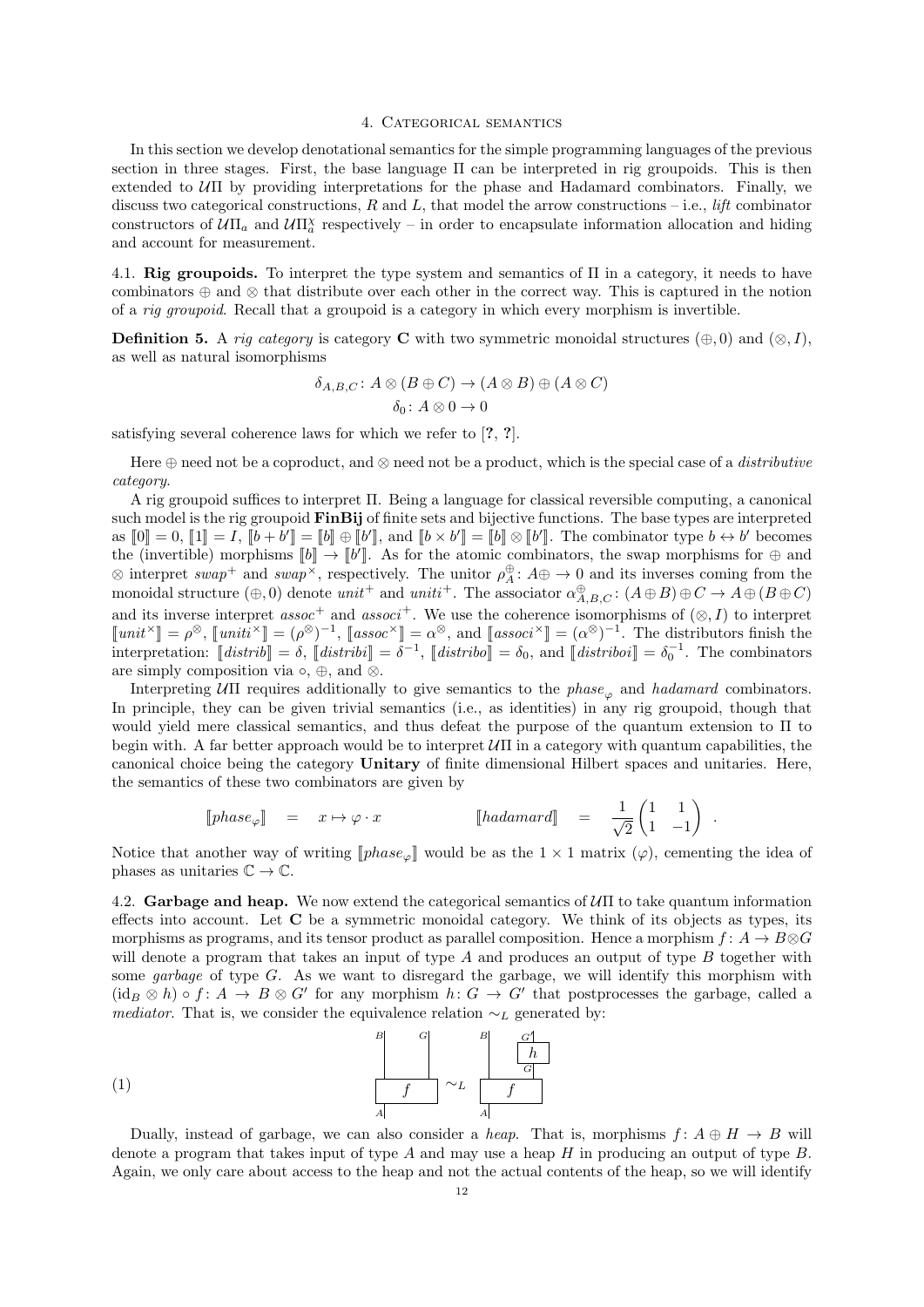f with  $f \circ (h \oplus id_H): A \oplus H' \to B$  for any morphisms  $h: H' \to H$  that preprocesses the heap. That is, we consider the equivalence relation  $\sim_R$  generated by:



$$
\left( 2\right)
$$

What exactly are  $\sim_L$  and  $\sim_R$ ? Equations (??) and (??) define relations that are already reflexive (with the identity as mediator) and transitive (compose mediators), but not always symmetric. The following lemma shows that they are already symmetric in special cases of interest, such as when the base category C is a groupoid.

**Lemma 6.** When every morphism in  $C$  is split monic, equation  $(??)$  defines an equivalence relation. When every morphism in  $C$  is split epic, equation (??) defines an equivalence relation.

*Proof.* It suffices to establish symmetry. If  $(id \otimes h) \circ f = q$ , there is k with  $k \circ h = id$ , so  $(id \otimes k) \circ q =$  $(id \otimes k) \circ (id \otimes h) \circ f = f$ . An analogous argument holds for  $\sim_R$ .

**Lemma 7.** Let  $(C, \oplus)$  be a monoidal category. If  $f \sim_R f'$  and  $g \sim_R g'$ , then:

(i)  $g \circ f \sim_R g' \circ f'$  if g and f are composable; (ii)  $f \oplus g \sim_R f' \oplus g'$ ;

Dually  $g \circ f \sim_L g' \circ f'$  and  $f \otimes g \sim_L f' \otimes g'$  when  $f \sim_L f'$  and  $g \sim_L g'$  in a monoidal category  $(C, \otimes)$ .

**Proposition 8.** If  $(C, \otimes, I)$  is a symmetric monoidal category, there is a well-defined symmetric monoidal category  $L[\mathbf{C}]$  whose:

- objects are the same as those of  $C$ ;
- morphisms  $A \rightarrow B$  are equivalence classes of morphisms  $A \rightarrow B \otimes G$  in C under (??);
- composition *is*:



I

• identities are the inverse right unitors:

• tensor unit 
$$
I
$$
 is as in  $C$ ;

- tensor product of objects is as in  $\mathbf{C}$ ;
- tensor product of morphisms is:



A

Dually, if  $(C, \oplus, O)$  is a symmetric monoidal category, there is a well-defined symmetric monoidal category  $R[\mathbf{C}] = L[\mathbf{C}^{\mathrm{op}}]^{\mathrm{op}}$ . Explicitly:

- objects are the same as those of  $C$ ;
- morphisms  $A \to B$  are equivalence classes of morphisms  $A \oplus H \to B$  in C under (??).

Proof. Well-definedness follows from Lemma ??. It is straightforward to verify that coherence isomorphisms in  $L[\mathbf{C}]$  may be taken to be those in  $\mathbf C$  composed with the inverse right unitor.

So what is the point of doing these constructions? This is made clear in the following proposition. Indeed, in Section ??, we will see that  $L[\mathbf{C}]$  and  $R[\mathbf{C}]$  are, in a certain sense, the smallest categories containing C with these properties.

**Proposition 9.** The monoidal unit I is terminal in  $L[C]$ , and the monoidal unit O is initial in  $R[C]$ .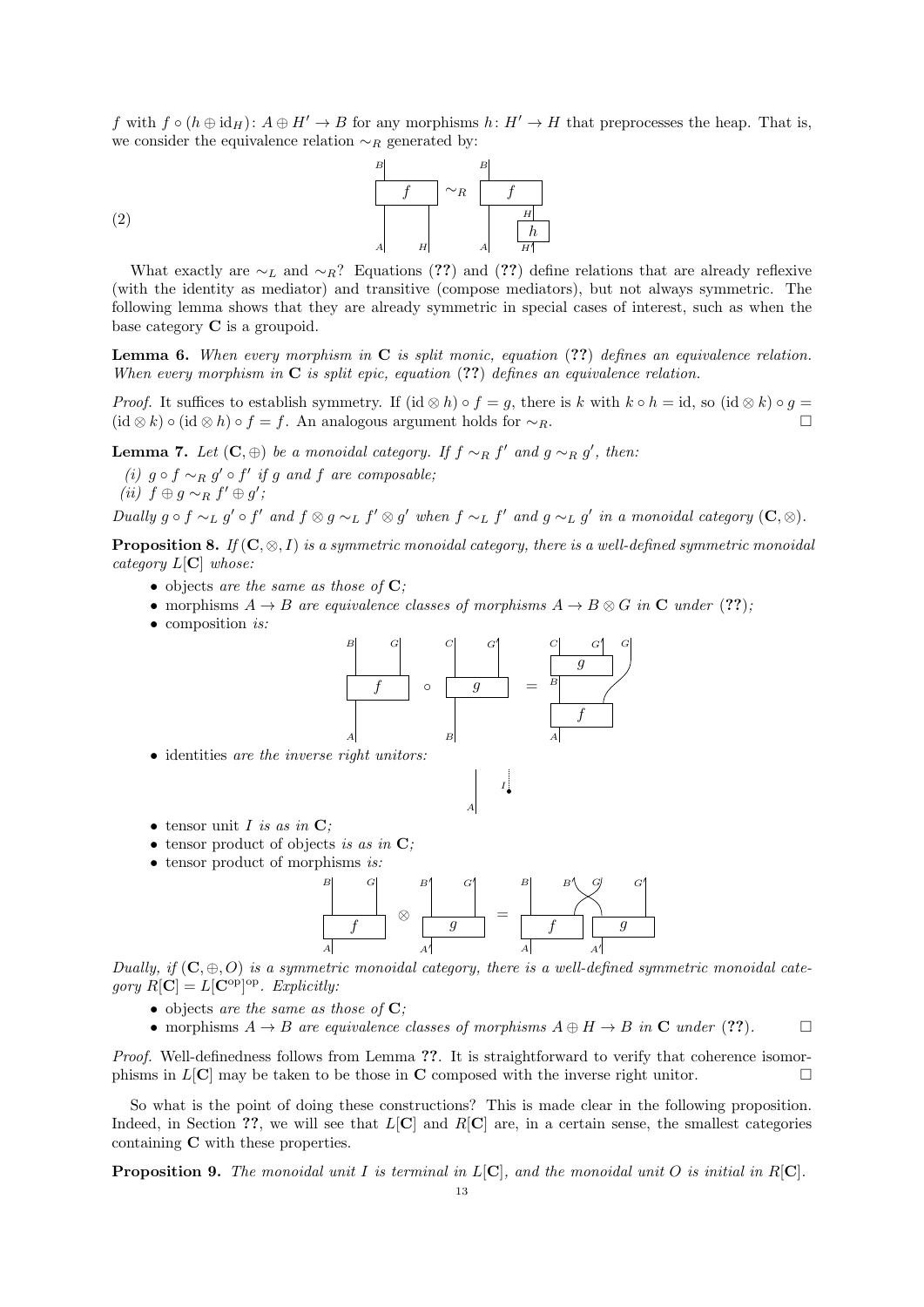As a consequence of this fact, there are canonical projections  $X \otimes Y \stackrel{\pi_1}{\longrightarrow} X$  and  $Y \otimes Y \stackrel{\pi_2}{\longrightarrow} X$  in  $L[\mathbf{C}]$ given by  $X \otimes Y \xrightarrow{\text{id} \otimes !} X \otimes I \xrightarrow{\rho^{\otimes}} X$  (and symmetrically for  $\pi_2$ ). Likewise, there are canonical injections  $X \xrightarrow{\text{II}_1} X \oplus Y$  and  $Y \xrightarrow{\text{II}_2} X \oplus Y$  (defined dually to the above) in  $R[\mathbf{C}]$ .

**Proposition 10.** If  $(C, \otimes)$  is a monoidal category, there is a strict monoidal functor  $\mathcal{E}: C \to L[C]$  given by  $\mathcal{E}(A) = A$  on objects, and on morphisms as:

$$
\mathcal{E}(A \stackrel{f}{\to} B) = A \stackrel{f}{\to} B \stackrel{\rho \otimes -1}{\to} B \otimes I
$$

Dually, if  $(C, \oplus)$  is a monoidal category, there is a strict monoidal functor  $D: C \to R[C]$  given by  $D(A) = A$  on objects, and on morphisms as:

$$
\mathcal{D}(A \xrightarrow{f} B) = A \oplus 0 \xrightarrow{\rho \oplus} A \xrightarrow{f} B
$$

*Proof.* By definition  $\mathcal{E}(A \otimes B) = \mathcal{E}(A) \otimes \mathcal{E}(B)$  on objects. On morphisms:

$$
\frac{B}{\begin{vmatrix} \mathcal{E}(f \otimes g) \\ A & A \end{vmatrix}} = \frac{B}{\begin{vmatrix} f \\ A \end{vmatrix}} \frac{B}{g} \frac{B}{g} \frac{B}{g} \frac{B}{g} \frac{B}{g} \frac{B}{g} \frac{B}{g} \frac{B}{g} \frac{B}{g} \frac{B}{g} \frac{B}{g} \frac{B}{g} \frac{B}{g} \frac{B}{g} \frac{B}{g} \frac{B}{g} \frac{B}{g} \frac{B}{g} \frac{B}{g} \frac{B}{g} \frac{B}{g} \frac{B}{g} \frac{B}{g} \frac{B}{g} \frac{B}{g} \frac{B}{g} \frac{B}{g} \frac{B}{g} \frac{B}{g} \frac{B}{g} \frac{B}{g} \frac{B}{g} \frac{B}{g} \frac{B}{g} \frac{B}{g} \frac{B}{g} \frac{B}{g} \frac{B}{g} \frac{B}{g} \frac{B}{g} \frac{B}{g} \frac{B}{g} \frac{B}{g} \frac{B}{g} \frac{B}{g} \frac{B}{g} \frac{B}{g} \frac{B}{g} \frac{B}{g} \frac{B}{g} \frac{B}{g} \frac{B}{g} \frac{B}{g} \frac{B}{g} \frac{B}{g} \frac{B}{g} \frac{B}{g} \frac{B}{g} \frac{B}{g} \frac{B}{g} \frac{B}{g} \frac{B}{g} \frac{B}{g} \frac{B}{g} \frac{B}{g} \frac{B}{g} \frac{B}{g} \frac{B}{g} \frac{B}{g} \frac{B}{g} \frac{B}{g} \frac{B}{g} \frac{B}{g} \frac{B}{g} \frac{B}{g} \frac{B}{g} \frac{B}{g} \frac{B}{g} \frac{B}{g} \frac{B}{g} \frac{B}{g} \frac{B}{g} \frac{B}{g} \frac{B}{g} \frac{B}{g} \frac{B}{g} \frac{B}{g} \frac{B}{g} \frac{B}{g} \frac{B}{g} \frac{B}{g} \frac{B}{g} \frac{B}{g} \frac{B}{g} \frac{B}{g} \frac{B}{g} \frac{B}{g} \frac{B}{g} \frac{B}{g} \frac{B}{g} \frac{B}{g
$$

Coherence isomorphisms in  $L[\mathbf{C}]$  are precisely the image under  $\mathcal E$  of those in  $\mathbf C$ .

4.3. Lifting tensor products. We will compose the  $L$  and  $R$  constructions, applying them to the base rig groupoid consecutively. In this section we show that if  $C$  is a rig category then so is  $R[C]$ , while  $L[R[\mathbf{C}]]$  loses its direct sum and becomes merely a monoidal category. However, we will see later that the direct sum in  $L[R[\mathbf{C}]]$  is *binoidal* and satisfies the laws associated with an arrow with choice.

The overall idea with these constructions is that if C interprets the base language  $U\Pi$ , then  $R[\mathbf{C}]$ interprets the arrow metalanguage  $U\Pi_a$  of  $U\Pi$  extended with allocation. More precisely, if  $[\![u]\!]$ :  $[\![b_1]\!] \oplus$  $\llbracket b_3 \rrbracket \to \llbracket b_2 \rrbracket$  is the interpretation of some  $\mathcal{U}\Pi$  combinator u in a rig groupoid **C**, the interpretation  $\llbracket lift(u) \rrbracket$ in  $\mathcal{U}\Pi_a$  is given by the equivalence class  $[[u]]_{\sim_R}$ :  $[[b_1]] \to [b_2]]$  in  $R[\mathbf{C}]$ . In turn,  $L[R[\mathbf{C}]]$  interprets the arrow metalanguage  $\mathcal{U}\Pi^{\chi}_{\alpha}$  extending  $\mathcal{U}\Pi$  with allocation and hiding by interpreting  $[\![\mathit{lift}(v)]\!]$ :  $[\![\mathit{b}_1]\!] \to [\![\mathit{b}_2]\!]$ as the equivalence class of  $[\![v]\!] : [\![b_1]\!] \to [\![b_2]\!] \otimes [\![b_3]\!]$  in R[C]. Later, in Section ?? we will exhibit universal properties of  $R[\mathbf{C}]$  and  $L[\mathbf{C}]$ , and argue that they justify these constructions in the canonical semantics of UΠ: R[Unitary] is equivalent to the category Isometry of finite dimensional Hilbert spaces and isometries, while  $L[R[\text{Unitary}]$  is equivalent to the category **CPTP** of finite dimensional Hilbert spaces and quantum channels.

Although L and R are dual constructions, the order in which they transform  $C$  is important: we first add heaps and then garbage. The reason for this asymmetry is the following lemma.

**Lemma 11.** Let  $C$  be a symmetric monoidal category. If  $C$  has an initial object, then so does  $L[C]$ .

*Proof.* Let 0 be an initial object in C. For each object A there is then a morphism  $0 \to A$  in  $L[C]$  given by the morphism

$$
\begin{array}{c}\nA \\
A \\
B\n\end{array} = \begin{array}{c|c}\nA \otimes 0 \\
\hline\n\end{array} = \begin{array}{c|c}\nA & 0 \\
\hline\n\end{array}
$$

in C. If  $f: 0 \to A$  is a morphism in  $L[\mathbf{C}]$ , represented by a morphism  $f: 0 \to A \otimes G$  in C, then:

$$
\frac{A}{\begin{vmatrix} f \\ 0 \end{vmatrix}} = \frac{A}{\begin{vmatrix} f \\ 0 \end{vmatrix}} = \frac{A}{\begin{vmatrix} 1 \\ 0 \end{vmatrix}} = \frac{A}{\begin{vmatrix} 1 \\ 0 \end{vmatrix}} = \frac{A}{\begin{vmatrix} 1 \\ 0 \end{vmatrix}} \sim L \frac{A}{\begin{vmatrix} 1 \\ 0 \end{vmatrix}} =
$$

Thus 0 is indeed initial in  $L[\mathbf{C}]$  as well.

We start by endowing  $\otimes$  and  $\oplus$  with the capability to allow heaps.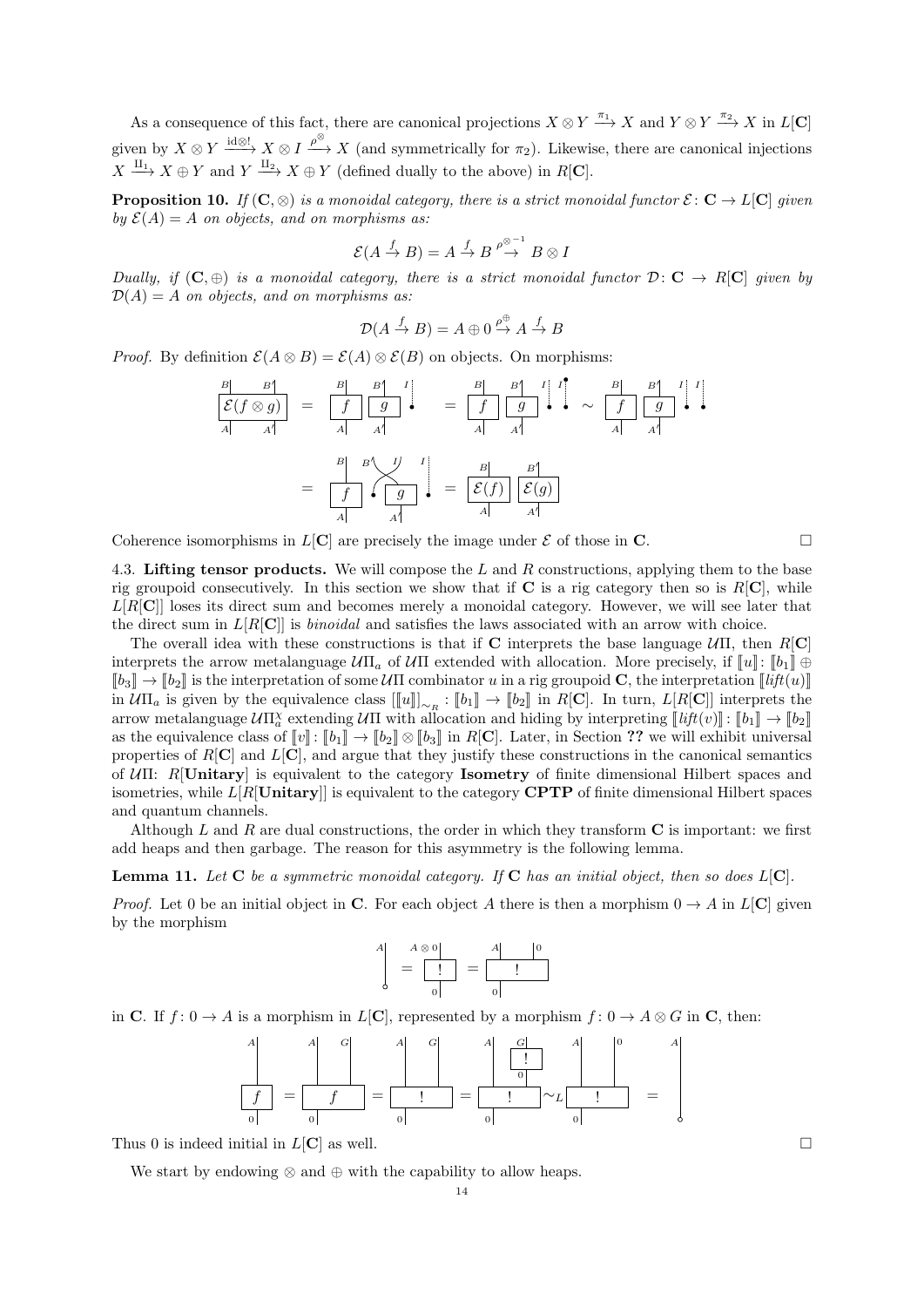**Lemma 12.** If  $C$  is a rig category, then so is  $R[C]$ .

*Proof.* The monoidal structure  $(\oplus, 0)$  is inherited from C straightforwardly. More intricately, R[C] is monoidal with  $(\otimes, I)$  inherited from **C**:

- the tensor product of objects is  $A \otimes B$ ;
- $\bullet$  the tensor unit is  $I$ ;
- the tensor product of morphisms  $f: A \oplus H \to B$  and  $f': A' \oplus H' \to B'$  is

$$
(A \otimes A') \oplus H'' \stackrel{\delta^{-1}}{\rightarrow} (A \oplus H) \otimes (A' \oplus H') \stackrel{f \otimes f'}{\rightarrow} B \otimes B'
$$

where 
$$
H'' = (H \otimes A') \oplus (A \otimes H') \oplus (H \otimes H')
$$
;

For the rest of the proof, see the Supplementary Material.

The dual result does not hold: if  $C$  is a rig category, then  $L[C]$  need not be (though it is always monoidal by Proposition ??). This asymmetry is caused by the fact that  $\otimes$  distributes over  $\oplus$ , but not the other way around. Lemma ?? is the nullary case of this fact. For a special case where this does hold, regard a Boolean algebra as a posetal category C; then  $\wedge$  and  $\vee$  do distribute over each other both ways, so in that case  $L[\mathbf{C}]$  is again a rig category.

**Lemma 13.** If C is a rig category, then  $\mathcal{D}: \mathbf{C} \to R[\mathbf{C}]$  is a strict rig functor.

*Proof.* By definition  $\mathcal{D}(A \otimes B) = \mathcal{D}(A) \otimes \mathcal{D}(B)$  on objects. On morphisms,  $\mathcal{D}(f) \otimes \mathcal{D}(g)$  is

$$
(A \otimes A') \oplus H'' \xrightarrow{\delta} (A \oplus 0) \otimes (A' \oplus 0) \xrightarrow{\rho \oplus \otimes \rho \oplus} A \otimes A' \xrightarrow{f \otimes g} B \otimes B'
$$

with  $H'' = (0 \otimes A') \oplus (A \otimes 0) \oplus (0 \otimes 0)$ . Now  $H'' \simeq 0$  by successive applications of the annihilators and unitors for  $\oplus$ , so by coherence  $\mathcal{D}(f) \otimes \mathcal{D}(g)$  is the composition of  $\rho^{\oplus}$ :  $(A \otimes A') \oplus 0 \to A \otimes A'$  and  $f \otimes g$ , which is precisely  $\mathcal{D}(f \otimes g)$ .

4.4. Arrows with choice. To complete the categorical semantics, we will show that  $L[R[\mathbf{C}]]$  supports arrows with choice [?]. We saw in Proposition ?? and Lemma ?? that if C is a rig category, then  $L[R[\mathbf{C}]]$ is monoidal under ⊗. What happens to  $\oplus$ ? It is no longer necessarily a monoidal structure on  $L[R[\mathbf{C}]]$ , but we will show that it is *binoidal* – roughly, it is monoidal except that  $oplus$  is only a functor in each variable separately rather than in both variables jointly [?]. This is enough to interpret conditionals [?].

**Definition 14.** A category **C** is *binoidal* when it is equipped with functors  $A \oplus -: \mathbf{C} \to \mathbf{C}$  and  $-\oplus$  $B: \mathbf{C} \to \mathbf{C}$  for each choice of objects  $A, B \in \mathbf{C}$  such that applying the first functor to B results in the same object  $A \oplus B$  as applying the second functor to A.

An arrow with choice is a functor F from a monoidal category  $(C, \oplus, 0)$  where 0 is initial to a binoidal category  $(D, \oplus)$  such that for any  $g: B \to B'$ :

$$
(3) \tF(f \oplus B) = F(f) \oplus B
$$

(4) 
$$
F(\mathrm{II}_1) \circ f = (f \oplus B) \circ F(\mathrm{II}_1)
$$

(5) 
$$
(f \oplus B') \circ F(A \oplus g) = F(A \oplus g) \circ (f \oplus B)
$$

(6) 
$$
\alpha_{\oplus} \circ ((f \oplus B) \oplus C) = (f \oplus (B \oplus C)) \circ \alpha_{\oplus}
$$

To prove that  $L[R[\mathbf{C}]]$  is binoidal under  $\oplus$ , we will require that it has *inhabited garbage*: for any equivalence class of morphisms  $A \to B \otimes G$  in R[C], there is a morphism  $I \to G$  in R[C]. Because 0 is initial in R[C], the problematic case where there is an isomorphism  $\vartheta: G \to 0$  is handily avoided as  $f: A \to B \otimes G$  is then equivalent to  $A \xrightarrow{f} B \otimes G \xrightarrow{\mathrm{id} \otimes \vartheta} B \otimes 0 \xrightarrow{\mathrm{id} \otimes !} B \otimes I$ .

In the remaining cases, inhabited garbage can be constructed when  $C$  is *semisimple*, meaning that any object is isomorphic to one built out of copies of the tensor unit I using  $oplus$  and  $\otimes$ . This is the case for Unitary. In this case, canonical inhabitants, i.e., morphisms  $I \to G$  for each inhabited object G, can be constructed as the interpretation of the  $U\Pi_a$  combinators given in Section ??.

**Lemma 15.** If C is a semisimple rig category, then  $L[R[\mathbf{C}]]$  is a binoidal category under  $\oplus$ .

**Proposition 16.** If C is a semisimple rig category,  $\mathcal{E}: R[\mathbf{C}] \to L[R[\mathbf{C}]]$  is an arrow with choice.

Combining the previous Proposition with Lemma ?? shows that  $\mathcal{E} \circ \mathcal{D} : \mathbf{C} \to L[R[\mathbf{C}]]$  is an arrow with choice. The categorical semantics of  $U\Pi$ ,  $U\Pi_a$ , and  $U\Pi^{\chi}_a$ , including certain derived combinators with structural or otherwise significant interpretations, are summarised in Figure ??.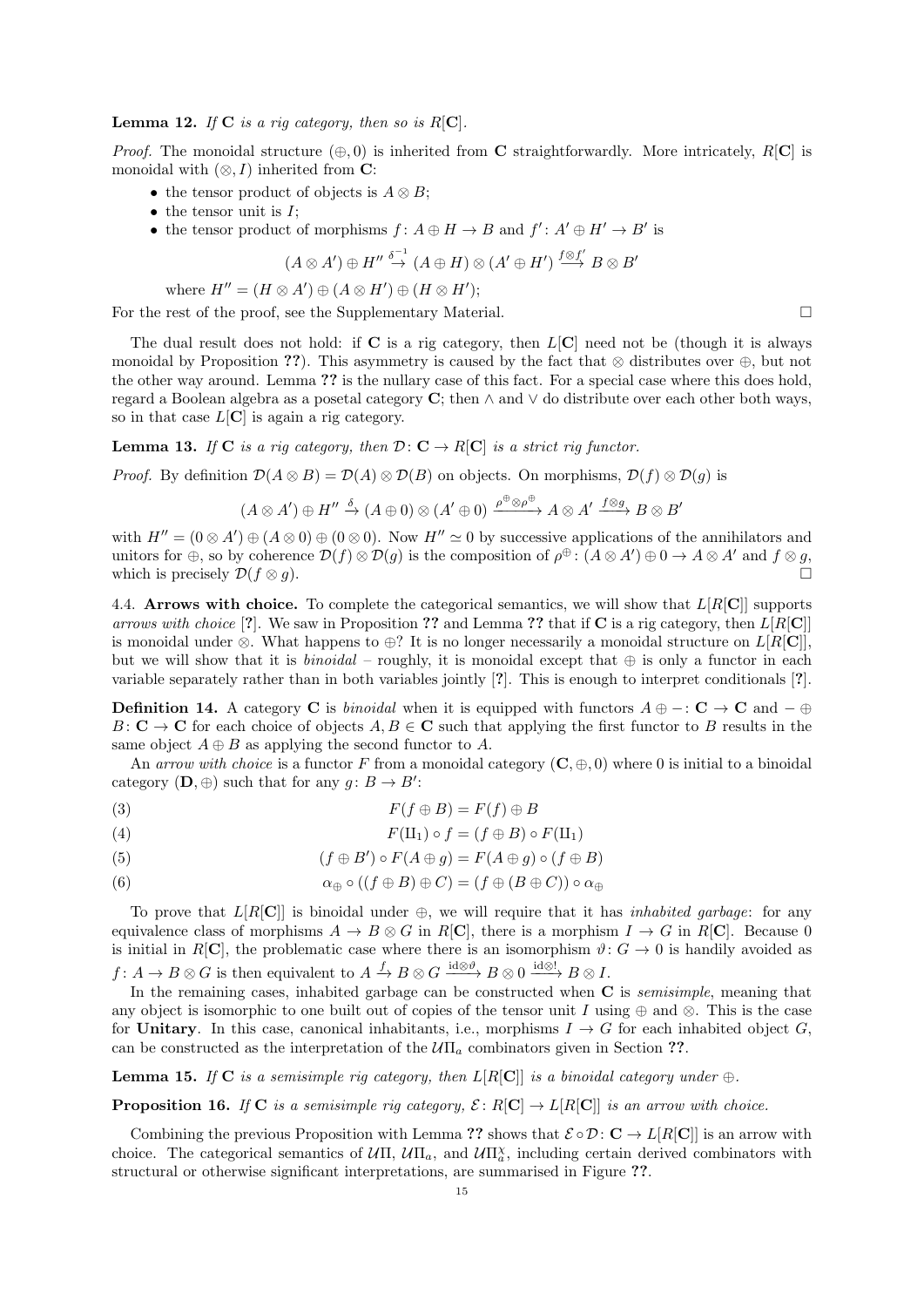| Base types                                                                                                                                                                                                                                                                                                                                                                               |                                                                                                                                                                                                                                                                                                                                                                                                                                                                                                                                                                                                                                                                                                                                                                                                                                                                                                                                                                                                                                                                                                 |                                                                                                                                                                                                                                                                             |  |  |  |  |
|------------------------------------------------------------------------------------------------------------------------------------------------------------------------------------------------------------------------------------------------------------------------------------------------------------------------------------------------------------------------------------------|-------------------------------------------------------------------------------------------------------------------------------------------------------------------------------------------------------------------------------------------------------------------------------------------------------------------------------------------------------------------------------------------------------------------------------------------------------------------------------------------------------------------------------------------------------------------------------------------------------------------------------------------------------------------------------------------------------------------------------------------------------------------------------------------------------------------------------------------------------------------------------------------------------------------------------------------------------------------------------------------------------------------------------------------------------------------------------------------------|-----------------------------------------------------------------------------------------------------------------------------------------------------------------------------------------------------------------------------------------------------------------------------|--|--|--|--|
| $[0] = O$ $[1] = I$ $[b + b'] = [b] \oplus [b']$ $[b \times b'] = [b] \otimes [b']$                                                                                                                                                                                                                                                                                                      |                                                                                                                                                                                                                                                                                                                                                                                                                                                                                                                                                                                                                                                                                                                                                                                                                                                                                                                                                                                                                                                                                                 |                                                                                                                                                                                                                                                                             |  |  |  |  |
| Semantics of $U\Pi$<br>$[[b_1 \leftrightarrow b_2]] = [[b_1]] \rightarrow [[b_2]]$ in C                                                                                                                                                                                                                                                                                                  |                                                                                                                                                                                                                                                                                                                                                                                                                                                                                                                                                                                                                                                                                                                                                                                                                                                                                                                                                                                                                                                                                                 |                                                                                                                                                                                                                                                                             |  |  |  |  |
|                                                                                                                                                                                                                                                                                                                                                                                          | $\begin{array}{llllllll} \left[\!\!\begin{smallmatrix} suap^+ \end{smallmatrix}\!\!\right]=\sigma^\oplus& \left[\!\!\begin{smallmatrix} unit^+ \end{smallmatrix}\!\!\right]=\rho^\oplus& \left[\!\!\begin{smallmatrix} unit^+ \end{smallmatrix}\!\!\right]=(\rho^\oplus)^{-1}& \left[\!\!\begin{smallmatrix} assoc^+ \end{smallmatrix}\!\!\right]=\alpha^\oplus& \left[\!\!\begin{smallmatrix} assoc^+ \end{smallmatrix}\!\!\right]=(\alpha^\oplus)^{-1}\\ \left[\!\!\begin{smallmatrix} suap^{\times} \end{smallmatrix}\!\!\right]=\sigma^\otimes& \left[\!\!\begin{smallmatrix} unit^+ \end{smallmatrix}\!\!\right]=\$<br>$\begin{bmatrix}c_1\mathbin{.\scriptscriptstyle\circ} c_2\end{bmatrix}=\begin{bmatrix}c_2\end{bmatrix}\circ\begin{bmatrix}c_1\end{bmatrix}\quad \begin{bmatrix}c_1+c_2\end{bmatrix}=\begin{bmatrix}c_1\end{bmatrix}\oplus\begin{bmatrix}c_2\end{bmatrix}\quad \begin{bmatrix}c_1\times c_2\end{bmatrix}=\begin{bmatrix}c_1\end{bmatrix}\otimes\begin{bmatrix}c_2\end{bmatrix}\quad \begin{bmatrix}\mathbin{inv}(c)\end{bmatrix}=\begin{bmatrix}c\end{bmatrix}^{-1}$ |                                                                                                                                                                                                                                                                             |  |  |  |  |
| In Unitary:<br>$[phase_{\varphi}] = (\varphi) \quad [hadamard] = \frac{1}{\sqrt{2}} \begin{pmatrix} 1 & 1 \\ 1 & -1 \end{pmatrix}$                                                                                                                                                                                                                                                       |                                                                                                                                                                                                                                                                                                                                                                                                                                                                                                                                                                                                                                                                                                                                                                                                                                                                                                                                                                                                                                                                                                 |                                                                                                                                                                                                                                                                             |  |  |  |  |
| Semantics of $U\Pi_a$<br>$[[b_1 \rightarrow b_2]] = [[b_1]] \rightarrow [[b_2]]$ in $R[\mathbf{C}]$                                                                                                                                                                                                                                                                                      |                                                                                                                                                                                                                                                                                                                                                                                                                                                                                                                                                                                                                                                                                                                                                                                                                                                                                                                                                                                                                                                                                                 |                                                                                                                                                                                                                                                                             |  |  |  |  |
| $[$ <i>lift</i> $u[$ = $[[u]]_{\sim_P}$<br>$[c_1 \ast \ast c_2] = [c_1] \otimes [c_2]$<br>$\llbracket second \ c \rrbracket = \mathrm{id} \otimes \llbracket c \rrbracket$<br>$\llbracket \text{alloc} \rrbracket = O \stackrel{!}{\rightarrow} \llbracket b_2 \rrbracket$                                                                                                               | $\llbracket arr \ v \rrbracket = \mathcal{D}(\llbracket v \rrbracket)$<br>$[c_1 + + + c_2] = [c_1] \oplus [c_2]$<br>$\llbracket \text{left } c \rrbracket = \llbracket c \rrbracket \oplus \mathrm{id}$<br>$\ \textit{inl}\  = \amalg_1$                                                                                                                                                                                                                                                                                                                                                                                                                                                                                                                                                                                                                                                                                                                                                                                                                                                        | $[c_1 \gg c_2] = [c_2] \circ [c_1]$<br>$\llbracket \text{first } c \rrbracket = \llbracket c \rrbracket \otimes \text{id}$<br>$\llbracket right \ c \rrbracket = \mathrm{id} \oplus \llbracket c \rrbracket$<br>$\llbracket inr \rrbracket = \amalg_2$                      |  |  |  |  |
| Semantics of $U\Pi^{\chi}_{a}$                                                                                                                                                                                                                                                                                                                                                           | $[[b_1 \leadsto b_2]] = [[b_1]] \rightarrow [[b_2]]$ in $L[R[\mathbf{C}]]$                                                                                                                                                                                                                                                                                                                                                                                                                                                                                                                                                                                                                                                                                                                                                                                                                                                                                                                                                                                                                      |                                                                                                                                                                                                                                                                             |  |  |  |  |
| $\llbracket \text{lift} \ v \rrbracket = \llbracket \llbracket v \rrbracket \rrbracket_{\sim}$<br>$\llbracket c_1 \ast \ast c_2 \rrbracket = \llbracket c_1 \rrbracket \otimes \llbracket c_2 \rrbracket$<br>$\llbracket second \ c \rrbracket = \mathrm{id} \otimes \llbracket c \rrbracket$<br>$\llbracket discard \rrbracket = \llbracket b_1 \rrbracket \stackrel{!}{\rightarrow} I$ | $\llbracket arr \ v \rrbracket = \mathcal{E}(\llbracket v \rrbracket)$<br>$[c_1 + c_2] = [right c_2] \circ [left c_1]$<br>$\llbracket \text{left } c \rrbracket = \llbracket c \rrbracket \oplus \llbracket b'_1 \rrbracket$<br>$[[fst]] = \pi_1$                                                                                                                                                                                                                                                                                                                                                                                                                                                                                                                                                                                                                                                                                                                                                                                                                                               | $[c_1 \gg c_2] = [c_2] \circ [c_1]$<br>$\llbracket \text{first } c \rrbracket = \llbracket c \rrbracket \otimes \text{id}$<br>$\llbracket right \ c \rrbracket = \llbracket b'_1 \rrbracket \oplus \llbracket c \rrbracket$<br>$\llbracket \mathit{snd} \rrbracket = \pi_2$ |  |  |  |  |

FIGURE 7. The categorical semantics of  $\mathcal{U}\Pi$ ,  $\mathcal{U}\Pi_a$ , and  $\mathcal{U}\Pi_a^{\chi}$  in summary, including the semantics of various derived combinators (marked yellow). The semantics of  $phase_{\varphi}$ and hadamard in  $\mathcal{U}\Pi$  refer to their canonical semantics in **Unitary**. In  $\mathcal{U}\Pi^{\chi}_{a}$ ,  $b'_{1}$  in the semantics of left c and right c refer to the type of the alternate choice; e.g., when c has type  $b_1 \rightsquigarrow b_2$ , *left c* has type  $b_1 + b'_1 \rightsquigarrow b_2 + b'_1$ .

# 5. Properties of the categorical constructions

The previous section developed enough properties of our categorical semantics to interpret  $U\Pi_a$ . But the L- and R-constructions have more properties, that give them the status of a very useful generic construction. From these universal properties it follows that two fundamental embeddings in reversible computing and quantum computing are both captured by our categorical semantics.

5.1. Universal properties. The first insight is the following factorisation lemma, that brings morphisms in  $L[\mathbf{C}]$  and  $R[\mathbf{C}]$  in a normal form in terms of pure morphisms from  $\mathbf{C}$ .

**Lemma 17.** If  $C$  is a rig category, then:

(i) any map  $A \to B$  in R[C] is represented by  $A \xrightarrow{\Pi_1} A \oplus H \xrightarrow{\mathcal{D}(f)} B$  for some  $f: A \oplus H \to B$  in  $\mathbf{C}$ ;

(ii) any map  $A \to B$  in  $L[\mathbf{C}]$  is represented by  $A \xrightarrow{\mathcal{E}(f)} B \otimes G \xrightarrow{\pi_1} B$  for some  $f: A \to B \otimes G$  in  $\mathbf{C}$ .

These factorisations are unique.

Proof. Point (ii) follows from [?, Lemma 8], see [?, Lemma 15]. Point (i) then follows from (ii) by Proposition ??.

For any object A there is a unique morphism  $A \to I$  in  $L[\mathbb{C}]$ , represented by the unitor  $A \to I \otimes A$ in C, that simply considers the input as garbage and does nothing else. This makes  $L[\mathbf{C}]$  affine, and in fact it is the universal affine category including C.

**Theorem 18.** L[C] is the affine completion of a monoidal category  $C$ : for an affine monoidal category **D** and a monoidal functor  $F: \mathbf{C} \to \mathbf{D}$  there is a unique monoidal functor  $\hat{F}: L[\mathbf{C}] \to \mathbf{D}$  with  $F = \hat{F} \circ \mathcal{E}$ .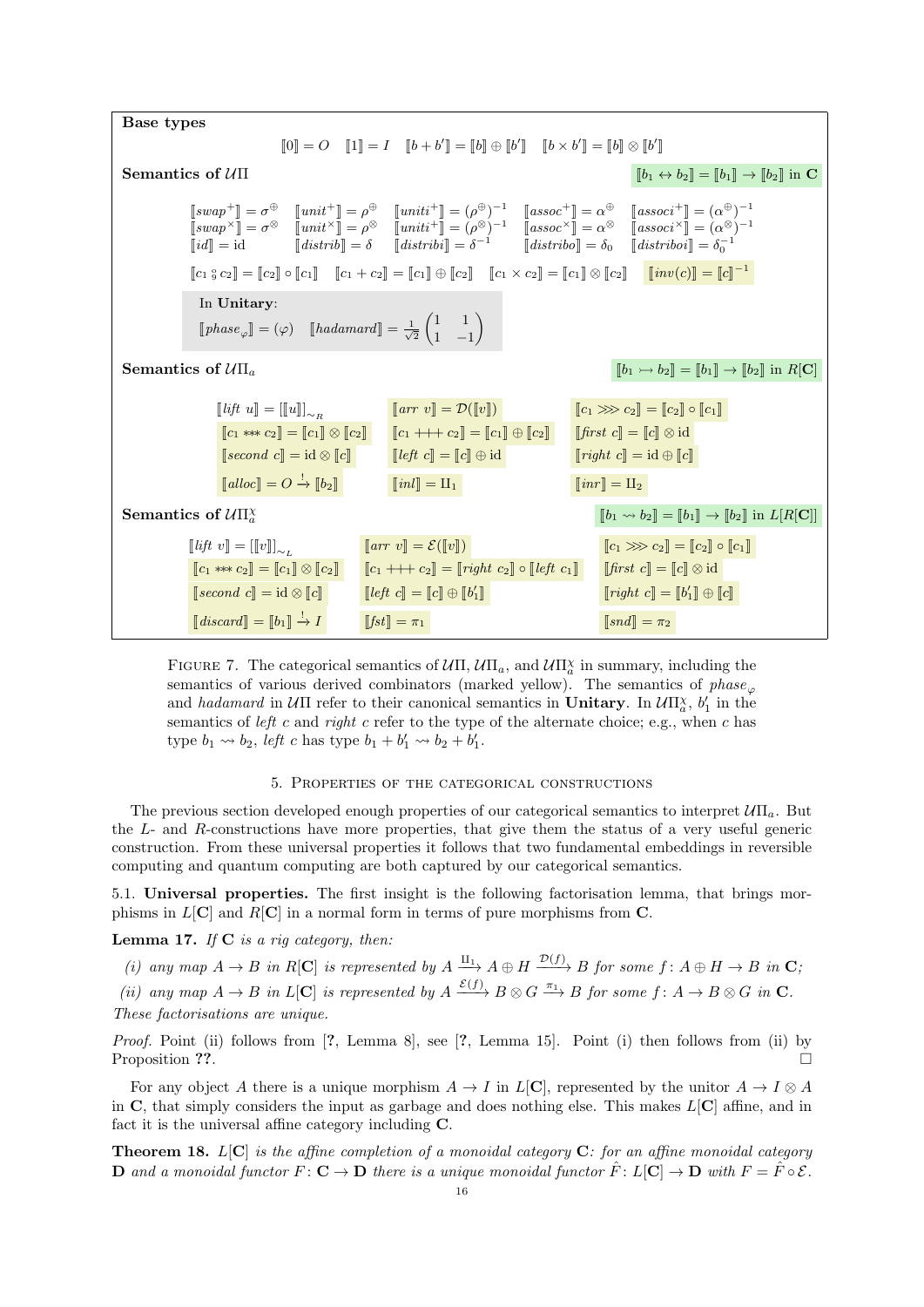*Proof.* This is an easy generalisation of [?, Theorem 16].

**Theorem 19.**  $R[C]$  is the coaffine completion of a rig category C: for any coaffine rig category D and rig functor  $F: \mathbf{C} \to \mathbf{D}$  there is a unique rig functor  $\hat{F}: R[\mathbf{C}] \to \mathbf{D}$  such that  $F = \hat{F} \circ \mathcal{D}$ .

*Proof.* By Proposition ?? and Theorem ??, there is a unique functor  $\hat{F}$  making the triangle commute that is monoidal with respect to  $\oplus$ . Lemmas ?? and ?? show that it is also monoidal with respect to  $\otimes$ , that is, a rig functor.  $\square$ 

It follows immediately that the L- and R-constructions are functorial: a monoidal functor  $C \rightarrow D$ induces a monoidal functor  $L[\mathbf{C}] \to L[\mathbf{D}]$ , and a rig functor  $\mathbf{C} \to \mathbf{D}$  induces a rig functor  $R[\mathbf{C}] \to R[\mathbf{D}]$ . The combination  $L[R[\mathbf{C}]]$  is more than the sum of Theorems ?? and ??. The following lemma shows that it is also universal for arrows with choice as in Section ??.

**Lemma 20.** Let  $C$  be a category with an initial object.

- (i) The category  $L[\mathbf{C}]$  has an initial object, and  $\mathcal{E}: \mathbf{C} \to L[\mathbf{C}]$  preserves it.
- (ii) If  $F: \mathbf{C} \to \mathbf{D}$  preserves the initial object then so does  $\hat{F}: L[\mathbf{C}] \to \mathbf{D}$ .
- (iii) If  $F: \mathbf{C} \to \mathbf{D}$  preserves injections then so does  $\hat{F}: L[\mathbf{C}] \to \mathbf{D}$ .

*Proof.* For (i), observe that any morphism  $0 \rightarrow A$  in  $L[C]$  must be represented by the unique morphism  $0 \to A \otimes G$  in C for some G, and these are all equivalent under  $\sim_L$ . By construction  $\mathcal{E}(0) = 0$ , see Proposition ??. Points (ii) and (iii) now follow immediately.  $\Box$ 

5.2. Toffoli and Stinespring. A central question of foundational importance for reversible modes of computing concerns that of reversible expressivity. Any irreversible computing machine is trivially able to simulate a reversible one – after all, reversible operations are just ordinary operations which happen to be invertible – but what is lost by considering only the reversible ones? Fortunately for the viability of reversible modes of computing, the answer turns out to be "nothing at all," so long as one is willing to accept some ancillary inputs and garbage outputs to occur.

5.2.1. The fundamental theorem of classical reversible computing. In the case of classical reversible circuit logic, Toffoli found this question to be of so supreme importance to his theory that he dubbed the expressivity theorem the fundamental theorem [?] of classical reversible computing. Toffoli showed this by demonstrating that any finite function  $\phi$  can be simulated by a network consisting of an encoder, a finite bijective function  $f$ , and a decoder. This encoder and decoder should be "essentially independent" of  $\phi$  and contain as little "computing power" as possible," [?] and though this characterisation is (perhaps intentionally) vague, Toffoli goes on to show that one can always choose a "trivial encoder" (an injection) and a "trivial decoder" (a projection).

It is perhaps surprising that this highly specific statement (and its proof) on the nature of finite functions, down to decomposition of a finite function as an injection, a bijective function, and a projection, can be formulated as the following purely categorical statement:

**Theorem 21.** The monoidal functor  $L[R[\mathbf{FinBij}]] \rightarrow \mathbf{FinSet}$  induced by the (monoidal) inclusion  $functor$  FinBij  $\rightarrow$  FinSet is full.

To clarify, the inclusion functor  $\textbf{FinBij} \stackrel{I}{\rightarrow} \textbf{FinSet}$  acts as the identity on both objects and morphisms, noting that any finite bijection is trivially also a finite function. The monoidal functor  $L[R[\mathbf{Fin}\mathbf{Bij}]] \rightarrow$ FinSet then arises by successively applying Theorems ?? and ??, as in

$$
\begin{array}{ccc}\n\textbf{FinBij} & \xrightarrow{\mathcal{D}} R[\textbf{FinBij}] & \xrightarrow{\mathcal{E}} L[R[\textbf{FinBij}]] \\
\hline\n\textbf{FinSet} & \downarrow \textbf{FinSet} \\
\textbf{FinSet} & \xrightarrow{\text{id}} \textbf{FinSet}\n\end{array}
$$

Notice that it follows from Lemma ?? that any morphism of  $L[R[\mathbf{Fin}\mathbf{Bij}]$  factors (essentially uniquely) as  $A \xrightarrow{\mathcal{E}(\Pi_1)} A \oplus H \xrightarrow{\mathcal{E}(\mathcal{D}(f))} B \otimes G \xrightarrow{\pi_1} B$  for some bijection  $A \oplus H \xrightarrow{f} B \otimes G$ . Recall that all morphisms in FinBij are isomorphisms, and that all functors preserve isomorphisms. Using Lemma ?? and noting that the inclusion  $\textbf{FinBij} \stackrel{I}{\rightarrow} \textbf{FinSet}$  trivially preserves injections (and projections), it follows that any function in the image of  $\tilde{I}$  factors as

$$
A \xrightarrow[injection]{\text{II}_1} A \oplus H \xrightarrow[bijection]{\hat{I}(\mathcal{E}(\mathcal{D}(f)))} B \otimes G \xrightarrow[projection]{\pi_1} B
$$
  
17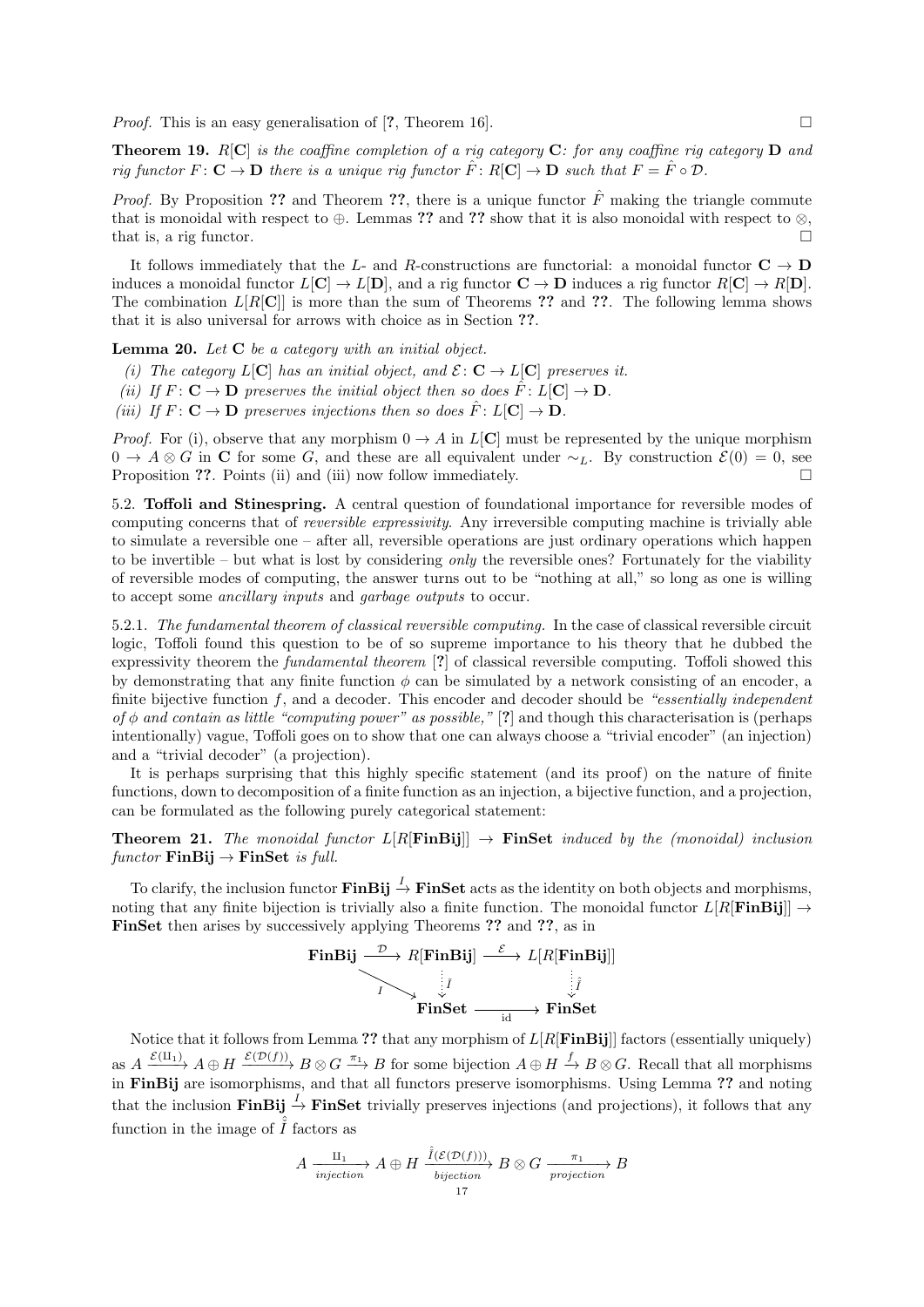What the fundamental theorem of reversible computing then states is that all functions are, in fact, in the image of  $\tilde{I}$ , and so permit such a factorisation. That is exactly to say that  $\tilde{I}$  is full.

5.2.2. Stinespring's dilation theorem. Similarly, in the setting of quantum theory, the L- and R-constructions capture Stinespring's dilation theorem. As discussed in Section ??, this theorem shows that any mixed quantum operation can be modeled by a pure quantum operation, so long as one is willing to enlarge the situation with an auxiliary system. Write Isometry for the category of Hilbert spaces and isometric linear functions, and **Unitary** for the subcategory of unitary linear functions.

**Theorem 22** (Huot & Staton). There is an equivalence  $R[\text{Unitary}] \simeq \text{Isometry of rig categories, and}$ an equivalence  $L[R[\text{Unitary}] \simeq \text{CPTP}$  of monoidal categories.

*Proof.* See [?, ?] and [?].

Notice that the previous theorem holds for Hilbert space that are not necessarily finite-dimensional.

### 6. Applications

We will now consider some areas where our results can be put to work. First, we argue that our categorical model can be used to prove useful, nontrivial properties about measurement entirely algebraically, without ever needing to consider the gritty details of quantum channels. Second, we illustrate the use of  $\mathcal{U}\Pi^{\chi}_{a}$  as a metalanguage by providing a translation from Selinger's quantum flowhcharts [?] to  $\mathcal{U} \Pi^{\chi}_a$ .

6.1. Properties of measurement. In this section, we will use type subscripts on combinators whenever it is necessary to disambiguate between definitions, or to make the presentation clearer. For example, we will write measure<sub>b+b'</sub> to mean the measurement combinator on the type  $b + b' \rightarrow b + b'$ .

Our first property is bit technical, concerning the behaviour of injections with measurement. We will see shortly how it can be used to prove far more interesting things. It's proof is in the Supplementary Material.

**Proposition 23.** Measurement commutes with injections:  $\text{[measure}_b \ggg in \text{] } = \text{[}inl \ggg \text{ measure}_{b+b'} \text{]}$ , and likewise for inn and likewise for inr .

Any complex, finite dimensional Hilbert space is isomorphic to one of the form  $\mathbb{C}^n$ , where n is its dimension. From this it follows that each canonical injection  $\mathcal{H}_i : \mathbb{C} \to \mathbb{C}^n$  is associated with a distinct vector  $|i\rangle$  linearly independent from all other  $|i\rangle$  for  $1 \leq j \leq n$ ,  $j \neq i$ . Together, these are precisely the classical states forming the computational basis of  $\mathbb{C}^n$ .

Abstracting, we say that a classical state is nothing but an injection, i.e., composition of inl and inr. This intuition is correct, in that we can show that measurement does nothing to classical states:

**Proposition 24.** If s is a classical state then  $[s \ggg$  measure  $\equiv [s]$ .

*Proof.* We first see that measurement on 1 is the identity:  $measure_1 = clone_1 \gggt; fst = unit^{\times} \gggt; (id \times$  $discard \gg \gg unit^{\times}$ . Since  $\llbracket discard \rrbracket$  when applied to  $\llbracket 1 \rrbracket = I$  is nothing but the identity by I terminal, it follows that

$$
\llbracket measure_1 \rrbracket = \llbracket unit^{\times} \ggg (id \times discard) \ggg unit^{\times} \rrbracket = \llbracket unit^{\times} \rrbracket \circ \llbracket id \times discard \rrbracket \circ \llbracket unit^{\times} \rrbracket
$$

$$
= \llbracket unit^{\times} \rrbracket \circ \llbracket unit^{\times} \rrbracket
$$

Now, since a classical state  $s : 1 \leadsto b$  is precisely an injection, it follows by Proposition ?? that  $[s \gg g] = \text{mean} \times s$   $s = \text{sin} \circ \text{mean} \times t$   $s = \text{sin} \circ \text{mean} \times t$  $measure_b$  =  $[measure_1 \ggg s] = [s] \circ [measure_1] = [s]$ .

A very useful property of measurement is that the result of measuring a joint system is nothing but the product of measurements on each constituent system individually. This is shown as follows:

**Proposition 25.** Measurement of products is the product of measurements:  $\left[\text{measure}_{b \times b'}\right] = \left[\text{measure}_{b} \times \text{measure}_{b'}\right]$  $measure_{b'}].$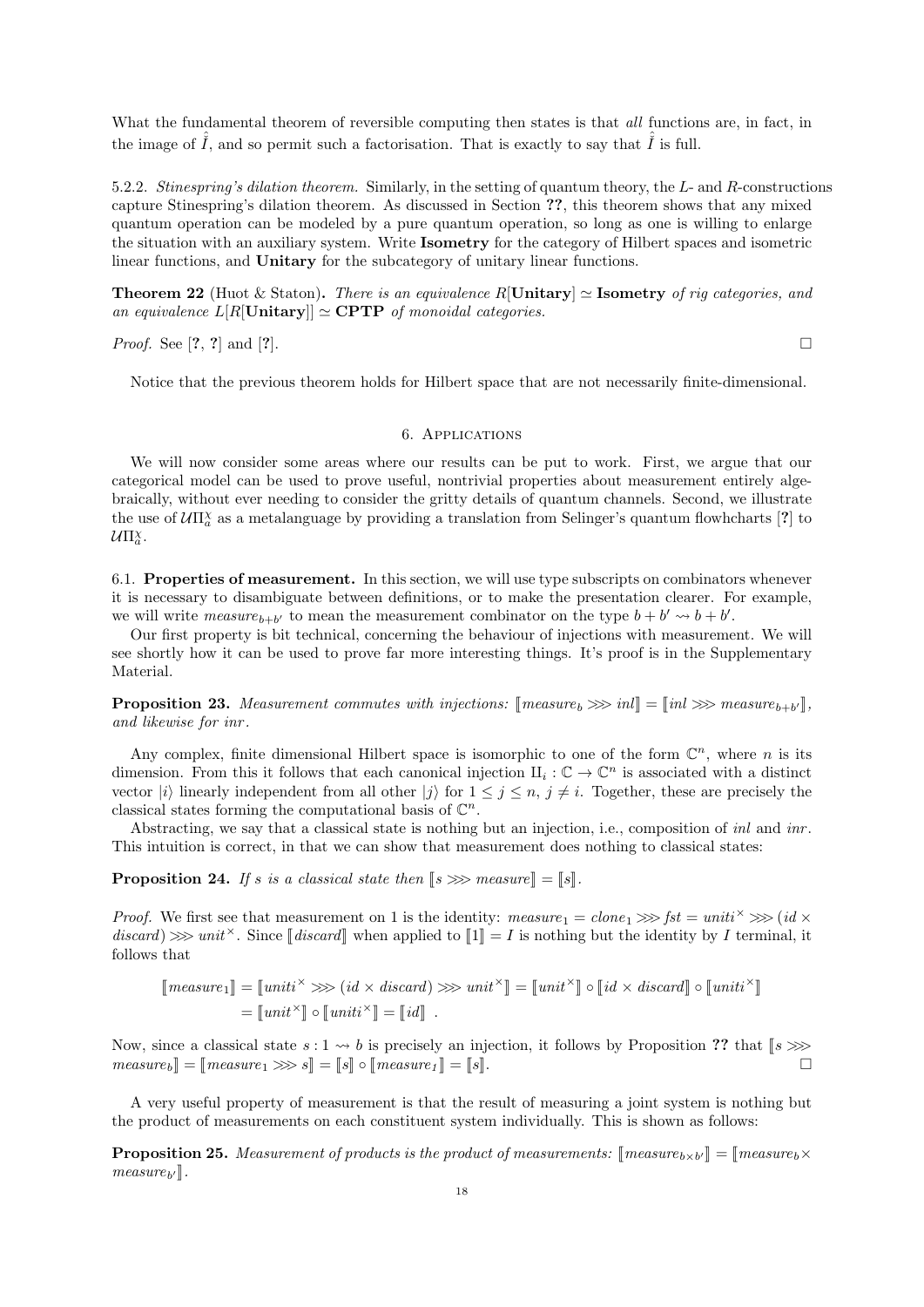*Proof.* Using the fact that measure = clone  $\gg$  fst and clone<sub>b×b'</sub> = clone<sub>b</sub> × clone<sub>b'</sub>  $\gg$  midswap<sup>x</sup>, the property follows by naturality of  $\llbracket midswap^\times \rrbracket$ :



Again, A and B range over interpretations of arbitrary  $\mathcal{U}\Pi^{\chi}_a$  types b and b

An immediate consequence of this property is that measurements also commute with projections:

**Proposition 26.** Measurement on a product type commutes with projections:  $\left[\text{measure}_{b \times b'} \ggg \text{fst}\right] = \left[\text{det} \ggg \text{ measure}_{b \times b'}\right]$  $[[fst \ggg]$  measure<sub>b</sub> and likewise for snd.

*Proof.* Since  $[\text{measure}_{b \times b'}] = [\text{measure}_{b} \times \text{measure}_{b'}] = [\text{measure}_{b}] \otimes [\text{measure}_{b'}]$  by Proposition ??, it follows by paturality of  $\pi_{\text{c}} = [\text{f} \epsilon t]$  that follows by naturality of  $\pi_1 = \llbracket \mathit{fst} \rrbracket$  that

 $[\text{measure}_{b \times b'} \gggt; \text{fst}]] = \pi_1 \circ [\text{measure}_b] \otimes [\text{measure}_{b'}]] = [\text{measure}_b] \circ \pi_1 = [\text{fst} \gggt; \text{measure}_b]]$ . which was what we wanted.  $\square$ 

The final property we want to show is that measurement is idempotent. Conceptually, this can be seen as an extension to the property that measurement does nothing to classical states. This is because the result of measuring a quantum state will always be a mixed classical state, so further measuring this has no effect. To do this, we will need to remark that it can be shown that cloning is coassociative.

**Proposition 27.** Cloning is associative:  $\llbracket \text{clone } \ggg \text{ (clone } \times \text{id} \text{)} \ggg \text{ assoc}^{\times} \llbracket = \llbracket \text{clone } \ggg \text{ (id } \times \text{clone} \text{)} \rrbracket.$ 

We can then show idempotence:

**Proposition 28.** Measurement is idempotent:  $\lceil \text{measure} \rangle \gg \text{measure} \rceil = \lceil \text{measure} \rceil$ .

*Proof.* Since  $[[fst]] = [[liftid]],$  it can be shown that  $[[measure]] = [[lift clone]],$  so by the definition of  $\gg$ in  $\mathcal{U}\Pi^{\chi}_a$  we have that

 $[measure \ggg measure] = [lift(cbone \ggg (clone \times id) \ggg assoc \times)] = [lift(cbone \ggg (id \times clone))],$ 

the final equality following from coassociativity of cloning (Proposition ??). But then  $\lceil id \times clone \rceil =$  $id \otimes [clone]$  mediates between  $[clone]$  and  $[clone \ggg(id \times clone)]$  in  $R[\mathbf{C}],$  so  $[measure] = [lift \; clone] = \text{Diff}$  $\lceil \text{lift } (\text{clone } \ggg \text{ (id } \times \text{clone})) \rceil = \lceil \text{measure } \ggg \text{ measure} \rceil \text{ in } L[R[\mathbf{C}]].$ 

6.2. Quantum flow charts. In this section, we demonstrate the translation of (noniterative) quantum flow charts into  $U\Pi^{\chi}_{a}$ . As the name suggests, quantum flow charts are the quantum extension of the classical imperative flow chart languages, used extensively in areas such as program compilation and partial evaluation [?, ?]. They were first considered by Selinger in several variations [?]: here, we consider the purely quantum variant, which has only quantum data, in the form of qubit ensembles. The only type of data supported is the type  $Qbit$  of qubits, so typing contexts Γ are simply given by lists of active variables, which are all of Qbit type. In its textual form, a quantum flowchart is simply a list of commands. The supported commands are as follows (with  $q$  ranging over variables):

c ::= new qbit  $q := 0$  | discard  $q | q == U$  | permute  $\varphi$  | initial | measure q | merge | c; c | c  $\oplus$  c

Commands take sums of typing contexts to sums of typing contexts, each summand denoting a program branch. Briefly, new qbit and discard allocate and discard new variables respectively,  $q \ast = U$  applies some unitary U to the variable q, permute  $\varphi$  changes the variable order by applying an arbitrary permutation  $\varphi$ , *initial* initialises an empty typing context, and *merge* merges two program branches (with the same typing context) into one. The most novel command is arguably measure q, which measures the qubit  $q$ and branches on the (classical) measurement result: this style of measurement-based flow control goes by the motto of "quantum data, classical control." Flow charts are composed in sequence and in parallel using ; and  $\oplus$  respectively.

We begin with the translation of types and contexts, given simply by  $\mathcal{T}[q : Qbit] = 1 + 1$  and  $\mathcal{T}[\![\Gamma,\Gamma']\!] = \mathcal{T}[\![\Gamma]\!] \times \mathcal{T}[\![\Gamma']\!]$ . Before we proceed with the translation of commands, we will use the abuse of

.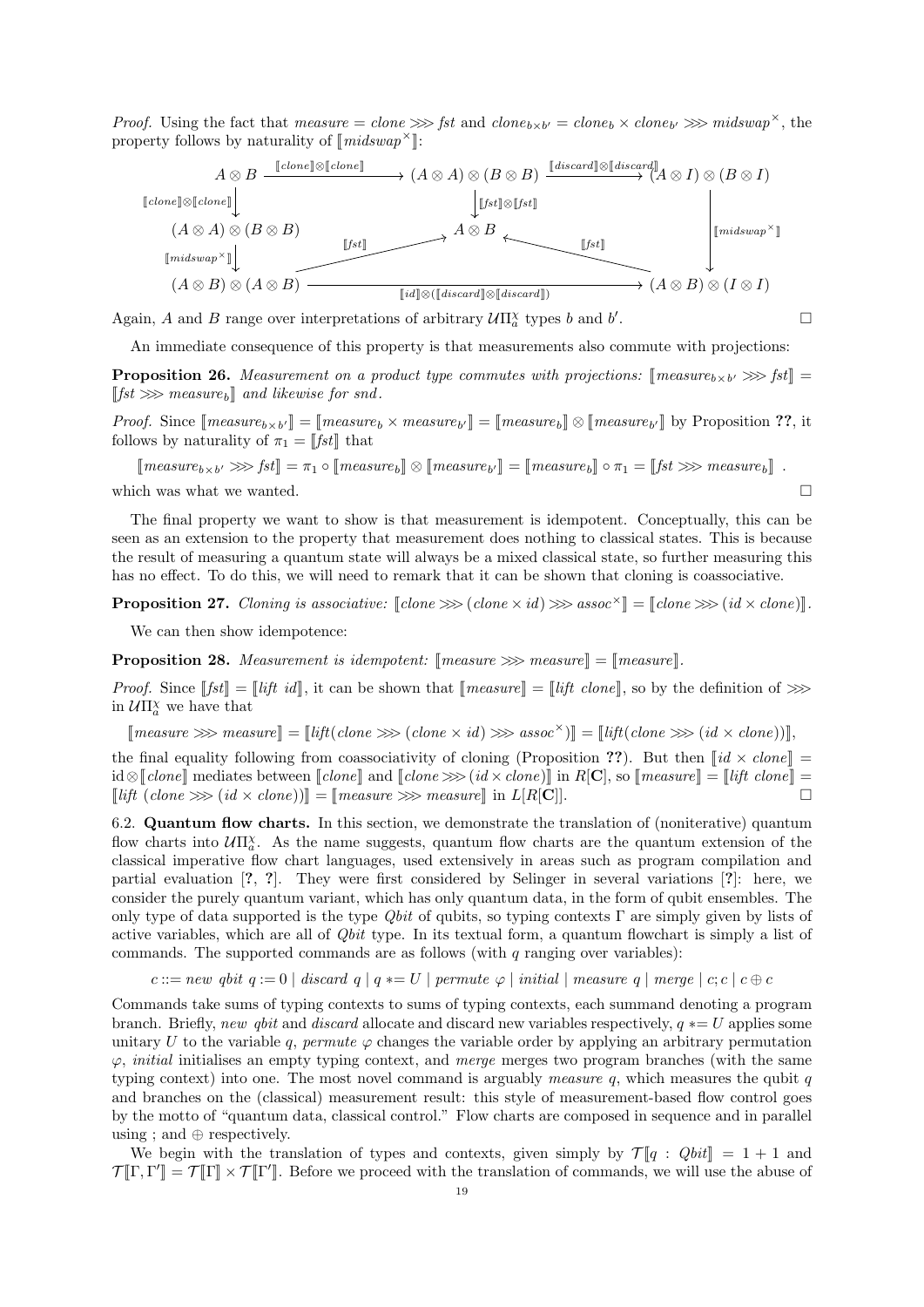notation  $|0\rangle$  and  $|1\rangle$  to refer to the injections inl :  $1 \rightsquigarrow 1 + 1$  and inr :  $1 \rightsquigarrow 1 + 1$  respectively, to indicate that these serve as allocation of the constant classical values of  $|0\rangle$  and  $|1\rangle$ . Commands are translated as follows:

$$
\mathcal{T}[\text{new qbit q} := 0] = \text{uniti} \times \gg \text{id} \times |0\rangle \qquad \mathcal{T}[\text{discard q}] = \text{fst}
$$
\n
$$
\mathcal{T}[\text{q} * = U] = \text{id} \times \text{arr}(\text{arr}(\hat{U})) \qquad \mathcal{T}[\text{permute } \varphi] = \text{arr}(\text{arr}(\hat{\varphi}))
$$
\n
$$
\mathcal{T}[\text{initial}] = \text{alloc} \qquad \mathcal{T}[\text{merge}] = \text{merge}
$$
\n
$$
\mathcal{T}[c; c'] = \mathcal{T}[c] \ggg \mathcal{T}[c'] \qquad \mathcal{T}[c \oplus c'] = \mathcal{T}[c] + \text{++} \mathcal{T}[c']
$$
\n
$$
\mathcal{T}[\text{measure } q] = \text{id} \times \text{measure} \ggg \text{ distrib} \ggg ((\text{id} \times |0\rangle) + \text{++ } (\text{id} \times |1\rangle))
$$

In the above, the terms  $\hat{U}$  and  $\hat{\varphi}$  denote the approximations of the unitary U and permutation  $\varphi$  (which is a particularly simple kind of unitary) respectively as  $\mathcal{U}\Pi$  terms, as given by the universality theorem for  $U\Pi$  (Theorem ??).

## 7. Conclusion and future work

We have shown how quantum measurement, often presented in somewhat mysterious terms, arises through two suprisingly simple arrow constructions, associated with the information effects of allocation and hiding, on a reversible quantum combinator language. We have provided categorical semantics for all of these languages through elementary universal constructions on rig categories. These let us prove useful nontrivial properties of measurement as semantic equivalences, recast the fundamental theorem of reversible computation as an elementary categorical statement, and interpret (noniterative) quantum flow charts. There are several avenues for further research:

Classical and quantum data. In the current formulation,  $U\Pi$  only allows forming quantum data types. Hence qubit measurement, for example, can only be given the type  $Qbit \rightarrow Qbit$ , rather than  $Qbit \rightarrow Bit$ . Extending  $U\Pi_{a}^{\chi}$  with classical data would address this shortcoming. Semantically, this would need a (sufficiently nice) construction of the category of C\*-algebras and quantum channels from the category of Hilbert spaces and quantum channels.

Categorical semantics of SILQ. The modern quantum programming language SILQ [?] has several original features: annotation of *measurement-free* and *quantum-free* functions, a linear type system, and the automatic uncomputation of garbage.  $U\Pi^X_a$  enables a type-level interpretation of *measurement-free* functions (the pure combinators, arr v), and access to a canonical reversibilisation of combinators. It would be interesting to extend the UΠ family with the remaining features to provide combinator semantics for SILQ, in the same way that  $\Pi^0$  does in the classical case for Theseus [?].

Is there a quantum effect? We have shown that there are elementary arrow constructions connecting reversible and irreversible quantum computations. Is there a similar arrow construction connecting classical reversible computation and quantum reversible computation? Such a construction would likely involve several steps, such as adjoining the circle group to introduce phases, and considering a variation of convex combinations of morphisms respecting direct sums, to give morphisms that introduce and eliminate superpositions.

Recursion and subnormalised channels. The notion of quantum channel considered in this paper is too rigid to enable recursion or iteration, which is why we were only able to give semantics to the noniterative fragment of quantum flow charts. To enable recursion would require a more relaxed notion of quantum channel, from (completely positive) trace-preserving maps to trace-nonincreasing ones. Can recursion be added as an effect, in the form of an arrow construction from CPTP to CPTN?

Measurement-based quantum computation. Measurement-based quantum computation is in a sense opposite to the quantum circuit model. In the latter all operations are reversible except the very last one. In the former all operations are irreversible up to reversible corrections being fed forward. What is the relationship to the model given in this article? Is there a translation from the language of measurement patterns used in measurement-based quantum computation to  $\mathcal{U}\Pi^{\chi,2}_{a}$ ?

Acknowledgements: We thank Pablo Andrés-Martínez for his comments and suggestions on this paper. Some early ideas relating to this paper were explored by the second author in conjunction with Martti Karvonen, during a short-term scientific mission to the University of Edinburgh sponsored by COST Action IC1405: Reversible computation - extending horizons of computing.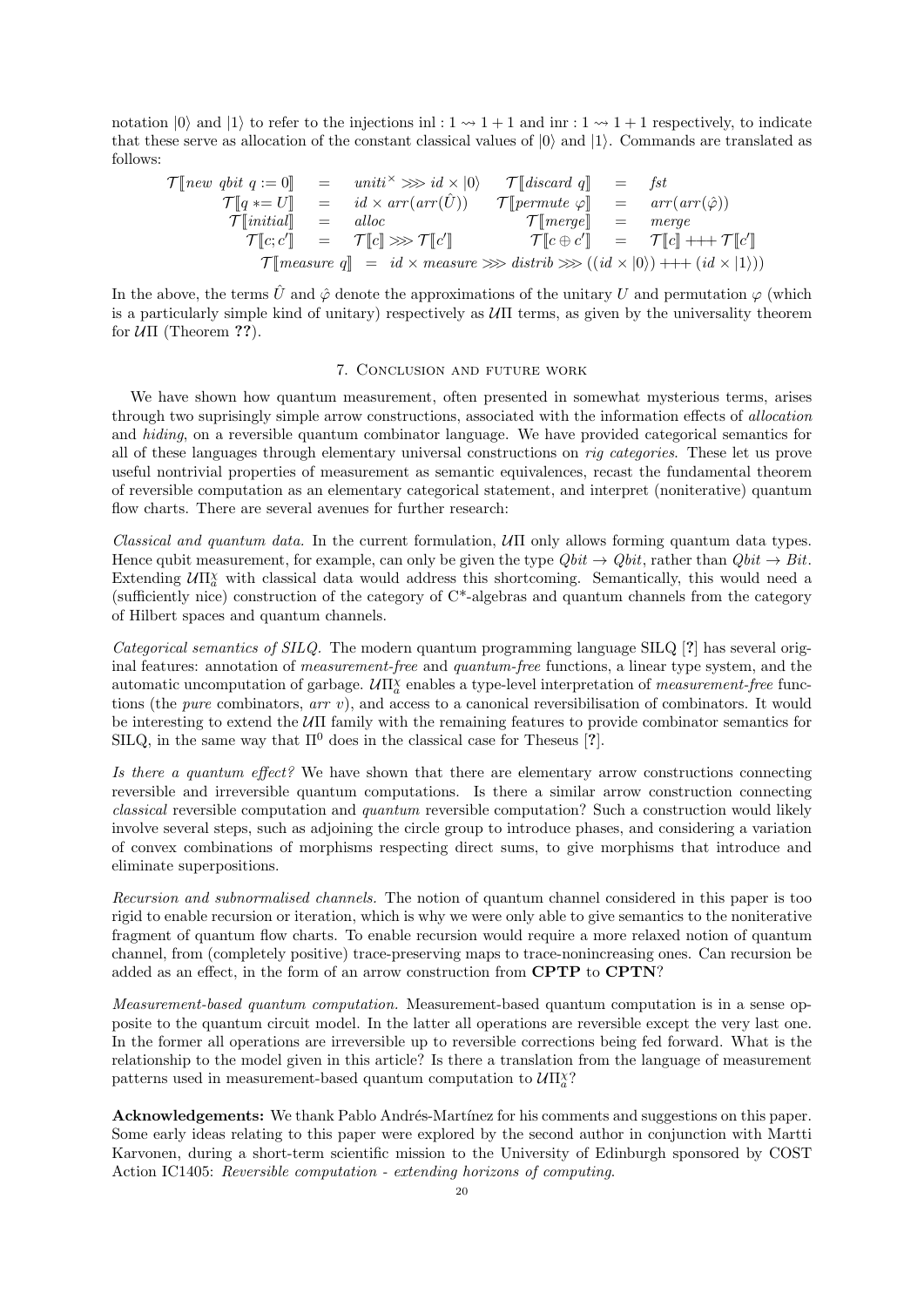## Appendix A. Supplementary material

## Universality proofs

In classical computing, the notion of universality is binary; either a computational system is universal, and so able to express all classical computations, or it is not. This situation is more subtle and finegrained in quantum computing. Since the state space of qubits alone is uncountable, it can be shown that an uncountable number of nontrivial gates is required to achieve exact universality. In other words, exact universality seems too strong a requirement for quantum computing.

If we're willing to accept a small approximation error, however, we can get away with not only a finite gate set, but also a rather small one, such as the Clifford+T gate set (composed of the  $S, T$ ,  $CNOT$ , and Hadamard gate H). Precisely, given some unitary U and acceptable approximation error  $\delta > 0$ , we can produce a unitary  $\hat{U}$  computed by a circuit composed of only Clifford+T gates, such that  $\left\|U - \varphi \hat{U}\right\|_{\text{op}} < \delta$  for some phase  $\varphi$ . Error is measured using the *operator norm* 

$$
||A||_{op} = \sup\{||A\psi|| \mid \psi \text{ with } ||\psi|| = 1\}.
$$

where the unqualified norm  $\|\cdot\|$  refers to the usual inner product norm  $\|\psi\| = \sqrt{\langle \psi | \psi \rangle}$ . This can be used to quantify similarity of both quantum states and operations (i.e., isometries), in that it can be shown that similar isometries produce similar evolutions, and similar states have similar measurement statistics.

**Theorem 0.** UII is approximately universal for  $2^n \times 2^n$  unitaries: For any unitary U and  $\delta > 0$  there exists a  $U\Pi$  combinator u such that  $||U - ||u||||_{\text{on}} < \delta$ .

Proof. It is well established that, e.g., the Clifford+T gate set, composed of the S, T, CNOT and Hadamard gate H is approximately universal (see, e.g., [?]). Specifically, for any  $2^n \times 2^n$  unitary U and permitted error  $\delta > 0$ , there exists a unitary  $\hat{U}$  computed by a circuit composed entirely of Clifford+T gates, as well as a phase  $\varphi$ , such that  $||U - \varphi \hat{U}||_{op} < \delta$ .

Let U be some  $2^n \times 2^n$  unitary and  $\delta > 0$ , and let  $\hat{U}$  be its Clifford+T approximant with phase  $\varphi$ . Using the circuit representation of  $\hat{U}$ , we construct the  $\partial U$  combinator  $\hat{u}$  by replacing Clifford+T gates with their implementation in Figure ??, using  $\cdot \times \cdot$  for parallel composition and  $\cdot \cdot \cdot$ . composition. For example, the quantum circuit



is translated to the  $U\Pi$  term hadamard  $\times$  id  $\frac{1}{9}$  cnot  $\frac{1}{9}$  hadamard  $\times$  t.

Since this is only accurate up to a phase  $\varphi$ , the final combinator is  $u = \varphi \bullet \hat{u}$ , and we have  $||U - ||u|||_{op} =$ <br>  $||U - \varphi|| ||u|| = ||U - \varphi|| ||\cdot \varphi \delta$ .  $\left\| U - \left\llbracket \varphi \bullet \hat{u} \right\rrbracket \right\|_{\text{op}} = \left\| U - \varphi \llbracket \hat{u} \rrbracket \right\|_{\text{op}} = \left\| U - \varphi \hat{U} \right\|_{\text{op}}$  $< \delta$ .

**Theorem 0.**  $U\Pi_a$  is approximately universal for isometries: For any  $2^n \times 2^m$  isometry V and  $\delta > 0$ there exists a  $U\Pi_a$  combinator v such that  $||V - ||v||_{op} < \delta$ .

*Proof.* Let V be some isometry and  $\delta > 0$ . By Theorem ?? and Lemma ??, it follows that  $V = U \circ \Pi_1$  for some unitary U. By Theorem ?? there exists for any given  $\delta' > 0$  a  $\mathcal{U}\Pi$  combinator u approximating U. Choose u approximating U with  $\delta$ , and construct  $v = inl_{\theta}^{s} arr(u)$ , using the fact that any  $U\Pi$  combinator c can be lifted to a  $U\Pi_a$  combinator  $arr(u)$  with the exact same semantics. Then

$$
||(U \circ \Pi_1) - [inl \ggg arr(u)]||_{op} = ||(U \circ \Pi_1) - ([arr(u)] \circ [inl])||_{op}
$$
  
\n
$$
= ||(U \circ \Pi_1) - ([arr(u)] \circ \Pi_1)||_{op}
$$
  
\n
$$
= ||(U - [arr(u)]) \circ \Pi_1||_{op}
$$
  
\n
$$
\leq ||U - [arr(u)]||_{op} ||\Pi_1||_{op}
$$
  
\n
$$
= ||U - [arr(u)]||_{op} = ||U - [u]||_{op} < \delta
$$

which was what we wanted.  $\square$ 

**Theorem 0.**  $U\Pi_{a}^{\chi}$  is approximately universal for quantum channels: For any quantum channel  $\Lambda$  and  $\delta > 0$  there exists a  $U\Pi^{\chi}_{a}$  combinator c such that  $\|\Lambda - \llbracket c \rrbracket \|_{op} < \delta$ .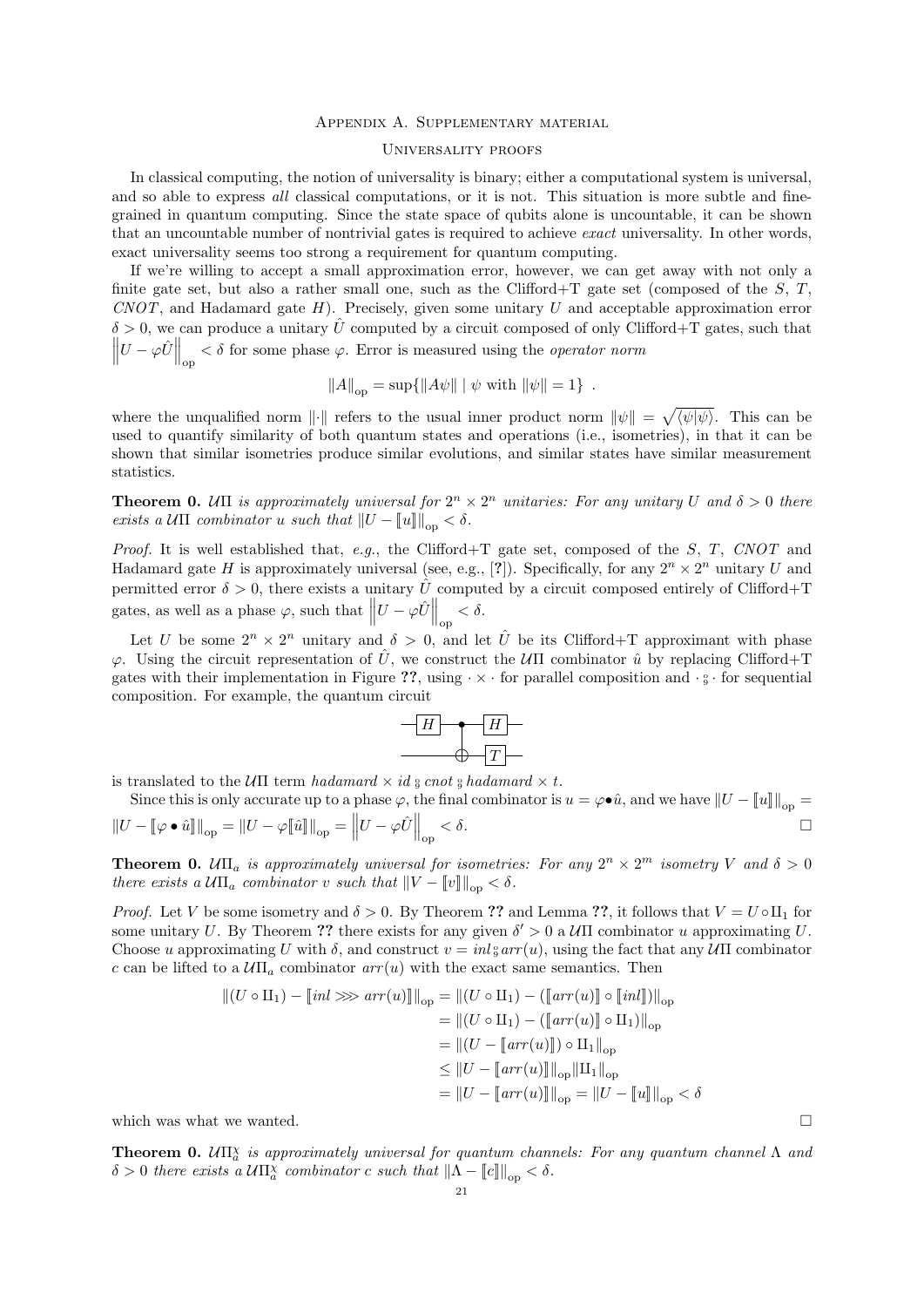*Proof.* By Stinespring's dilation theorem there exists a Hilbert space  $E$  (which can always be chosen to have non-zero dimension) and isometry V such that  $\Lambda = \text{tr}_E \circ (V(-)V^{\dagger})$ . By Theorem ?? we can approximate V by some  $\mathcal{U}\Pi_a$  combinator v with any choice of error  $\delta' > 0$ . Let  $\delta > 0$ , and construct  $c = arr(v) \gg fst$ . Then

$$
\llbracket c \rrbracket = \llbracket arr(v) \ggg fst \rrbracket = \llbracket fst \rrbracket \circ \llbracket arr(v) \rrbracket = \text{tr}_E \circ (\llbracket v \rrbracket (-) \llbracket v \rrbracket^{\dagger})
$$

so  $\Lambda - \llbracket c \rrbracket = \text{tr}_E \circ ((V - \llbracket v \rrbracket)(-) (V^{\dagger} - \llbracket v \rrbracket^{\dagger})).$  Since if  $\|V - \llbracket v \rrbracket \|_{\text{op}} < \delta'$  then for any  $\rho$  with  $\|\rho\|_{\text{op}} = 1$  we have

$$
\left\| (V - \llbracket v \rrbracket) \rho (V^{\dagger} - \llbracket v \rrbracket^{\dagger}) \right\|_{\text{op}} \leq \| V - \llbracket v \rrbracket \|_{\text{op}} \| \rho \|_{\text{op}} \| V^{\dagger} - \llbracket v \rrbracket^{\dagger} \|_{\text{op}} < \delta'^2
$$

it follows that  $||(V - ||v||)(-(V^{\dagger} - ||v||^{\dagger})||_{op} < \delta'^2$ . Thus, if we approximate V to an error  $||V - ||v||||_{op} < \sqrt{2\pi}$  $\sqrt{\frac{\delta}{\|\text{tr}_E\|_{\text{op}}}},$  we get

$$
\begin{aligned} \|\Lambda - \llbracket c \rrbracket\|_{\text{op}} &= \left\|\mathrm{tr}_E \circ ((V - \llbracket v \rrbracket)(-)(V^\dagger - \llbracket v \rrbracket^\dagger))\right\|_{\text{op}} \\ &\leq \left\|\mathrm{tr}_E\right\|_{\text{op}} \left\|(V - \llbracket v \rrbracket)(-)(V^\dagger - \llbracket v \rrbracket^\dagger)\right\|_{\text{op}} \\ &< \left\|\mathrm{tr}_E\right\|_{\text{op}} \sqrt{\frac{\delta}{\left\|\mathrm{tr}_E\right\|_{\text{op}}}} = \delta \end{aligned}
$$

which was what we wanted.  $\square$ 

Notice the use of the operator norm in the above. It can be argued that the operator norm is not suitable for completely positive maps, as it is not robust with respect to tensor products. That is, even for a completely positive map  $\Lambda$  with small operator norm,  $\|\Lambda \otimes id\|_{\text{op}}$  may be very large. For this reason, it is preferable to use the *cb-norm* instead,  $||\Lambda||_{cb} = \sup ||\Lambda \otimes id_{n}||_{op}^{cf}$ . However, this is not an issue issue in this case, for if  $\Lambda$  is approximated by  $\llbracket c \rrbracket$  up to  $\delta > 0$  then  $\llbracket c \times \text{id} \rrbracket = \llbracket c \rrbracket \otimes \text{id}$  also approximates  $\Lambda \otimes \text{id}$ with the same error  $\delta$ . Even further, since all norms are equivalent in the finite dimensional case, there exists a constant N such that  $\|\Lambda\|_{cb} \leq N\|\Lambda\|_{op}$  for any choice of  $\Lambda$ . As a consequence, any  $\Lambda$  can in fact be approximated up to an arbitrary  $\delta$  with the cb-norm by approximating it up to  $\frac{\delta}{N}$  with the operator norm.

#### CATEGORICAL PROOFS

**Lemma 0.** Let  $(C, \oplus)$  be a monoidal category. If  $f \sim_R f'$  and  $g \sim_R g'$ , then:

(i)  $g \circ f \sim_R g' \circ f'$  if g and f are composable; (ii)  $f \oplus g \sim_R f' \oplus g'$ ;

Dually  $g \circ f \sim_L g' \circ f'$  and  $f \otimes g \sim_L f' \otimes g'$  when  $f \sim_L f'$  and  $g \sim_L g'$  in a monoidal category  $(C, \otimes)$ .

To describe the equivalence relation generated by equation (??), define an auxiliary relation

| B |           |   |                  |     |            |
|---|-----------|---|------------------|-----|------------|
|   | $\bowtie$ |   | $\cdot$ $\alpha$ | $=$ | $\epsilon$ |
|   |           |   |                  |     |            |
| А |           | Н |                  |     |            |

for some morphisms h and h'. This relation  $\bowtie$  is reflexive and symmetric, but may not be transitive (as we now cannot simply compose mediators). Nevertheless,  $f \sim_R g$  if and only if there exists a finite sequence  $f = f_1 \Join \cdots \Join f_n = g$ .

*Proof.* Let  $f = f_1 \bowtie \cdots \bowtie f_m = f'$  and  $g = g_1 \bowtie \cdots \bowtie g_n = g'$ . We may assume without loss of generality that  $n = m$  by using reflexivity of  $\bowtie$  to pad the shorter sequence with copies of the final morphisms if need be. By induction, it suffices to prove the case  $n = 2$ . Assume that  $f_1 \bowtie f_2$  is mediated by  $h_1$  and  $h_2$ , and  $g_1 \bowtie g_2$  is mediated by  $h'_1$  and  $h'_2$ .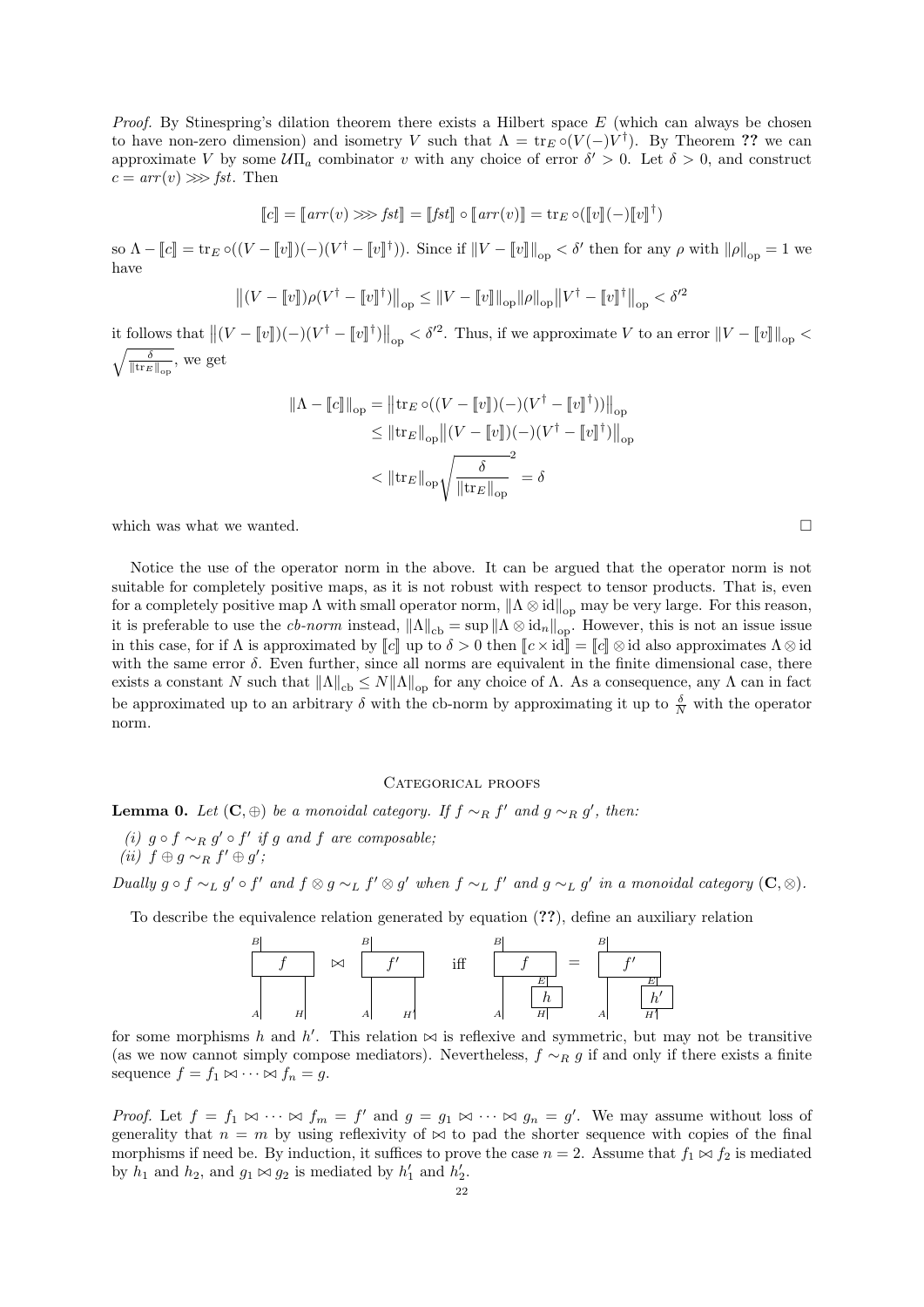Now (i) follows from naturality of  $\alpha$ :

$$
A \oplus (H_1 \oplus H'_1) \xrightarrow{\alpha} (A \oplus H_1) \oplus H'_1 \xrightarrow{f_1 \oplus id} B \oplus H'_1
$$
  
\n
$$
A \oplus (E \oplus E') \xrightarrow{\alpha} (A \oplus E) \oplus E'
$$
  
\n
$$
A \oplus (H_2 \oplus h'_2) \downarrow \qquad \qquad \downarrow g_1
$$
  
\n
$$
A \oplus (H_2 \oplus H'_2) \xrightarrow{\alpha} (A \oplus H_2) \oplus H'_2 \xrightarrow{f_2 \oplus id} B \oplus H'_2
$$

Similarly (ii) follows from naturality of the coherence isomorphism s below:

$$
(A \oplus A') \oplus (H_1 \oplus H'_1) \xrightarrow{s} (A \oplus H_1) \oplus (A' \oplus H'_1)
$$
  
\n
$$
\downarrow id \oplus (h_1 \oplus h'_1) \uparrow \qquad (\downarrow id \oplus h_1) \oplus (\downarrow id \oplus h'_1) \uparrow \qquad f_1 \oplus g_1
$$
  
\n
$$
(A \oplus A') \oplus (E \oplus E') \xrightarrow{s} (A \oplus E) \oplus (A' \oplus E') \xrightarrow{s} B \oplus B'
$$
  
\n
$$
\downarrow id \oplus (h_2 \oplus h'_2) \downarrow \qquad (\downarrow id \oplus h_2) \oplus (\downarrow id \oplus h'_2) \downarrow \qquad f'_1 \oplus g'_1
$$
  
\n
$$
(A \oplus A') \oplus (H_2 \oplus H'_2) \xrightarrow{s} (A \oplus H_2) \oplus (A' \oplus H'_2)
$$

This concludes the proof.

**Lemma 0.** If  $C$  is a rig category, then so is  $R[C]$ .

*Proof.* The monoidal structure  $(\oplus, 0)$  is inherited from **C** straightforwardly. More intricately,  $R[\mathbf{C}]$  is monoidal with  $(\otimes, I)$  inherited from **C**:

- the tensor product of objects is  $A \otimes B$ ;
- $\bullet$  the tensor unit is  $I$ ;
- the tensor product of morphisms  $f: A \oplus H \to B$  and  $f': A' \oplus H' \to B'$  is

$$
(A \otimes A') \oplus H'' \stackrel{\delta^{-1}}{\rightarrow} (A \oplus H) \otimes (A' \oplus H') \stackrel{f \otimes f'}{\longrightarrow} B \otimes B'
$$

where  $H'' = (H \otimes A') \oplus (A \otimes H') \oplus (H \otimes H')$ ;

To see that the tensor product is well-defined, follow the same induction as in the proof of Lemma ??. Assume that  $f_1 \bowtie f_2$  mediated by  $h_1$  and  $h_2$ , and  $g_1 \bowtie g_2$  mediated by  $h'_1$  and  $h'_2$ . Define:

$$
E'' = (E \otimes A') \oplus (A \otimes E') \oplus (E \otimes E')
$$
  
\n
$$
H''_1 = (H_1 \otimes A') \oplus (A \otimes H'_1) \oplus (H_1 \otimes H'_1)
$$
  
\n
$$
H''_2 = (H_2 \otimes A') \oplus (A \otimes H'_2) \oplus (H_2 \otimes H'_2)
$$
  
\n
$$
h''_1 = (h_1 \otimes id) \oplus (id \otimes h'_1) \oplus (h_1 \otimes h'_1) : E'' \to H''_1
$$
  
\n
$$
h''_2 = (h_2 \otimes id) \oplus (id \otimes h'_2) \oplus (h_2 \otimes h'_2) : E'' \to H''_2
$$

and observe that

$$
(A \otimes A') \oplus H''_1 \xrightarrow{\delta} (A \oplus H_1) \otimes (A' \oplus H'_1)
$$
  
\n
$$
h''_1 \uparrow \qquad (\mathrm{id} \oplus h_1) \otimes (\mathrm{id} \oplus h'_1) \uparrow \qquad f_1 \otimes g_1
$$
  
\n
$$
(A \otimes A') \oplus E'' \xrightarrow{\delta} (A \oplus E) \otimes (A' \oplus E') \xrightarrow{\delta} B \otimes B'
$$
  
\n
$$
h''_2 \downarrow \qquad (\mathrm{id} \oplus h_2) \otimes (\mathrm{id} \oplus h'_2) \downarrow \qquad f_2 \otimes g_2
$$
  
\n
$$
(A \otimes A') \oplus H''_2 \xrightarrow{\delta} (A \oplus H_2) \otimes (A' \oplus H'_2)
$$

commutes by naturality of  $\delta$ . Hence  $f_1 \otimes g_1 \bowtie f_2 \bowtie g_2$ .

Associators and unitors for  $\otimes$  in R[C] are inherited from C. For example, the right unitor is the composition of  $\rho^{\oplus}$ :  $(A \otimes I) \oplus 0 \to A \otimes I$  and  $\rho^{\otimes}$ :  $A \otimes I \to A$ . These are natural by naturality of the distributors  $\delta$ .

To see that the required coherence diagrams in R[C] commute, observe that if  $f = \mathcal{D}(g)$  and  $f' =$  $\mathcal{D}(g')$ , then  $H'' = (0 \otimes A') \oplus (A \otimes 0) \oplus (0 \oplus 0) \cong 0$ . By Proposition ??,  $f \otimes f'$  in R[C] is therefore equivalent to

$$
(A \otimes A') \oplus 0 \xrightarrow{\rho \oplus} A \otimes A' \xrightarrow{\rho \oplus^{-1} \otimes \rho \oplus^{-1}} (A \oplus 0) \otimes (A' \oplus 0) \xrightarrow{\rho \oplus \otimes \rho \oplus} A \oplus A' \xrightarrow{g \otimes g'} B \otimes B'
$$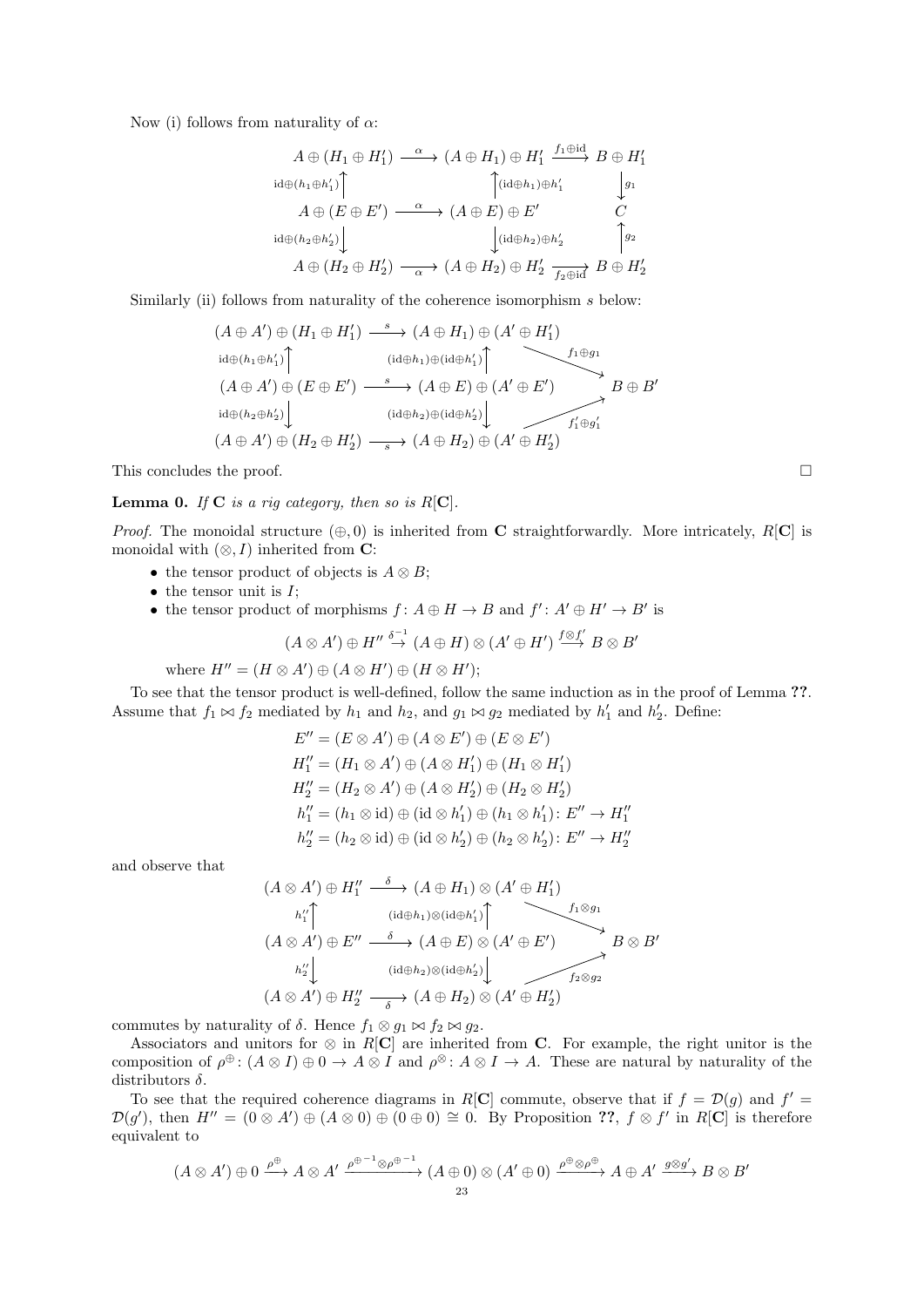in C, which equals  $\mathcal{D}(g \otimes g')$ . Likewise, it follows by Proposition ?? that if  $f = \mathcal{D}(g)$  and  $f' = \mathcal{D}(g')$  then  $f \oplus f' = \mathcal{D}(g) \oplus \mathcal{D}(g') = \mathcal{D}(g \oplus g')$ . Since coherence diagrams R[C] thus only ever involve morphisms in the image of  $D$ , rig coherence follows from that of **C**.

**Lemma 0.** If C is a semisimple rig category, then  $L[R[\mathbf{C}]]$  is a binoidal category under  $\oplus$ .

*Proof.* Define the functor  $-\oplus B: L[R[\mathbf{C}]] \to L[R[\mathbf{C}]]$  on objects by  $A \mapsto A \oplus B$ , and on a morphism  $A \to A'$  in  $L[R[\mathbf{C}]]$  given by  $f: A \to A' \otimes G$  in  $R[\mathbf{C}]$  as:

$$
A\oplus B \xrightarrow{f\oplus \rho_X^{-1}} (A'\otimes G) \oplus (B\otimes I) \xrightarrow{{\rm id} \oplus ({\rm id}\otimes {\rm inhab}_G)} (A'\otimes G) \oplus (B\otimes G) \xrightarrow{\delta_R^{-1}} (A'\oplus B)\otimes G
$$

That  $-\oplus B$  preserves identities in  $L[R[\mathbf{C}]]$  comes down to the following diagram in C:

$$
A \oplus B \xrightarrow{\rho_{\otimes}^{-1} \oplus \rho_{\otimes}^{-1}} (A \otimes I) \oplus (B \otimes I)
$$
  
\n
$$
\xrightarrow{\rho_{\otimes}^{-1}} (A \oplus B) \otimes I
$$
  
\n
$$
A \oplus B \oplus A
$$
  
\n
$$
B \oplus B
$$
  
\n
$$
B \oplus I
$$
  
\n
$$
B \oplus I
$$
  
\n
$$
B \oplus I
$$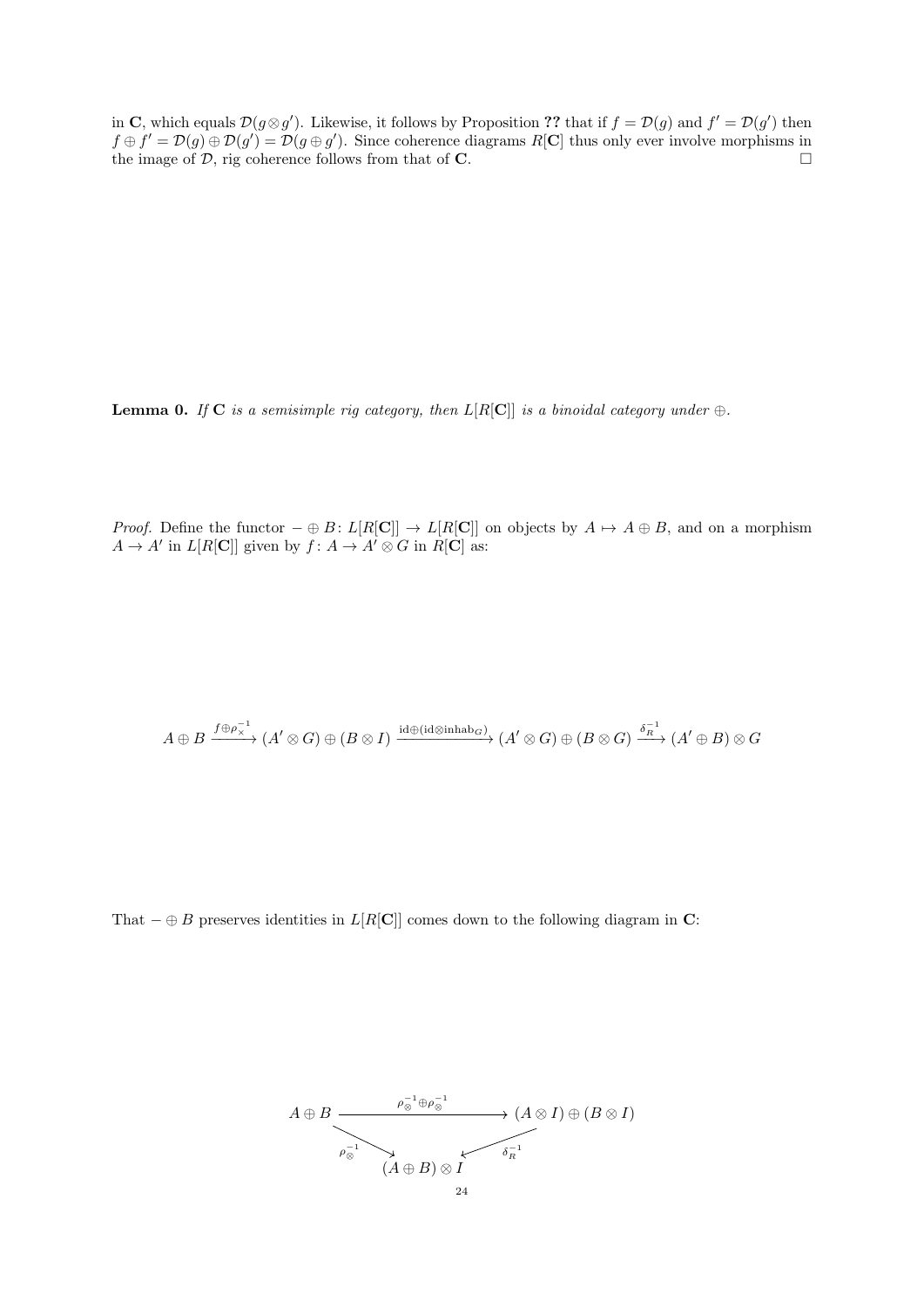This holds by coherence. That  $(g \oplus B) \circ (f \oplus B) = (g \circ f) \oplus B$  in  $L[R[\mathbf{C}]]$  unfolds to the following diagram in C:



The functors  $A \oplus -: L[R[\mathbf{C}]] \to L[R[\mathbf{C}]]$  are defined symmetrically.

**Proposition 0.** If **C** is a semisimple rig category,  $\mathcal{E} : R[\mathbf{C}] \to L[R[\mathbf{C}]]$  is an arrow with choice.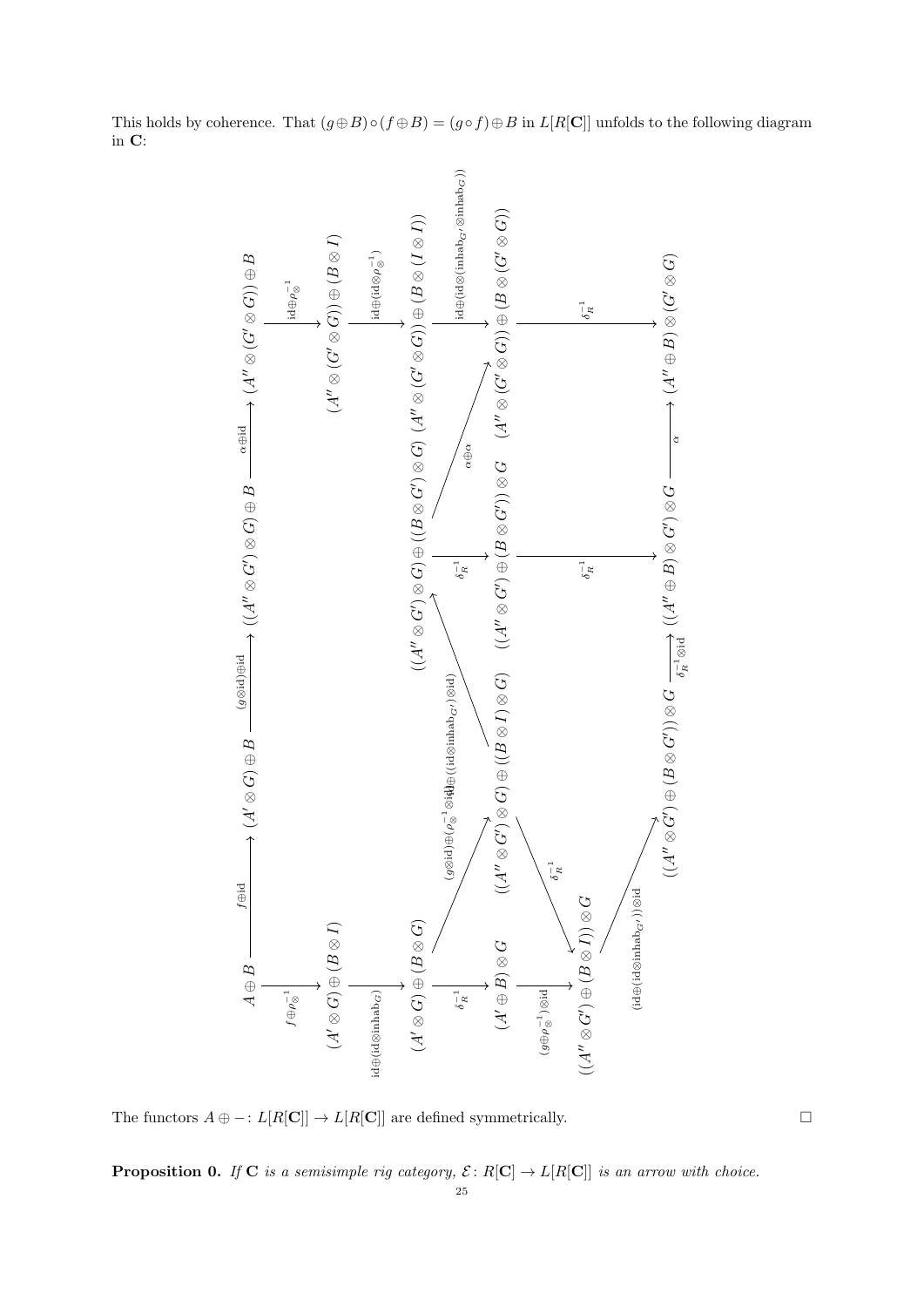*Proof.* To see  $(??)$ :

$$
A \oplus X \xrightarrow{f \oplus \mathrm{id}} B \oplus X \xrightarrow{\rho_{\otimes}^{-1} \oplus \mathrm{id}} (B \otimes I) \oplus X \xrightarrow{\mathrm{id} \oplus \rho_{\otimes}^{-1}} (B \otimes I) \oplus (X \otimes I)
$$
  
\n
$$
\xrightarrow{\rho_{\otimes}^{-1}} (B \oplus X) \otimes I
$$

For  $(??)$ :



Here, the squiggly arrows are labelled with mediators that make the subdiagram commute up to equivalence.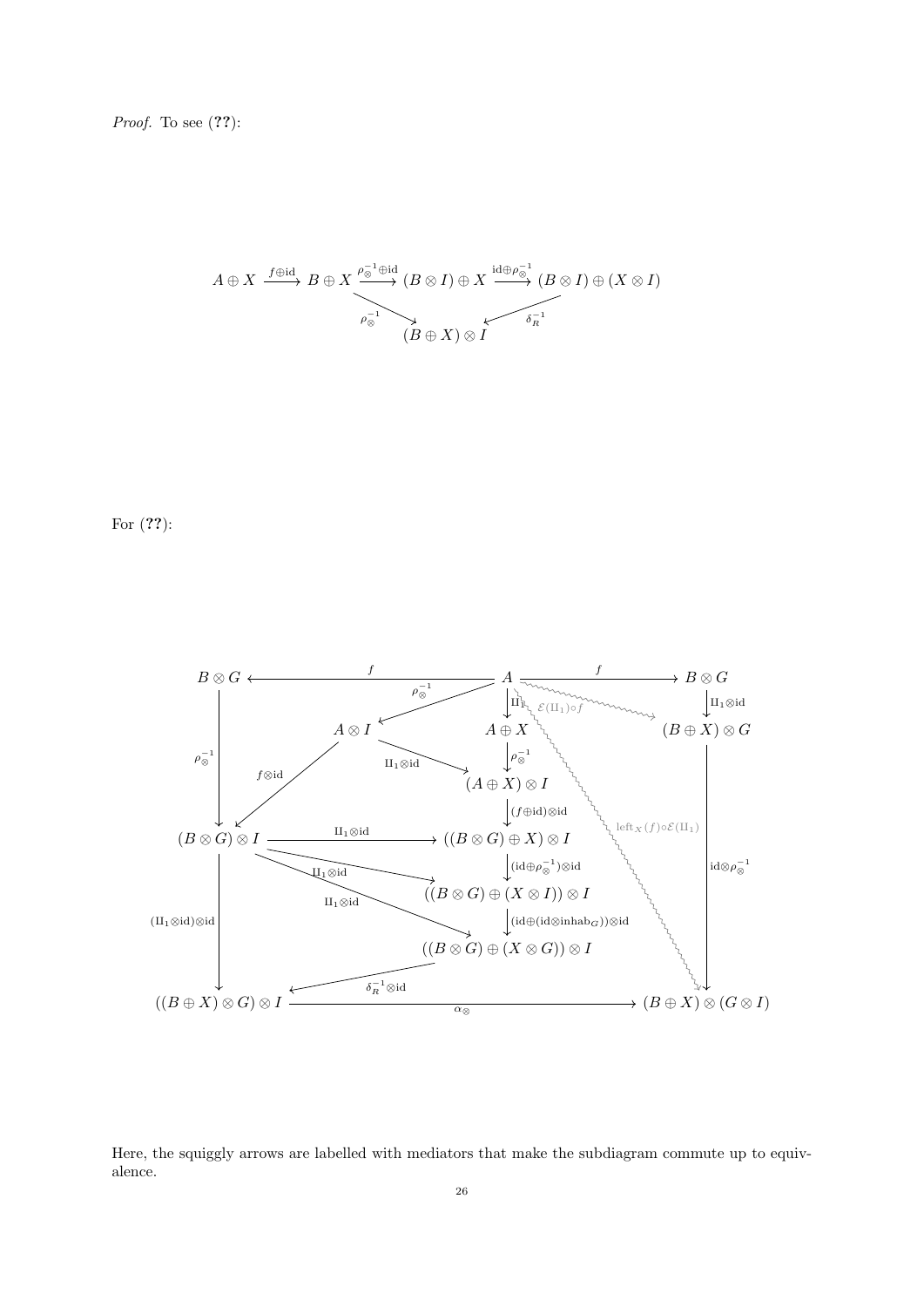Similarly, (??) means:



Finally (??):

$$
(A \oplus X) \oplus Y \xrightarrow{\alpha} A \oplus (X \oplus Y) \xrightarrow{\text{if} \oplus \rho_{\otimes}^{-1}} (B \otimes G) \oplus ((X \oplus Y) \otimes I)
$$
\n
$$
\downarrow (f \oplus \rho_{\otimes}^{-1}) \oplus \rho_{\otimes}^{-1}
$$
\n
$$
((B \otimes G) \oplus (X \otimes I)) \oplus (Y \otimes I) \xrightarrow{\alpha \oplus} (B \otimes G) \oplus ((X \otimes I) \oplus (Y \otimes I)) \xrightarrow{\text{if} \oplus (\text{id} \otimes \text{inhab}_G)} (B \otimes G) \oplus ((X \oplus Y) \otimes G)
$$
\n
$$
\downarrow (\text{id} \oplus (\text{id} \otimes \text{inhab}_G)) \oplus \text{id}
$$
\n
$$
((B \otimes G) \oplus (X \otimes G)) \oplus (Y \otimes I) \xrightarrow{\alpha \oplus} (B \otimes G) \oplus ((X \otimes G) \oplus (Y \otimes G)) \xrightarrow{\delta_R^{-1}} (B \oplus (X \oplus Y)) \otimes G
$$
\n
$$
\downarrow \qquad \qquad (\text{id} \oplus \text{id}) \oplus (\text{id} \oplus \text{inhab}_G)
$$
\n
$$
\downarrow (\text{id} \oplus \text{id}) \oplus (\text{id} \oplus \text{inhab}_G)
$$
\n
$$
\downarrow (\text{id} \oplus \text{id}) \oplus (\text{id} \oplus \text{inhab}_G)
$$
\n
$$
\downarrow (\text{id} \oplus \text{id}) \oplus (\text{id} \oplus \text{inhab}_G)
$$
\n
$$
\downarrow (\text{id} \oplus \text{id}) \oplus (\text{id} \oplus \text{inhab}_G)
$$
\n
$$
((B \oplus X) \otimes G) \oplus (Y \otimes I) \xrightarrow{\delta_R^{-1}} ((B \oplus X) \otimes G) \oplus (Y \otimes G) \xrightarrow{\delta_R^{-1}} ((B \oplus X) \oplus Y) \otimes G
$$

The proof for  $A \oplus -$  is analogous.

**Proposition 0.** Measurement commutes with injections:  $\text{[measure}_b \ggg in \text{] } = \text{[}inl \ggg \text{ measure}_{b+b'} \text{]}$ , and likewise for inn and likewise for inr .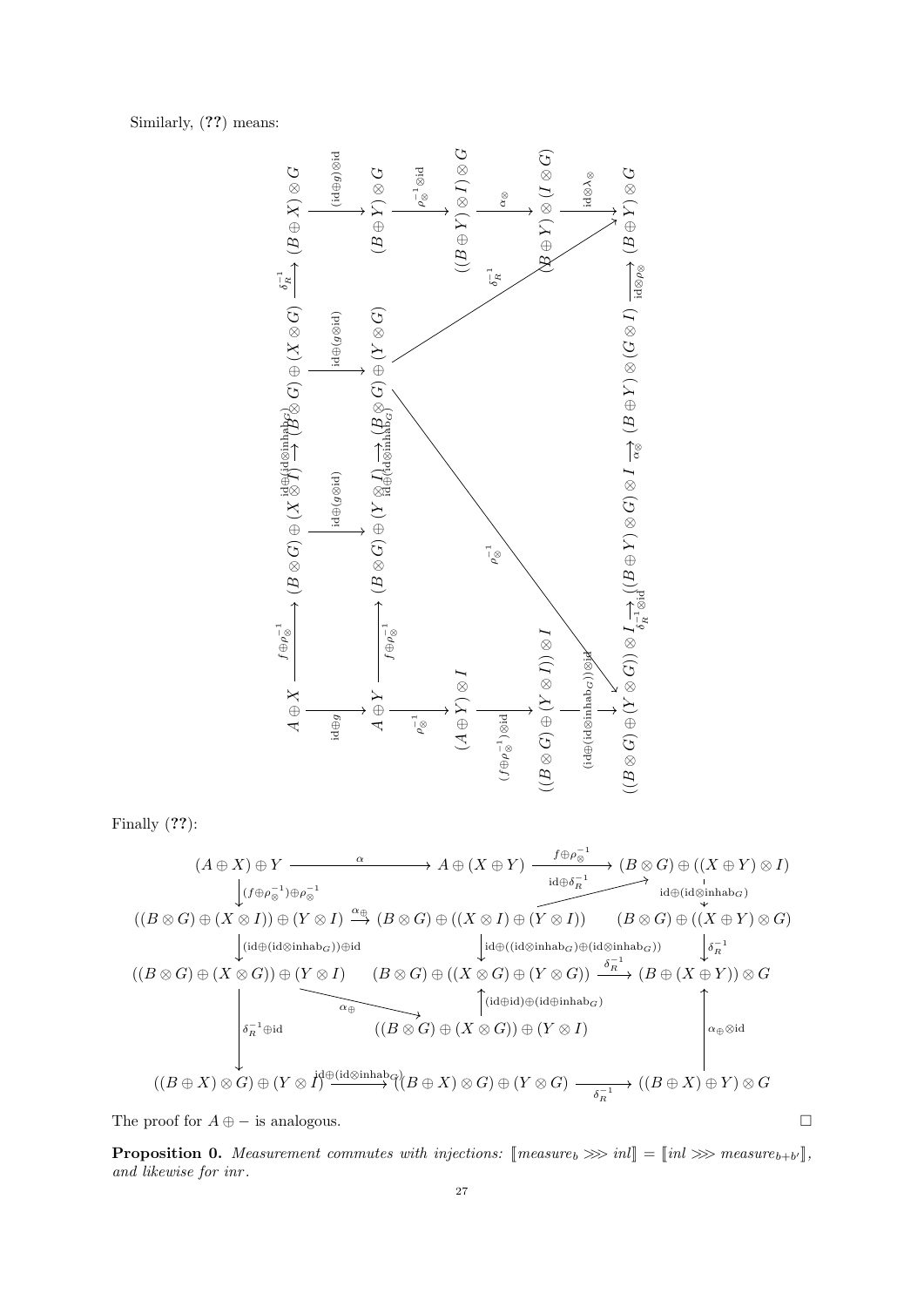Proof. We verify commutativity of the diagram below.



Here, the objects A and B range over interpretations of arbitrary  $U\Pi_a^{\chi}$  types  $b_1$  and  $b_2$ , noting that  $[[b \times b']]=[[b]] \otimes [[b']]$  and  $[[b+b']]=[[b]] \oplus [[b']$  $\Box$ 

**Proposition 1.** Cloning is associative:  $\llbracket \text{clone } \gg \gg (\text{clone } \times \text{id}) \gg \text{assoc}^{\times} \rrbracket = \llbracket \text{clone } \gg \gg (\text{id} \times \text{clone}) \rrbracket.$ 

Proof. We verify commutativity of the following four diagrams, corresponding to the four instances of clone, depending on the type.

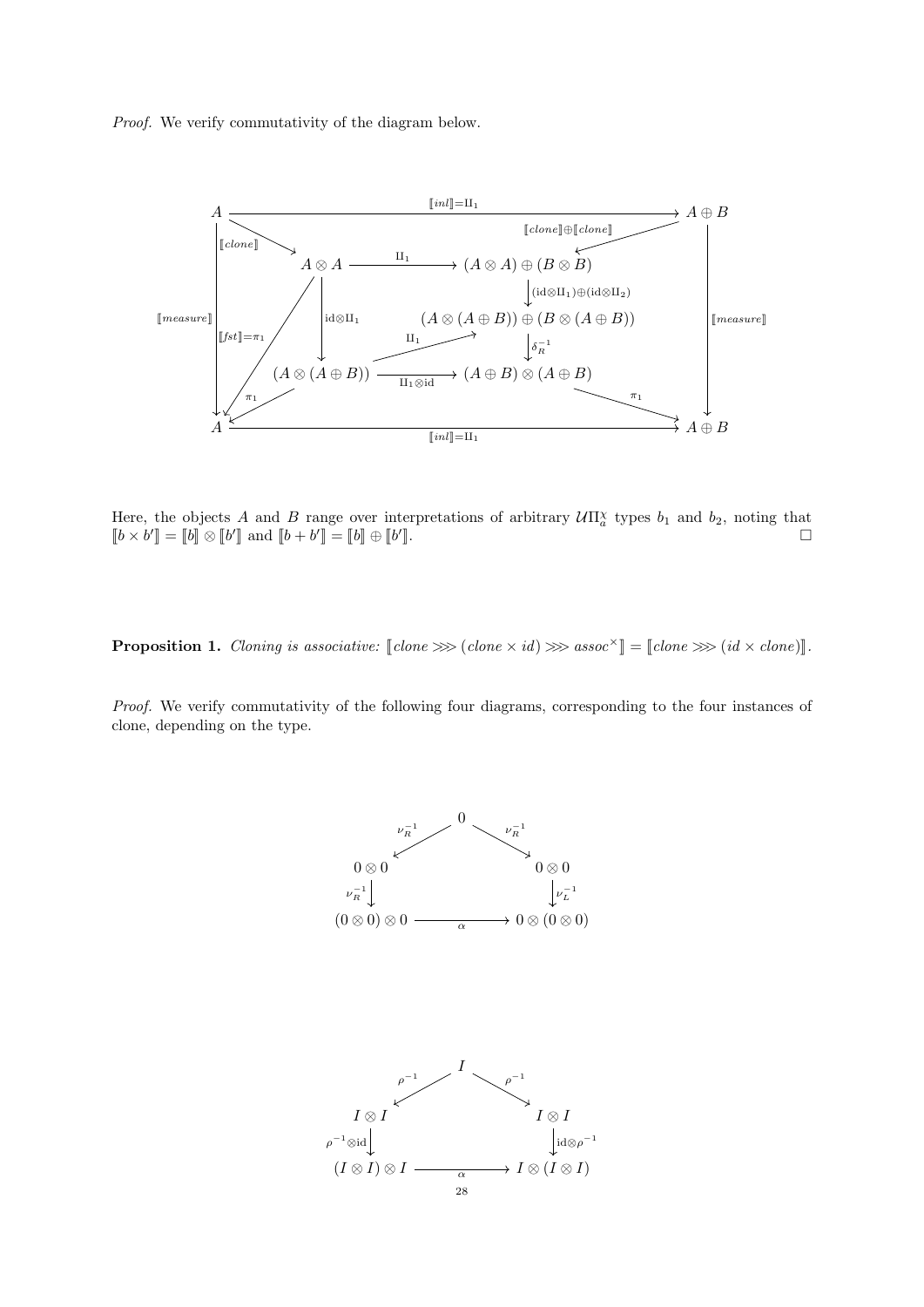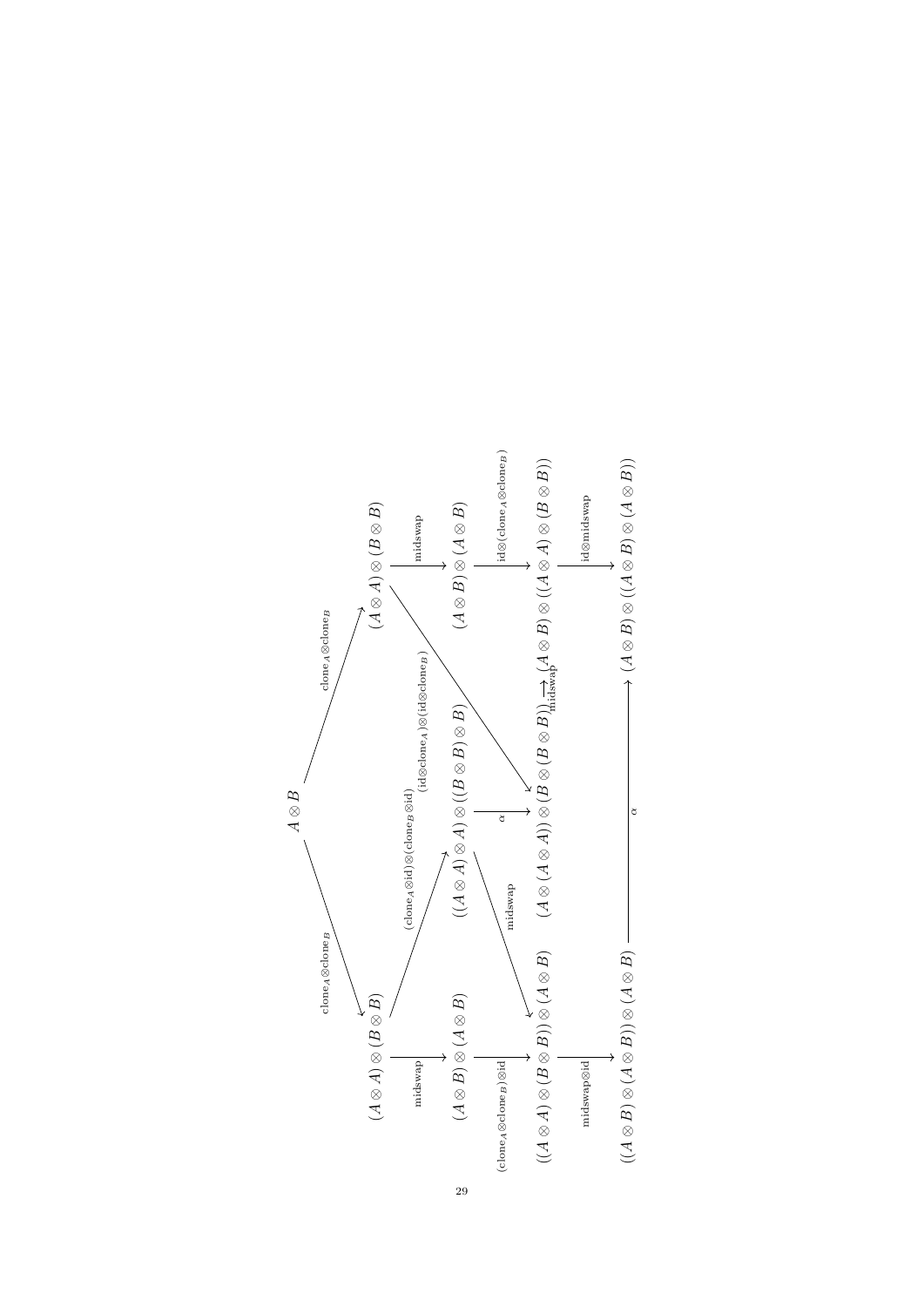